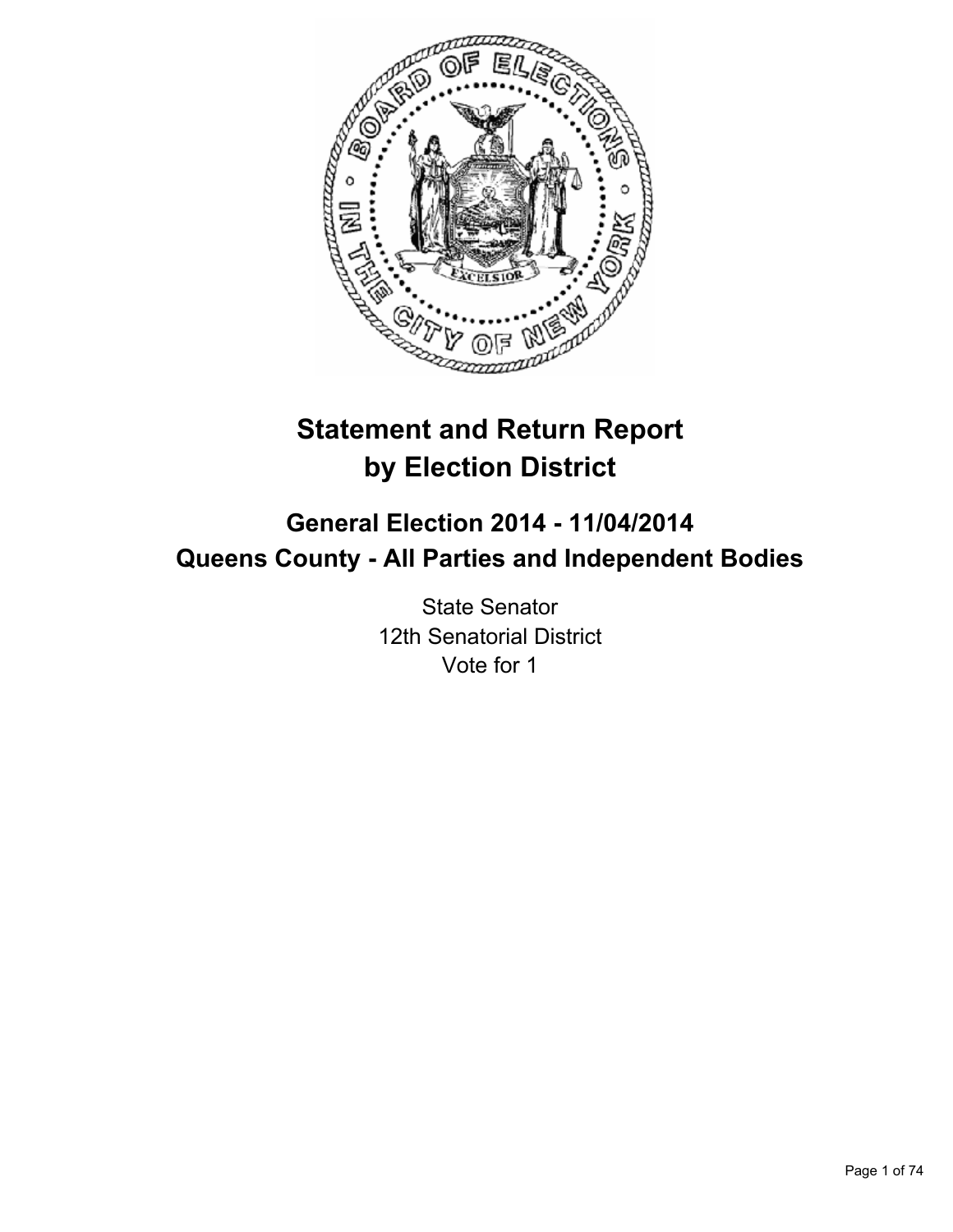

| <b>PUBLIC COUNTER</b>                                    | 97  |
|----------------------------------------------------------|-----|
| <b>EMERGENCY</b>                                         | 0   |
| ABSENTEE/MILITARY                                        | 4   |
| <b>FEDERAL</b>                                           | 0   |
| SPECIAL PRESIDENTIAL                                     | 0   |
| <b>AFFIDAVIT</b>                                         | 0   |
| <b>Total Ballots</b>                                     | 101 |
| Less - Inapplicable Federal/Special Presidential Ballots | 0   |
| <b>Total Applicable Ballots</b>                          | 101 |
| MICHAEL N. GIANARIS (DEMOCRATIC)                         | 78  |
| MICHAEL N. GIANARIS (WORKING FAMILIES)                   | 6   |
| ANTHONY ALDORASI (STOPCOMMONCORE)                        | 1   |
| <b>Total Votes</b>                                       | 85  |
| Unrecorded                                               | 16  |

| <b>PUBLIC COUNTER</b>                                    | 81             |
|----------------------------------------------------------|----------------|
| <b>EMERGENCY</b>                                         | 0              |
| ABSENTEE/MILITARY                                        | $\overline{2}$ |
| <b>FEDERAL</b>                                           | 0              |
| SPECIAL PRESIDENTIAL                                     | 0              |
| AFFIDAVIT                                                | 0              |
| <b>Total Ballots</b>                                     | 83             |
| Less - Inapplicable Federal/Special Presidential Ballots | 0              |
| <b>Total Applicable Ballots</b>                          | 83             |
| MICHAEL N. GIANARIS (DEMOCRATIC)                         | 68             |
| MICHAEL N. GIANARIS (WORKING FAMILIES)                   | 0              |
| ANTHONY ALDORASI (STOPCOMMONCORE)                        | 0              |
| <b>Total Votes</b>                                       | 68             |
| Unrecorded                                               | 15             |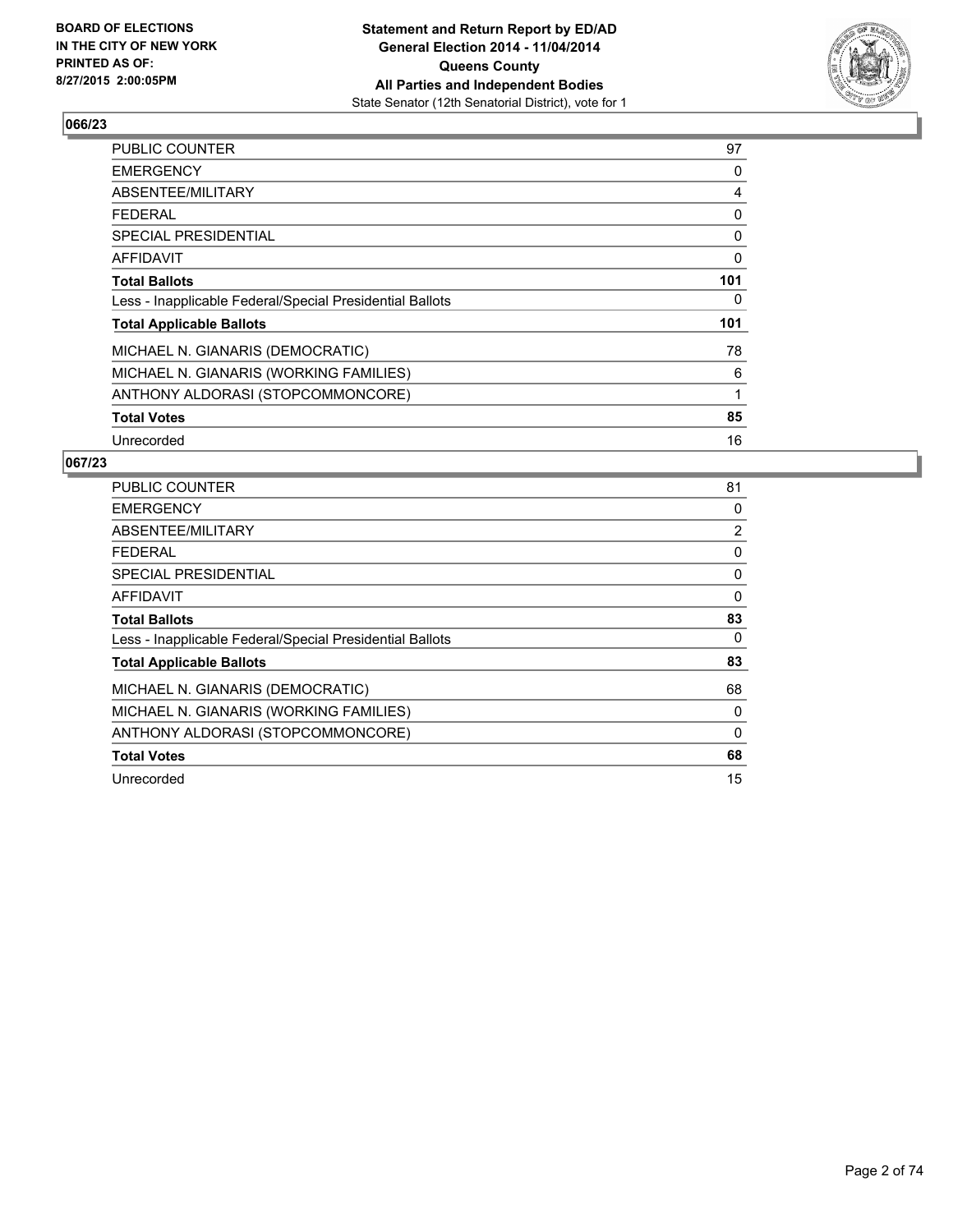

## **035/30 COMBINED into: 063/30**

**038/30** 

| PUBLIC COUNTER                                           | 131            |
|----------------------------------------------------------|----------------|
| <b>EMERGENCY</b>                                         | 0              |
| ABSENTEE/MILITARY                                        | 3              |
| <b>FEDERAL</b>                                           | $\overline{2}$ |
| <b>SPECIAL PRESIDENTIAL</b>                              | 0              |
| AFFIDAVIT                                                | 4              |
| <b>Total Ballots</b>                                     | 140            |
| Less - Inapplicable Federal/Special Presidential Ballots | (2)            |
| <b>Total Applicable Ballots</b>                          | 138            |
| MICHAEL N. GIANARIS (DEMOCRATIC)                         | 94             |
| MICHAEL N. GIANARIS (WORKING FAMILIES)                   | 19             |
| ANTHONY ALDORASI (STOPCOMMONCORE)                        | 4              |
| <b>Total Votes</b>                                       | 117            |
| Unrecorded                                               | 21             |

| <b>PUBLIC COUNTER</b>                                    | 410          |
|----------------------------------------------------------|--------------|
| <b>EMERGENCY</b>                                         | 0            |
| ABSENTEE/MILITARY                                        | 10           |
| <b>FEDERAL</b>                                           | 1            |
| SPECIAL PRESIDENTIAL                                     | $\mathbf{0}$ |
| <b>AFFIDAVIT</b>                                         | 4            |
| <b>Total Ballots</b>                                     | 425          |
| Less - Inapplicable Federal/Special Presidential Ballots | (1)          |
| <b>Total Applicable Ballots</b>                          | 424          |
| MICHAEL N. GIANARIS (DEMOCRATIC)                         | 245          |
| MICHAEL N. GIANARIS (WORKING FAMILIES)                   | 35           |
| ANTHONY ALDORASI (STOPCOMMONCORE)                        | 13           |
| JOE PISCOPO (WRITE-IN)                                   | 1            |
| SAMPAYAN SAMPAYAN R SONNY (WRITE-IN)                     | 1            |
| UNATTRIBUTABLE WRITE-IN (WRITE-IN)                       | 1            |
| <b>Total Votes</b>                                       | 296          |
| Unrecorded                                               | 128          |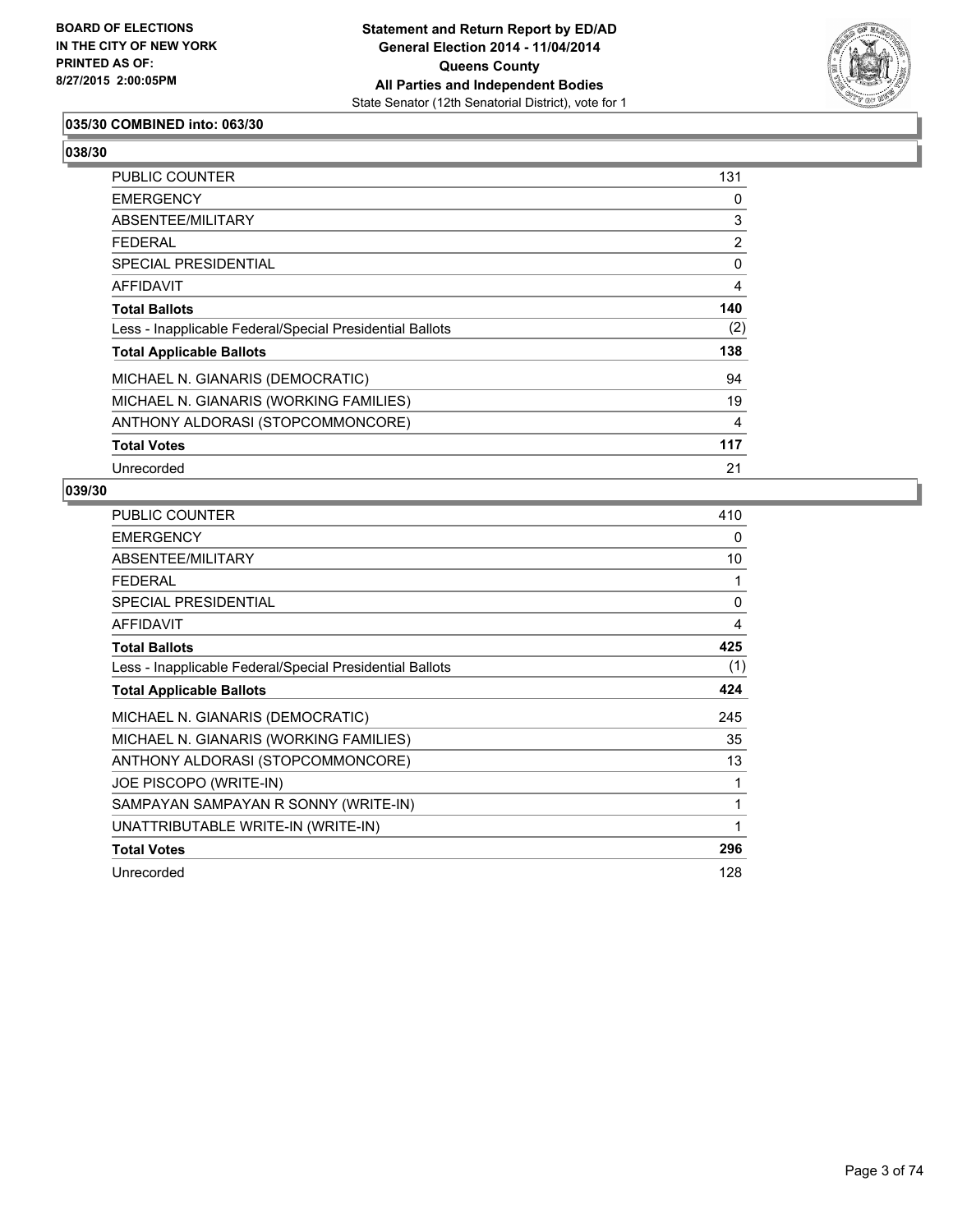

| <b>PUBLIC COUNTER</b>                                    | 298 |
|----------------------------------------------------------|-----|
| <b>EMERGENCY</b>                                         | 0   |
| ABSENTEE/MILITARY                                        | 3   |
| <b>FEDERAL</b>                                           | 0   |
| <b>SPECIAL PRESIDENTIAL</b>                              | 0   |
| AFFIDAVIT                                                | 4   |
| <b>Total Ballots</b>                                     | 305 |
| Less - Inapplicable Federal/Special Presidential Ballots | 0   |
| <b>Total Applicable Ballots</b>                          | 305 |
| MICHAEL N. GIANARIS (DEMOCRATIC)                         | 210 |
| MICHAEL N. GIANARIS (WORKING FAMILIES)                   | 27  |
| ANTHONY ALDORASI (STOPCOMMONCORE)                        | 5   |
| <b>GREG FARIOCI (WRITE-IN)</b>                           | 1   |
| <b>Total Votes</b>                                       | 243 |
| Unrecorded                                               | 62  |

| <b>PUBLIC COUNTER</b>                                    | 71 |
|----------------------------------------------------------|----|
| <b>EMERGENCY</b>                                         | 0  |
| ABSENTEE/MILITARY                                        | 3  |
| <b>FEDERAL</b>                                           | 0  |
| SPECIAL PRESIDENTIAL                                     | 0  |
| <b>AFFIDAVIT</b>                                         | 2  |
| <b>Total Ballots</b>                                     | 76 |
| Less - Inapplicable Federal/Special Presidential Ballots | 0  |
| <b>Total Applicable Ballots</b>                          | 76 |
| MICHAEL N. GIANARIS (DEMOCRATIC)                         | 54 |
| MICHAEL N. GIANARIS (WORKING FAMILIES)                   | 7  |
| ANTHONY ALDORASI (STOPCOMMONCORE)                        |    |
| UNATTRIBUTABLE WRITE-IN (WRITE-IN)                       |    |
| <b>Total Votes</b>                                       | 63 |
| Unrecorded                                               | 13 |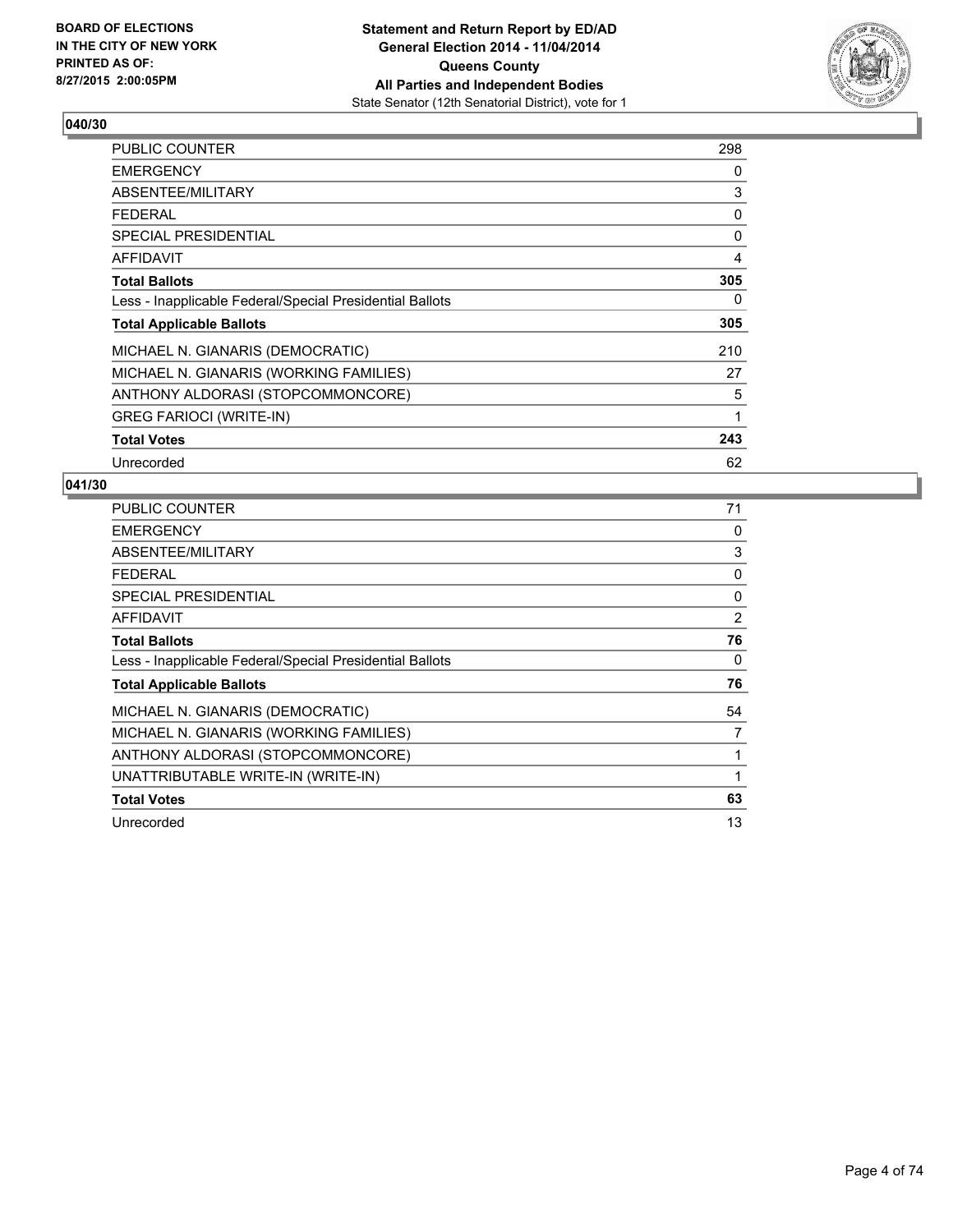

| <b>PUBLIC COUNTER</b>                                    | 174      |
|----------------------------------------------------------|----------|
| <b>EMERGENCY</b>                                         | 0        |
| ABSENTEE/MILITARY                                        | 1        |
| <b>FEDERAL</b>                                           | 3        |
| <b>SPECIAL PRESIDENTIAL</b>                              | $\Omega$ |
| <b>AFFIDAVIT</b>                                         | 2        |
| <b>Total Ballots</b>                                     | 180      |
| Less - Inapplicable Federal/Special Presidential Ballots | (3)      |
| <b>Total Applicable Ballots</b>                          | 177      |
| MICHAEL N. GIANARIS (DEMOCRATIC)                         | 120      |
| MICHAEL N. GIANARIS (WORKING FAMILIES)                   | 18       |
| ANTHONY ALDORASI (STOPCOMMONCORE)                        | 5        |
| MARVIN JEFFCOAT (WRITE-IN)                               | 1        |
| UNATTRIBUTABLE WRITE-IN (WRITE-IN)                       | 1        |
| <b>Total Votes</b>                                       | 145      |
| Unrecorded                                               | 32       |

| PUBLIC COUNTER                                           | 252 |
|----------------------------------------------------------|-----|
| <b>EMERGENCY</b>                                         | 0   |
| ABSENTEE/MILITARY                                        | 15  |
| <b>FEDERAL</b>                                           | 6   |
| <b>SPECIAL PRESIDENTIAL</b>                              | 0   |
| <b>AFFIDAVIT</b>                                         | 1   |
| <b>Total Ballots</b>                                     | 274 |
| Less - Inapplicable Federal/Special Presidential Ballots | (6) |
| <b>Total Applicable Ballots</b>                          | 268 |
| MICHAEL N. GIANARIS (DEMOCRATIC)                         | 181 |
| MICHAEL N. GIANARIS (WORKING FAMILIES)                   | 26  |
| ANTHONY ALDORASI (STOPCOMMONCORE)                        | 11  |
| NELSON RODRIQUEZ (WRITE-IN)                              | 1   |
| <b>Total Votes</b>                                       | 219 |
| Unrecorded                                               | 49  |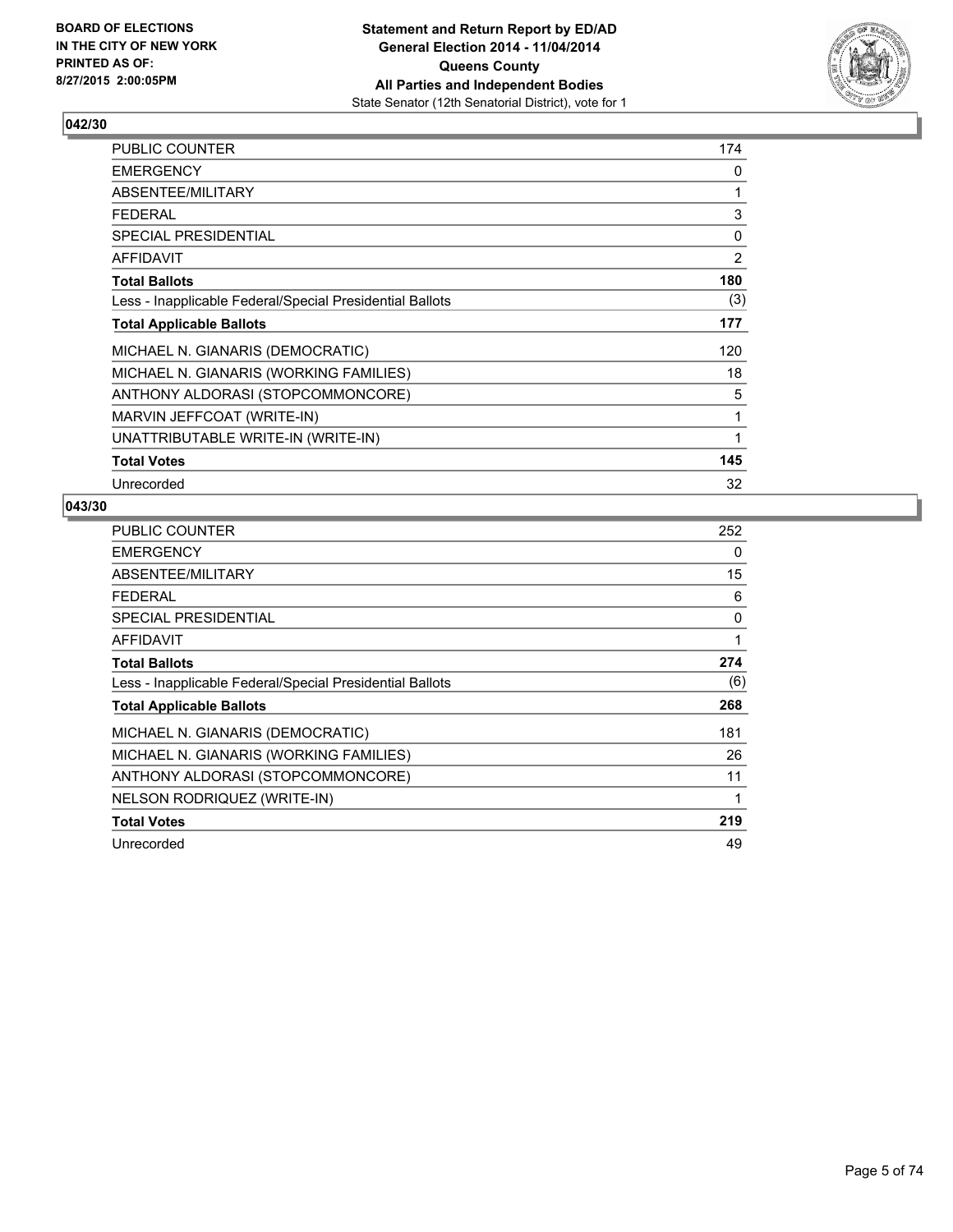

| <b>PUBLIC COUNTER</b>                                    | 264 |
|----------------------------------------------------------|-----|
| <b>EMERGENCY</b>                                         | 0   |
| ABSENTEE/MILITARY                                        |     |
| <b>FEDERAL</b>                                           | 4   |
| SPECIAL PRESIDENTIAL                                     | 0   |
| AFFIDAVIT                                                | 1   |
| <b>Total Ballots</b>                                     | 270 |
| Less - Inapplicable Federal/Special Presidential Ballots | (4) |
| <b>Total Applicable Ballots</b>                          | 266 |
| MICHAEL N. GIANARIS (DEMOCRATIC)                         | 179 |
| MICHAEL N. GIANARIS (WORKING FAMILIES)                   | 19  |
| ANTHONY ALDORASI (STOPCOMMONCORE)                        | 15  |
| <b>Total Votes</b>                                       | 213 |
| Unrecorded                                               | 53  |

### **045/30**

| <b>PUBLIC COUNTER</b>                                    | 244            |
|----------------------------------------------------------|----------------|
| <b>EMERGENCY</b>                                         | 0              |
| ABSENTEE/MILITARY                                        | 0              |
| <b>FEDERAL</b>                                           | $\overline{2}$ |
| <b>SPECIAL PRESIDENTIAL</b>                              | 0              |
| <b>AFFIDAVIT</b>                                         | 3              |
| <b>Total Ballots</b>                                     | 249            |
| Less - Inapplicable Federal/Special Presidential Ballots | (2)            |
| <b>Total Applicable Ballots</b>                          | 247            |
| MICHAEL N. GIANARIS (DEMOCRATIC)                         | 160            |
| MICHAEL N. GIANARIS (WORKING FAMILIES)                   | 23             |
| ANTHONY ALDORASI (STOPCOMMONCORE)                        | 8              |
| <b>Total Votes</b>                                       | 191            |
| Unrecorded                                               | 56             |

| <b>PUBLIC COUNTER</b>                                    | 231 |
|----------------------------------------------------------|-----|
| <b>EMERGENCY</b>                                         | 0   |
| ABSENTEE/MILITARY                                        | 2   |
| <b>FEDERAL</b>                                           | 1   |
| <b>SPECIAL PRESIDENTIAL</b>                              | 0   |
| AFFIDAVIT                                                | 9   |
| <b>Total Ballots</b>                                     | 243 |
| Less - Inapplicable Federal/Special Presidential Ballots | (1) |
| <b>Total Applicable Ballots</b>                          | 242 |
| MICHAEL N. GIANARIS (DEMOCRATIC)                         | 154 |
| MICHAEL N. GIANARIS (WORKING FAMILIES)                   | 44  |
| ANTHONY ALDORASI (STOPCOMMONCORE)                        | 19  |
| DANIEL GLASSER (WRITE-IN)                                | 1   |
| <b>Total Votes</b>                                       | 218 |
| Unrecorded                                               | 24  |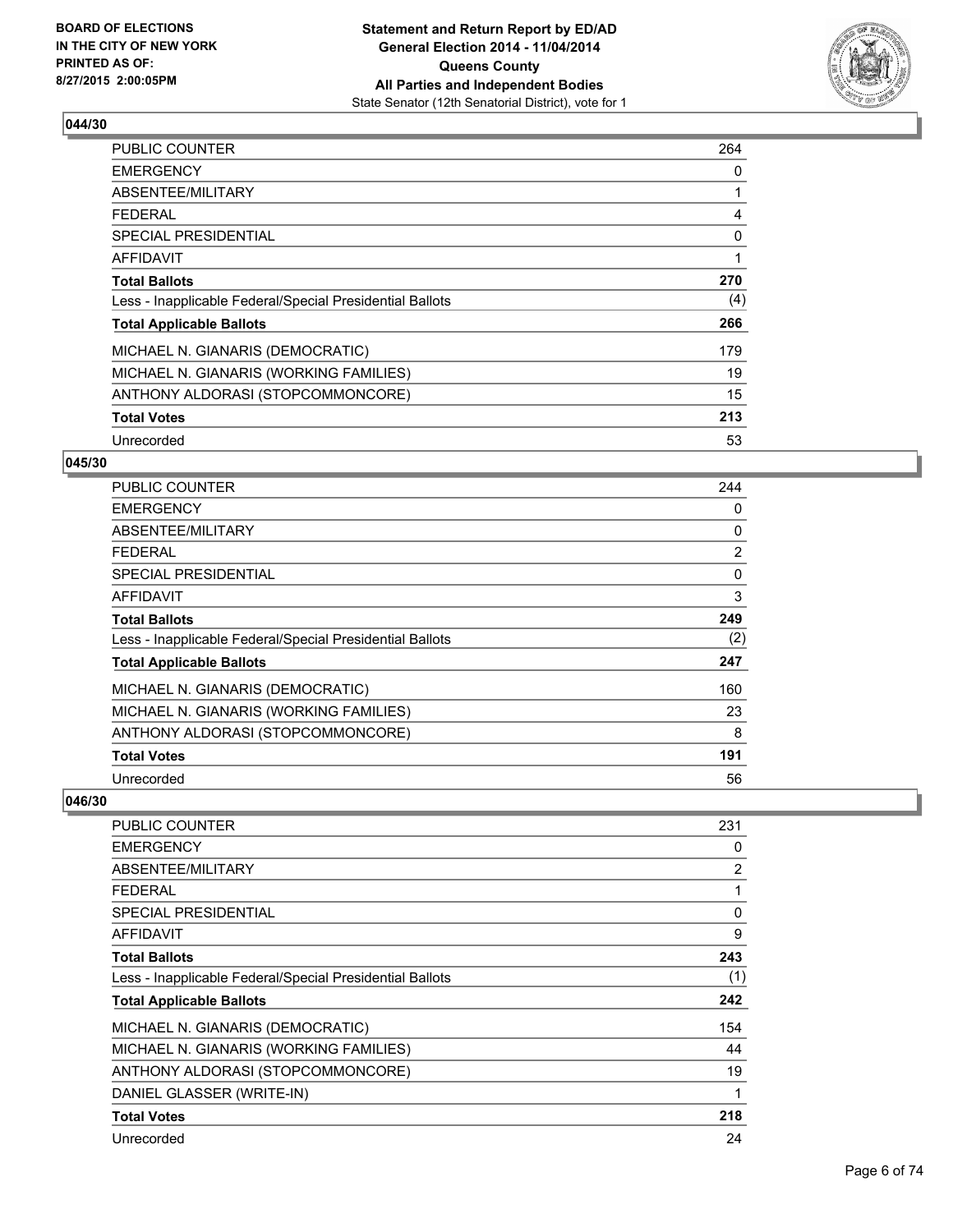

| <b>PUBLIC COUNTER</b>                                    | 122 |
|----------------------------------------------------------|-----|
| <b>EMERGENCY</b>                                         | 0   |
| ABSENTEE/MILITARY                                        | 4   |
| <b>FEDERAL</b>                                           | 4   |
| SPECIAL PRESIDENTIAL                                     | 0   |
| <b>AFFIDAVIT</b>                                         | 4   |
| <b>Total Ballots</b>                                     | 134 |
| Less - Inapplicable Federal/Special Presidential Ballots | (4) |
| <b>Total Applicable Ballots</b>                          | 130 |
| MICHAEL N. GIANARIS (DEMOCRATIC)                         | 92  |
| MICHAEL N. GIANARIS (WORKING FAMILIES)                   | 18  |
| ANTHONY ALDORASI (STOPCOMMONCORE)                        | 4   |
| OWEN D. DUFFY (WRITE-IN)                                 | 1   |
| <b>Total Votes</b>                                       | 115 |
| Unrecorded                                               | 15  |

## **048/30**

| <b>PUBLIC COUNTER</b>                                    | 429  |
|----------------------------------------------------------|------|
| <b>EMERGENCY</b>                                         | 0    |
| ABSENTEE/MILITARY                                        | 13   |
| <b>FEDERAL</b>                                           | 10   |
| <b>SPECIAL PRESIDENTIAL</b>                              | 0    |
| AFFIDAVIT                                                | 3    |
| <b>Total Ballots</b>                                     | 455  |
| Less - Inapplicable Federal/Special Presidential Ballots | (10) |
| <b>Total Applicable Ballots</b>                          | 445  |
| MICHAEL N. GIANARIS (DEMOCRATIC)                         | 268  |
| MICHAEL N. GIANARIS (WORKING FAMILIES)                   | 43   |
| ANTHONY ALDORASI (STOPCOMMONCORE)                        | 18   |
| <b>Total Votes</b>                                       | 329  |
| Unrecorded                                               | 116  |

| PUBLIC COUNTER                                           | 325      |
|----------------------------------------------------------|----------|
| <b>EMERGENCY</b>                                         | 0        |
| ABSENTEE/MILITARY                                        | 14       |
| FEDERAL                                                  | 2        |
| SPECIAL PRESIDENTIAL                                     | $\Omega$ |
| AFFIDAVIT                                                |          |
| <b>Total Ballots</b>                                     | 342      |
| Less - Inapplicable Federal/Special Presidential Ballots | (2)      |
| <b>Total Applicable Ballots</b>                          | 340      |
| MICHAEL N. GIANARIS (DEMOCRATIC)                         | 237      |
| MICHAEL N. GIANARIS (WORKING FAMILIES)                   | 38       |
| ANTHONY ALDORASI (STOPCOMMONCORE)                        | 9        |
| <b>Total Votes</b>                                       | 284      |
| Unrecorded                                               | 56       |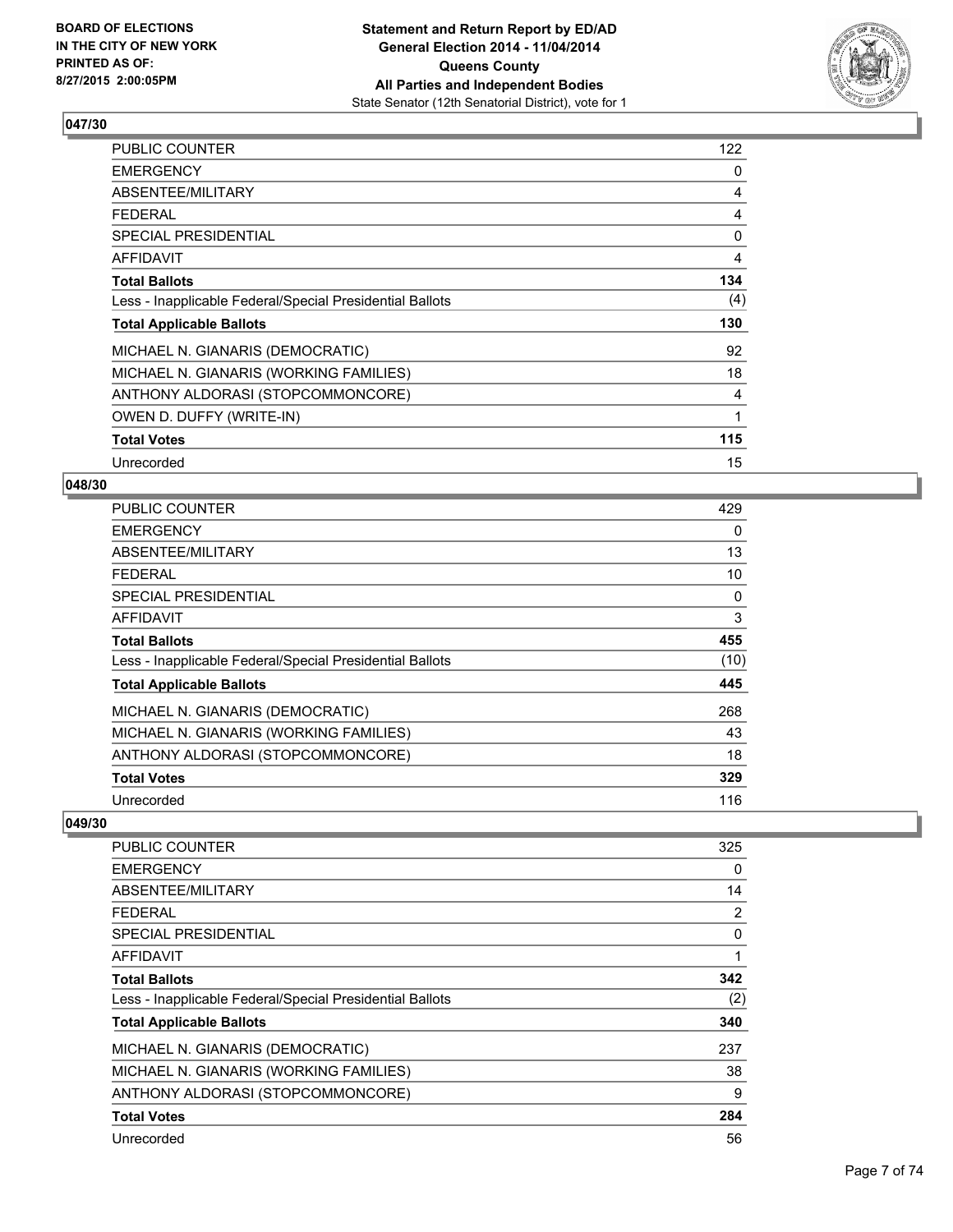

| PUBLIC COUNTER                                           | 257 |
|----------------------------------------------------------|-----|
| <b>EMERGENCY</b>                                         | 0   |
| ABSENTEE/MILITARY                                        | 13  |
| <b>FEDERAL</b>                                           | 4   |
| <b>SPECIAL PRESIDENTIAL</b>                              | 0   |
| <b>AFFIDAVIT</b>                                         | 4   |
| <b>Total Ballots</b>                                     | 278 |
| Less - Inapplicable Federal/Special Presidential Ballots | (4) |
| <b>Total Applicable Ballots</b>                          | 274 |
| MICHAEL N. GIANARIS (DEMOCRATIC)                         | 184 |
| MICHAEL N. GIANARIS (WORKING FAMILIES)                   | 40  |
| ANTHONY ALDORASI (STOPCOMMONCORE)                        | 20  |
| TOM CASEY (WRITE-IN)                                     | 1   |
| <b>Total Votes</b>                                       | 245 |
| Unrecorded                                               | 29  |

| <b>PUBLIC COUNTER</b>                                    | 264 |
|----------------------------------------------------------|-----|
| <b>EMERGENCY</b>                                         | 0   |
| ABSENTEE/MILITARY                                        | 2   |
| <b>FEDERAL</b>                                           | 0   |
| SPECIAL PRESIDENTIAL                                     | 0   |
| AFFIDAVIT                                                | 8   |
| <b>Total Ballots</b>                                     | 274 |
| Less - Inapplicable Federal/Special Presidential Ballots | 0   |
| <b>Total Applicable Ballots</b>                          | 274 |
| MICHAEL N. GIANARIS (DEMOCRATIC)                         | 177 |
| MICHAEL N. GIANARIS (WORKING FAMILIES)                   | 28  |
| ANTHONY ALDORASI (STOPCOMMONCORE)                        | 16  |
| MICHAEL MCDERMOTT (WRITE-IN)                             | 1   |
| <b>Total Votes</b>                                       | 222 |
| Unrecorded                                               | 52  |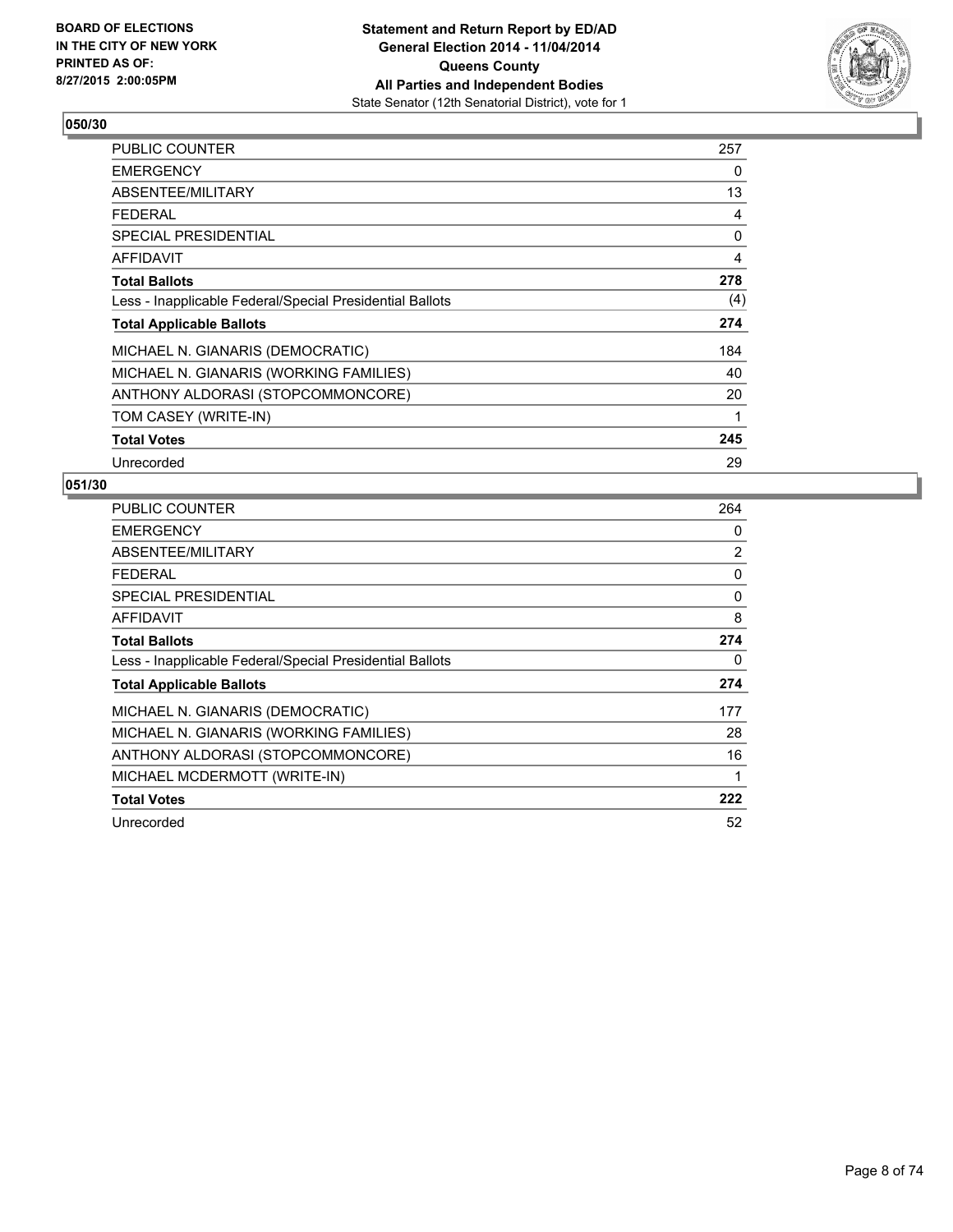

| <b>PUBLIC COUNTER</b>                                    | 180 |
|----------------------------------------------------------|-----|
| <b>EMERGENCY</b>                                         | 0   |
| ABSENTEE/MILITARY                                        | 1   |
| <b>FEDERAL</b>                                           | 0   |
| <b>SPECIAL PRESIDENTIAL</b>                              | 0   |
| AFFIDAVIT                                                | 2   |
| <b>Total Ballots</b>                                     | 183 |
| Less - Inapplicable Federal/Special Presidential Ballots | 0   |
| <b>Total Applicable Ballots</b>                          | 183 |
| MICHAEL N. GIANARIS (DEMOCRATIC)                         | 137 |
| MICHAEL N. GIANARIS (WORKING FAMILIES)                   | 12  |
| ANTHONY ALDORASI (STOPCOMMONCORE)                        | 5   |
| MATTHEW THOMAS CAMPBELL (WRITE-IN)                       | 1   |
| <b>Total Votes</b>                                       | 155 |
| Unrecorded                                               | 28  |

## **053/30**

| <b>PUBLIC COUNTER</b>                                    | 153            |
|----------------------------------------------------------|----------------|
| <b>EMERGENCY</b>                                         | 0              |
| ABSENTEE/MILITARY                                        | $\overline{2}$ |
| <b>FEDERAL</b>                                           | 1              |
| SPECIAL PRESIDENTIAL                                     | 0              |
| <b>AFFIDAVIT</b>                                         | 0              |
| <b>Total Ballots</b>                                     | 156            |
| Less - Inapplicable Federal/Special Presidential Ballots | (1)            |
| <b>Total Applicable Ballots</b>                          | 155            |
| MICHAEL N. GIANARIS (DEMOCRATIC)                         | 103            |
| MICHAEL N. GIANARIS (WORKING FAMILIES)                   | 14             |
| ANTHONY ALDORASI (STOPCOMMONCORE)                        | 7              |
| <b>Total Votes</b>                                       | 124            |
| Unrecorded                                               | 31             |

| <b>PUBLIC COUNTER</b>                                    | 161            |
|----------------------------------------------------------|----------------|
| <b>EMERGENCY</b>                                         | 0              |
| ABSENTEE/MILITARY                                        | 4              |
| FEDERAL                                                  | 2              |
| SPECIAL PRESIDENTIAL                                     | $\Omega$       |
| AFFIDAVIT                                                | 3              |
| <b>Total Ballots</b>                                     | 170            |
| Less - Inapplicable Federal/Special Presidential Ballots | (2)            |
| <b>Total Applicable Ballots</b>                          | 168            |
| MICHAEL N. GIANARIS (DEMOCRATIC)                         | 125            |
| MICHAEL N. GIANARIS (WORKING FAMILIES)                   | 21             |
| ANTHONY ALDORASI (STOPCOMMONCORE)                        | $\overline{2}$ |
| <b>Total Votes</b>                                       | 148            |
| Unrecorded                                               | 20             |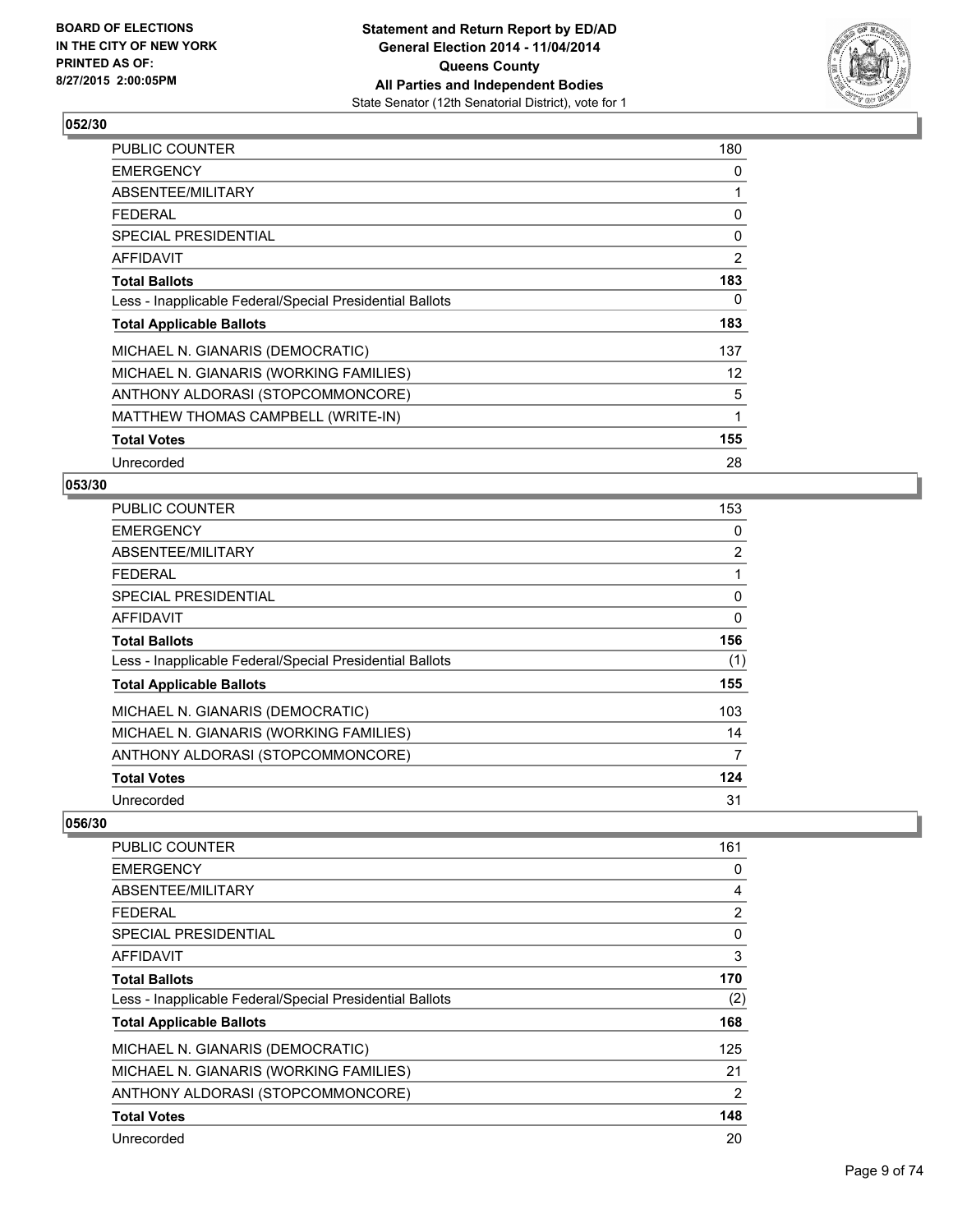

| <b>PUBLIC COUNTER</b>                                    | 151 |
|----------------------------------------------------------|-----|
| <b>EMERGENCY</b>                                         | 0   |
| ABSENTEE/MILITARY                                        | 5   |
| FEDERAL                                                  | 3   |
| <b>SPECIAL PRESIDENTIAL</b>                              | 0   |
| <b>AFFIDAVIT</b>                                         | 2   |
| <b>Total Ballots</b>                                     | 161 |
| Less - Inapplicable Federal/Special Presidential Ballots | (3) |
| <b>Total Applicable Ballots</b>                          | 158 |
| MICHAEL N. GIANARIS (DEMOCRATIC)                         | 91  |
| MICHAEL N. GIANARIS (WORKING FAMILIES)                   | 22  |
| ANTHONY ALDORASI (STOPCOMMONCORE)                        | 9   |
| ANDRES MALDONADO JR. (WRITE-IN)                          | 1   |
| <b>Total Votes</b>                                       | 123 |
| Unrecorded                                               | 35  |

| <b>PUBLIC COUNTER</b>                                    | 394 |
|----------------------------------------------------------|-----|
| <b>EMERGENCY</b>                                         | 0   |
| ABSENTEE/MILITARY                                        | 4   |
| <b>FEDERAL</b>                                           | 3   |
| <b>SPECIAL PRESIDENTIAL</b>                              | 0   |
| <b>AFFIDAVIT</b>                                         | 1   |
| <b>Total Ballots</b>                                     | 402 |
| Less - Inapplicable Federal/Special Presidential Ballots | (3) |
| <b>Total Applicable Ballots</b>                          | 399 |
| MICHAEL N. GIANARIS (DEMOCRATIC)                         | 272 |
| MICHAEL N. GIANARIS (WORKING FAMILIES)                   | 50  |
| ANTHONY ALDORASI (STOPCOMMONCORE)                        | 13  |
| ANDREW DISIAIOMA (WRITE-IN)                              | 1   |
| <b>Total Votes</b>                                       | 336 |
| Unrecorded                                               | 63  |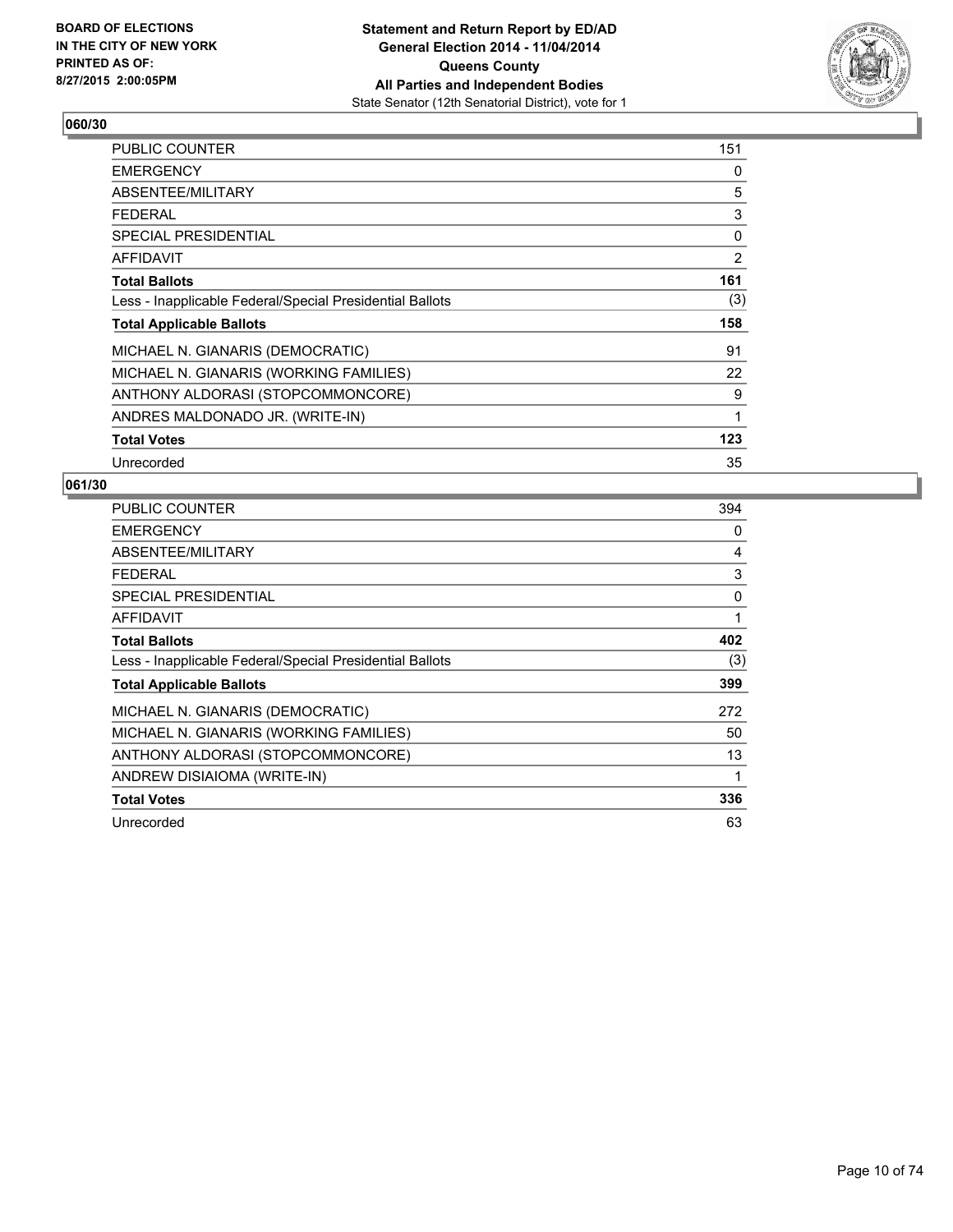

| <b>PUBLIC COUNTER</b>                                    | 89  |
|----------------------------------------------------------|-----|
| <b>EMERGENCY</b>                                         | 0   |
| ABSENTEE/MILITARY                                        | 5   |
| <b>FEDERAL</b>                                           | 4   |
| <b>SPECIAL PRESIDENTIAL</b>                              | 0   |
| <b>AFFIDAVIT</b>                                         | 3   |
| <b>Total Ballots</b>                                     | 101 |
| Less - Inapplicable Federal/Special Presidential Ballots | (4) |
| <b>Total Applicable Ballots</b>                          | 97  |
| MICHAEL N. GIANARIS (DEMOCRATIC)                         | 65  |
| MICHAEL N. GIANARIS (WORKING FAMILIES)                   | 13  |
| ANTHONY ALDORASI (STOPCOMMONCORE)                        | 5   |
| HAL DILLINGER (WRITE-IN)                                 | 1   |
| <b>Total Votes</b>                                       | 84  |
| Unrecorded                                               | 13  |

| <b>PUBLIC COUNTER</b>                                    | 73             |
|----------------------------------------------------------|----------------|
| <b>EMERGENCY</b>                                         | 0              |
| ABSENTEE/MILITARY                                        | 4              |
| <b>FEDERAL</b>                                           | 1              |
| <b>SPECIAL PRESIDENTIAL</b>                              | 0              |
| <b>AFFIDAVIT</b>                                         | $\overline{2}$ |
| <b>Total Ballots</b>                                     | 80             |
| Less - Inapplicable Federal/Special Presidential Ballots | (1)            |
| <b>Total Applicable Ballots</b>                          | 79             |
| MICHAEL N. GIANARIS (DEMOCRATIC)                         | 43             |
| MICHAEL N. GIANARIS (WORKING FAMILIES)                   | 15             |
| ANTHONY ALDORASI (STOPCOMMONCORE)                        | 4              |
| <b>Total Votes</b>                                       | 62             |
| Unrecorded                                               | 17             |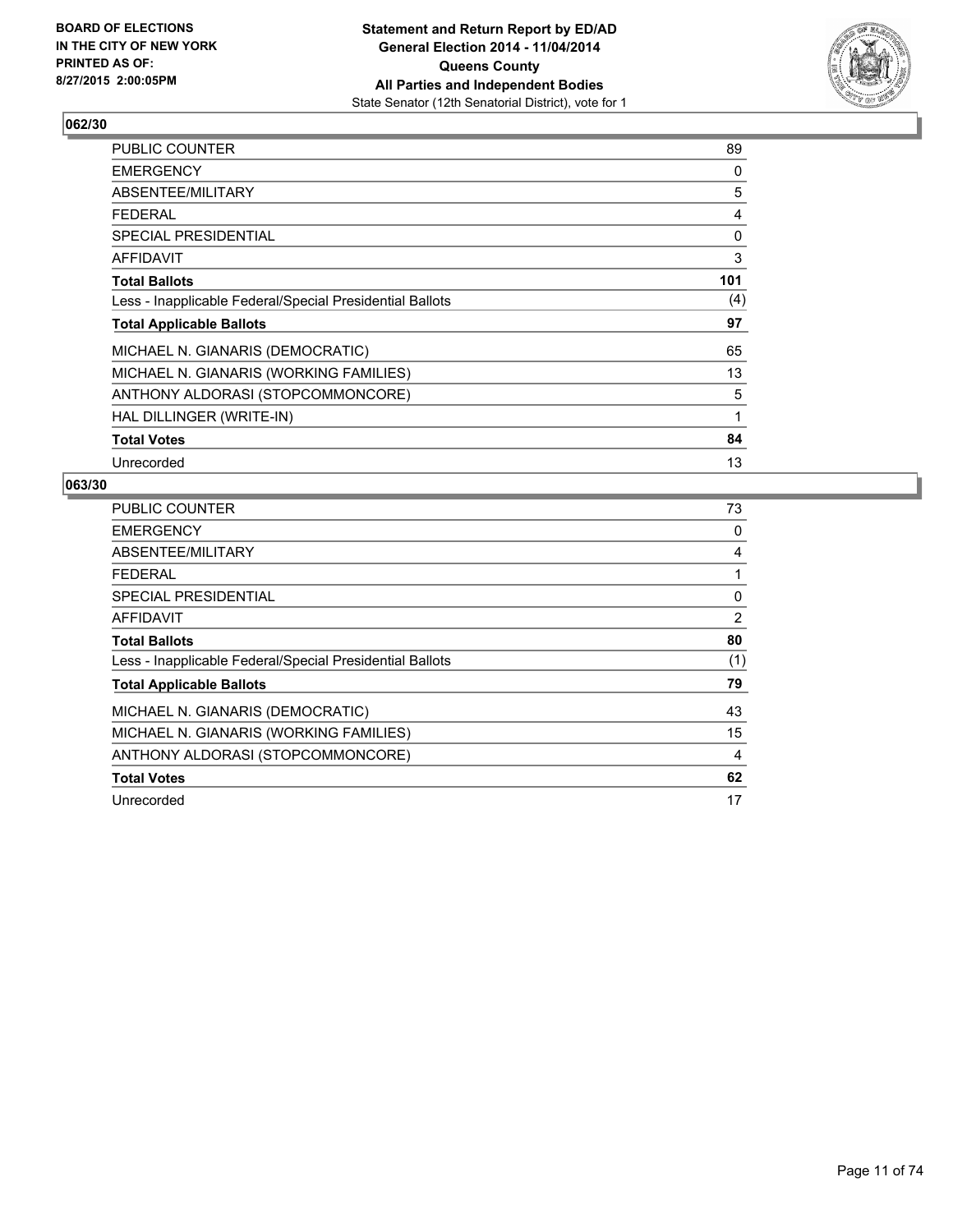

| <b>PUBLIC COUNTER</b>                                    | 193 |
|----------------------------------------------------------|-----|
| <b>EMERGENCY</b>                                         | 0   |
| ABSENTEE/MILITARY                                        | 5   |
| FEDERAL                                                  | 8   |
| <b>SPECIAL PRESIDENTIAL</b>                              | 0   |
| <b>AFFIDAVIT</b>                                         | 2   |
| <b>Total Ballots</b>                                     | 208 |
| Less - Inapplicable Federal/Special Presidential Ballots | (8) |
| <b>Total Applicable Ballots</b>                          | 200 |
| MICHAEL N. GIANARIS (DEMOCRATIC)                         | 115 |
| MICHAEL N. GIANARIS (WORKING FAMILIES)                   | 33  |
| ANTHONY ALDORASI (STOPCOMMONCORE)                        | 8   |
| DEREK JETER (WRITE-IN)                                   | 1   |
| <b>Total Votes</b>                                       | 157 |
| Unrecorded                                               | 43  |

| <b>PUBLIC COUNTER</b>                                    | 336 |
|----------------------------------------------------------|-----|
| <b>EMERGENCY</b>                                         | 0   |
| ABSENTEE/MILITARY                                        | 6   |
| <b>FEDERAL</b>                                           | 3   |
| SPECIAL PRESIDENTIAL                                     | 0   |
| <b>AFFIDAVIT</b>                                         | 4   |
| <b>Total Ballots</b>                                     | 349 |
| Less - Inapplicable Federal/Special Presidential Ballots | (3) |
| <b>Total Applicable Ballots</b>                          | 346 |
| MICHAEL N. GIANARIS (DEMOCRATIC)                         | 226 |
| MICHAEL N. GIANARIS (WORKING FAMILIES)                   | 51  |
| ANTHONY ALDORASI (STOPCOMMONCORE)                        | 9   |
| UNATTRIBUTABLE WRITE-IN (WRITE-IN)                       | 1   |
| <b>Total Votes</b>                                       | 287 |
| Unrecorded                                               | 59  |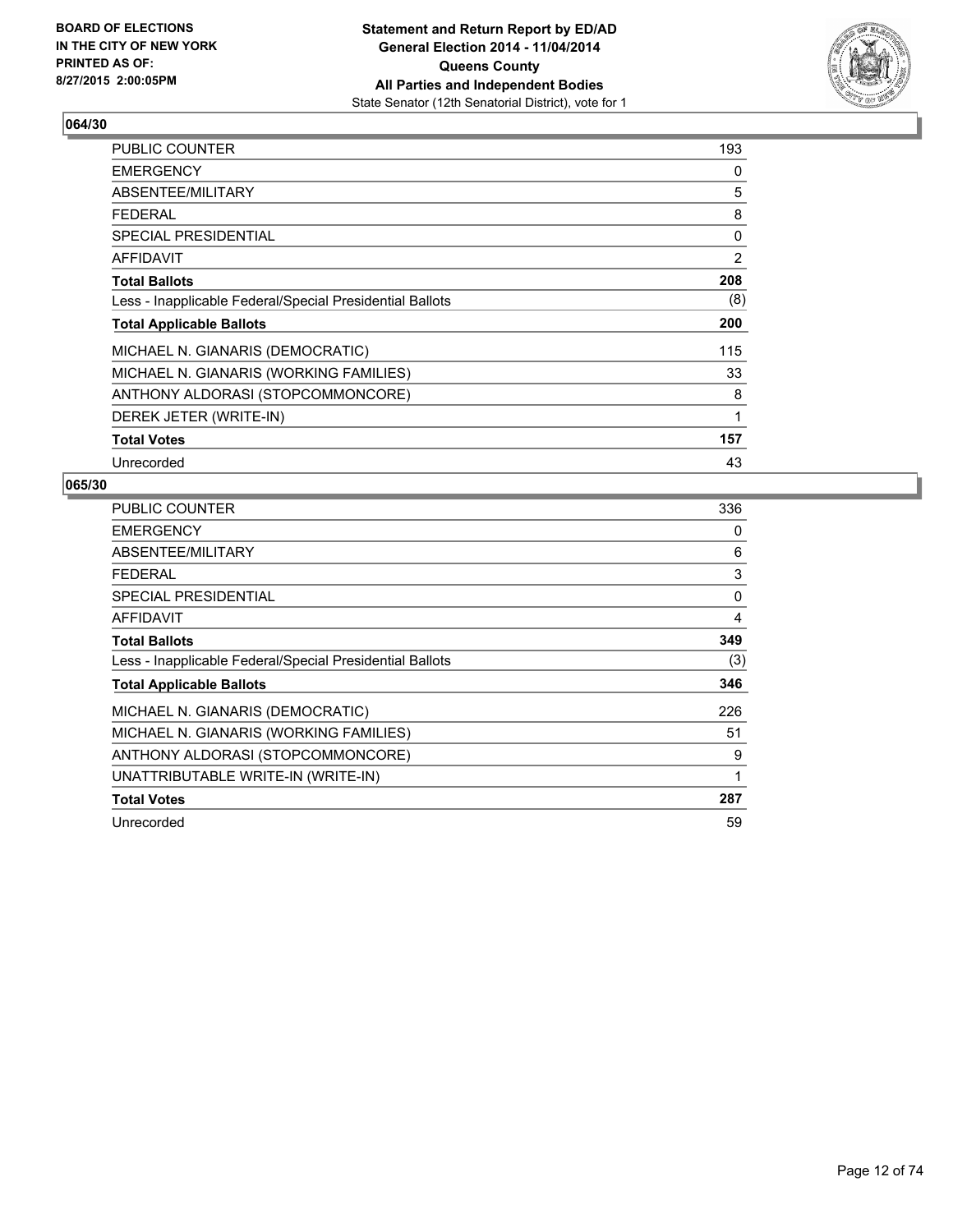

| PUBLIC COUNTER                                           | 230            |
|----------------------------------------------------------|----------------|
| <b>EMERGENCY</b>                                         | 0              |
| ABSENTEE/MILITARY                                        | 9              |
| <b>FEDERAL</b>                                           | 4              |
| <b>SPECIAL PRESIDENTIAL</b>                              | 0              |
| <b>AFFIDAVIT</b>                                         | $\overline{7}$ |
| <b>Total Ballots</b>                                     | 250            |
| Less - Inapplicable Federal/Special Presidential Ballots | (4)            |
| <b>Total Applicable Ballots</b>                          | 246            |
| MICHAEL N. GIANARIS (DEMOCRATIC)                         | 174            |
| MICHAEL N. GIANARIS (WORKING FAMILIES)                   | 28             |
| ANTHONY ALDORASI (STOPCOMMONCORE)                        | 6              |
| HENRY BIRDMAN (WRITE-IN)                                 | 1              |
| <b>Total Votes</b>                                       | 209            |
| Unrecorded                                               | 37             |

| <b>PUBLIC COUNTER</b>                                    | 256 |
|----------------------------------------------------------|-----|
| <b>EMERGENCY</b>                                         | 0   |
| ABSENTEE/MILITARY                                        | 2   |
| <b>FEDERAL</b>                                           | 2   |
| SPECIAL PRESIDENTIAL                                     | 0   |
| AFFIDAVIT                                                | 1   |
| <b>Total Ballots</b>                                     | 261 |
| Less - Inapplicable Federal/Special Presidential Ballots | (2) |
| <b>Total Applicable Ballots</b>                          | 259 |
| MICHAEL N. GIANARIS (DEMOCRATIC)                         | 187 |
| MICHAEL N. GIANARIS (WORKING FAMILIES)                   | 26  |
| ANTHONY ALDORASI (STOPCOMMONCORE)                        | 7   |
| <b>Total Votes</b>                                       | 220 |
| Unrecorded                                               | 39  |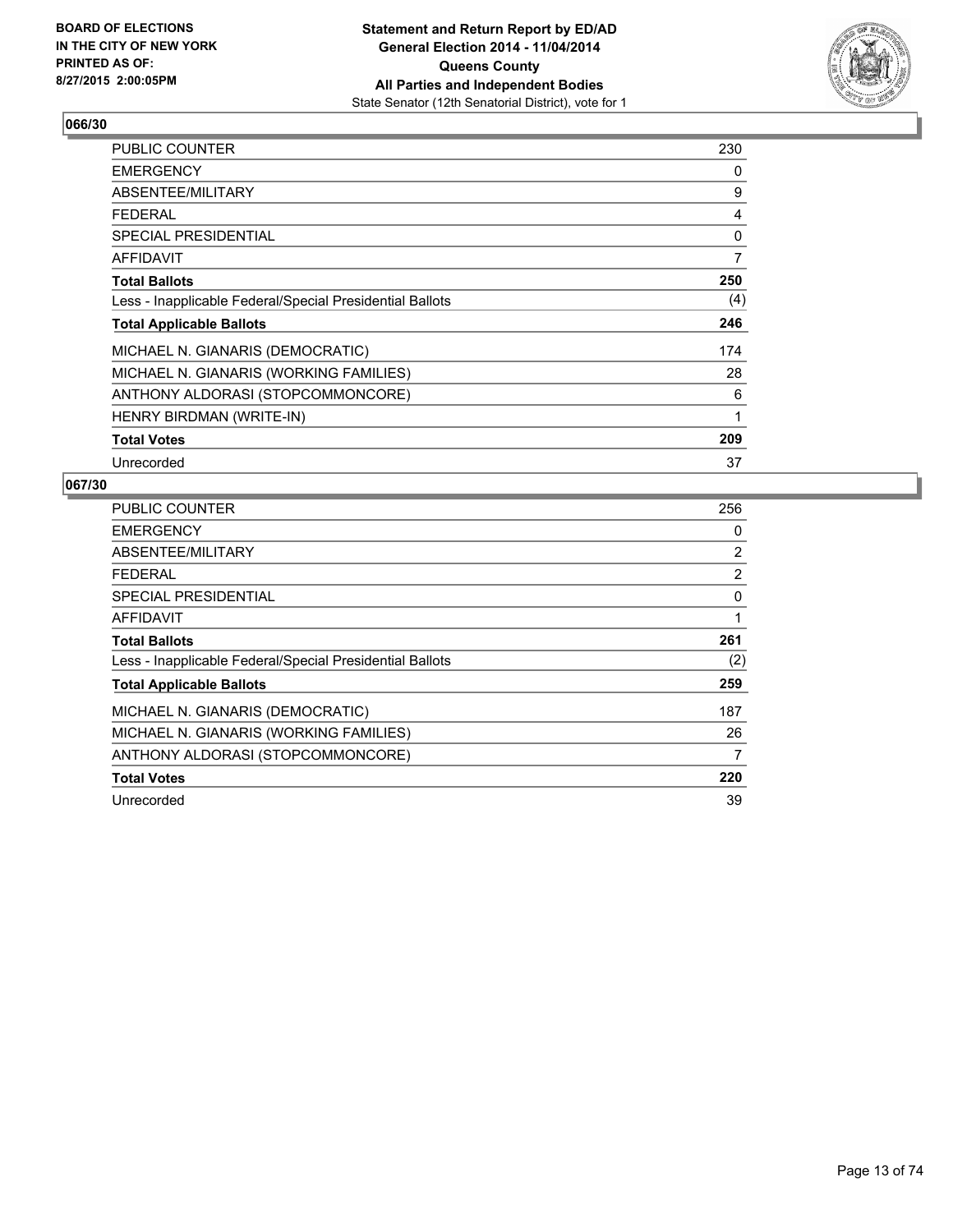

| <b>PUBLIC COUNTER</b>                                    | 123 |
|----------------------------------------------------------|-----|
| <b>EMERGENCY</b>                                         | 0   |
| ABSENTEE/MILITARY                                        | 2   |
| <b>FEDERAL</b>                                           | 4   |
| <b>SPECIAL PRESIDENTIAL</b>                              | 0   |
| <b>AFFIDAVIT</b>                                         | 0   |
| <b>Total Ballots</b>                                     | 129 |
| Less - Inapplicable Federal/Special Presidential Ballots | (4) |
| <b>Total Applicable Ballots</b>                          | 125 |
| MICHAEL N. GIANARIS (DEMOCRATIC)                         | 92  |
| MICHAEL N. GIANARIS (WORKING FAMILIES)                   | 16  |
| ANTHONY ALDORASI (STOPCOMMONCORE)                        | 4   |
| UNATTRIBUTABLE WRITE-IN (WRITE-IN)                       | 1   |
| <b>Total Votes</b>                                       | 113 |
| Unrecorded                                               | 12  |

#### **069/30**

| <b>PUBLIC COUNTER</b>                                    | 215 |
|----------------------------------------------------------|-----|
| <b>EMERGENCY</b>                                         | 0   |
| ABSENTEE/MILITARY                                        | 0   |
| <b>FEDERAL</b>                                           | 7   |
| <b>SPECIAL PRESIDENTIAL</b>                              | 0   |
| <b>AFFIDAVIT</b>                                         | 0   |
| <b>Total Ballots</b>                                     | 222 |
| Less - Inapplicable Federal/Special Presidential Ballots | (7) |
| <b>Total Applicable Ballots</b>                          | 215 |
| MICHAEL N. GIANARIS (DEMOCRATIC)                         | 158 |
| MICHAEL N. GIANARIS (WORKING FAMILIES)                   | 23  |
| ANTHONY ALDORASI (STOPCOMMONCORE)                        | 3   |
| UNATTRIBUTABLE WRITE-IN (WRITE-IN)                       | 1   |
| <b>Total Votes</b>                                       | 185 |
| Unrecorded                                               | 30  |

| PUBLIC COUNTER                                           | 0            |
|----------------------------------------------------------|--------------|
| <b>EMERGENCY</b>                                         | 0            |
| ABSENTEE/MILITARY                                        | 0            |
| <b>FEDERAL</b>                                           | 0            |
| SPECIAL PRESIDENTIAL                                     | 0            |
| AFFIDAVIT                                                | 0            |
| <b>Total Ballots</b>                                     | 0            |
| Less - Inapplicable Federal/Special Presidential Ballots | 0            |
| <b>Total Applicable Ballots</b>                          | 0            |
| MICHAEL N. GIANARIS (DEMOCRATIC)                         | 0            |
| MICHAEL N. GIANARIS (WORKING FAMILIES)                   | 0            |
| ANTHONY ALDORASI (STOPCOMMONCORE)                        | $\mathbf{0}$ |
| <b>Total Votes</b>                                       | 0            |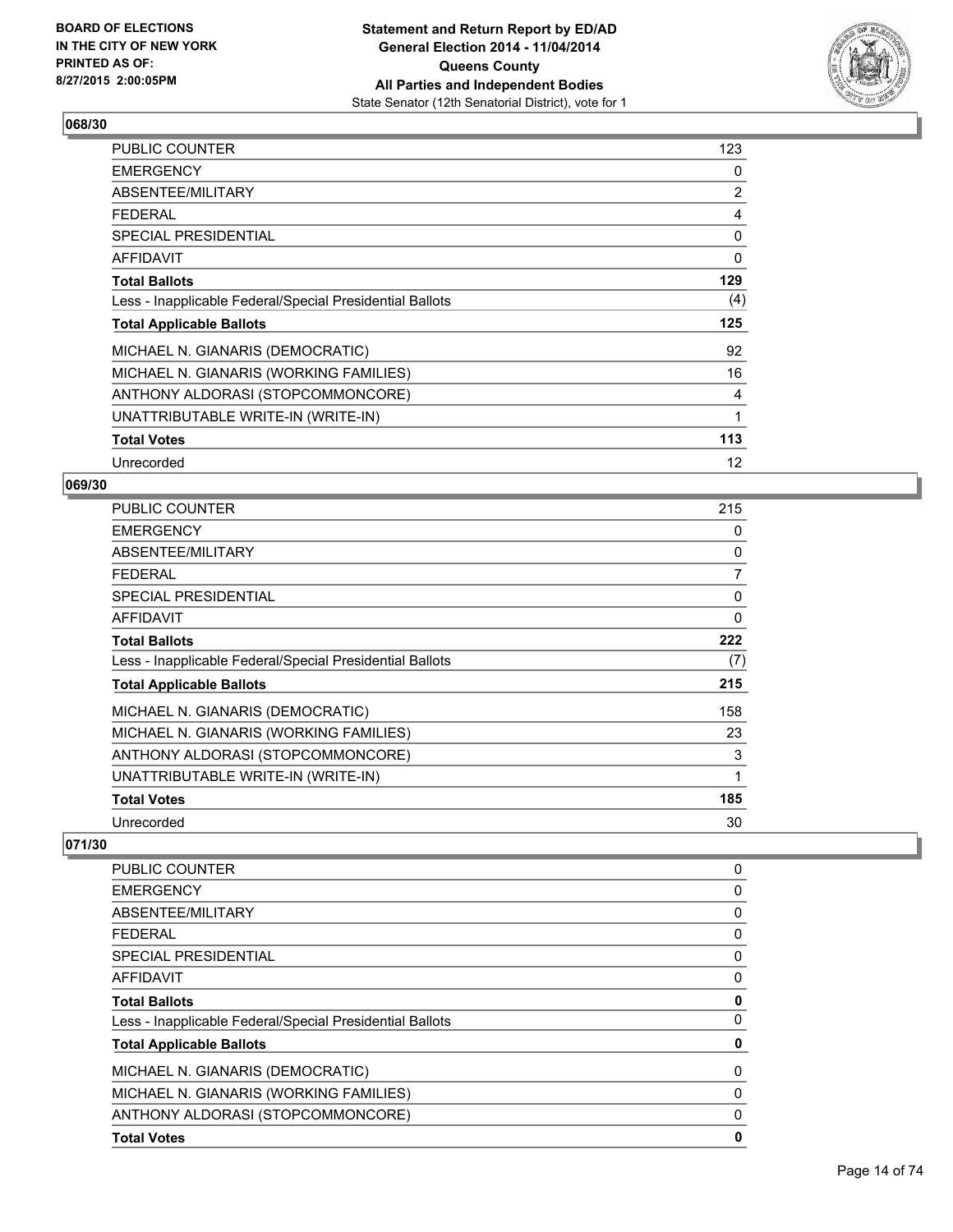

| <b>PUBLIC COUNTER</b>                                    | 13 |
|----------------------------------------------------------|----|
| <b>EMERGENCY</b>                                         | 0  |
| ABSENTEE/MILITARY                                        | 0  |
| <b>FEDERAL</b>                                           | 0  |
| SPECIAL PRESIDENTIAL                                     | 0  |
| <b>AFFIDAVIT</b>                                         | 1  |
| <b>Total Ballots</b>                                     | 14 |
| Less - Inapplicable Federal/Special Presidential Ballots | 0  |
| <b>Total Applicable Ballots</b>                          | 14 |
| MICHAEL N. GIANARIS (DEMOCRATIC)                         | 9  |
| MICHAEL N. GIANARIS (WORKING FAMILIES)                   | 0  |
| ANTHONY ALDORASI (STOPCOMMONCORE)                        |    |
| <b>Total Votes</b>                                       | 10 |
| Unrecorded                                               | 4  |

| <b>PUBLIC COUNTER</b>                                    | 94 |
|----------------------------------------------------------|----|
| <b>EMERGENCY</b>                                         | 0  |
| ABSENTEE/MILITARY                                        | 3  |
| <b>FEDERAL</b>                                           | 0  |
| <b>SPECIAL PRESIDENTIAL</b>                              | 0  |
| <b>AFFIDAVIT</b>                                         | 1  |
| <b>Total Ballots</b>                                     | 98 |
| Less - Inapplicable Federal/Special Presidential Ballots | 0  |
| <b>Total Applicable Ballots</b>                          | 98 |
| MICHAEL N. GIANARIS (DEMOCRATIC)                         | 62 |
| MICHAEL N. GIANARIS (WORKING FAMILIES)                   | 9  |
| ANTHONY ALDORASI (STOPCOMMONCORE)                        | 4  |
| AMAR RAJWANI (WRITE-IN)                                  |    |
|                                                          |    |
| COURTNEY RAJWANI (WRITE-IN)                              |    |
| <b>Total Votes</b>                                       | 77 |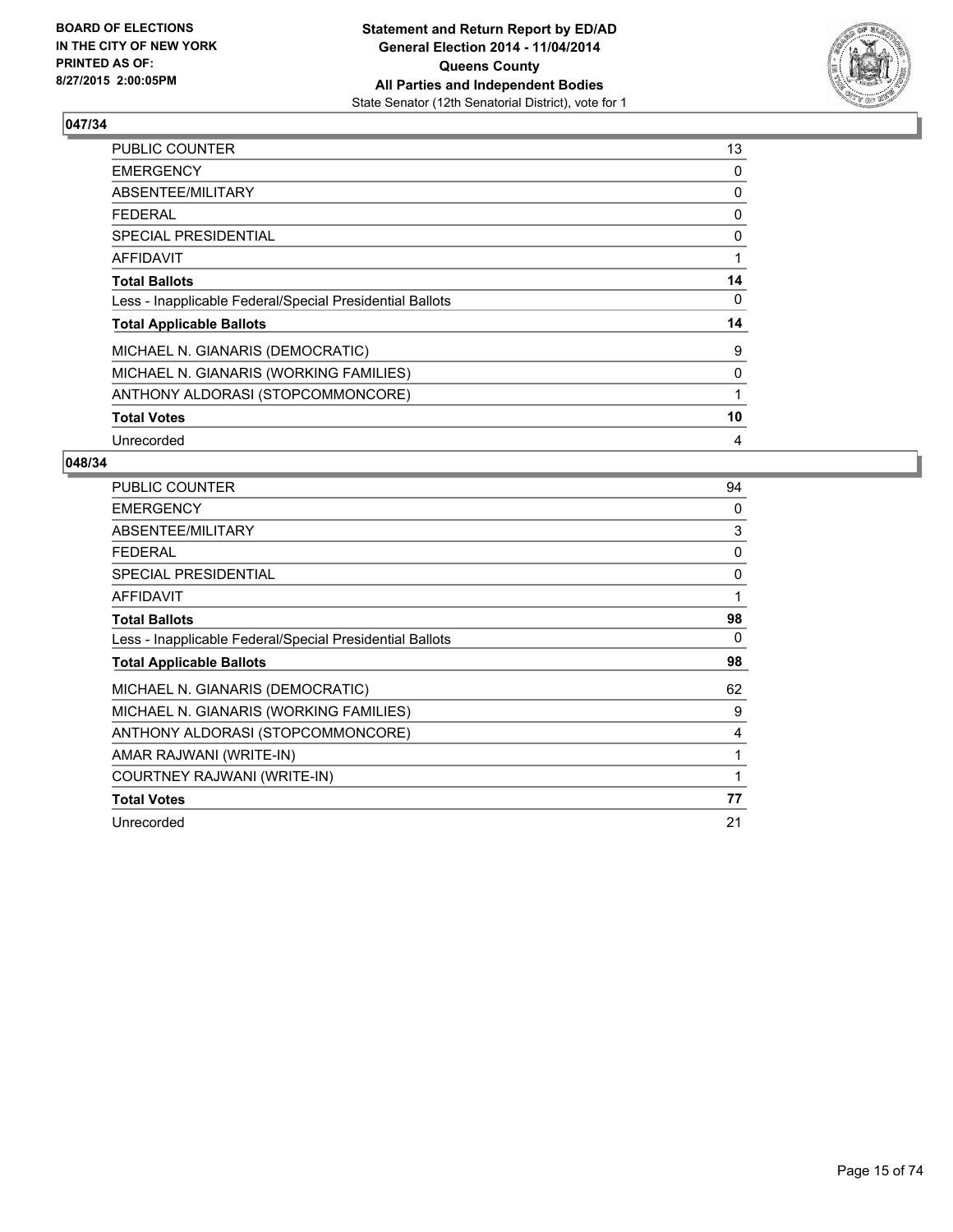

| PUBLIC COUNTER                                           | 219 |
|----------------------------------------------------------|-----|
| <b>EMERGENCY</b>                                         | 0   |
| ABSENTEE/MILITARY                                        | 4   |
| <b>FEDERAL</b>                                           | 0   |
| <b>SPECIAL PRESIDENTIAL</b>                              | 0   |
| <b>AFFIDAVIT</b>                                         | 3   |
| <b>Total Ballots</b>                                     | 226 |
| Less - Inapplicable Federal/Special Presidential Ballots | 0   |
| <b>Total Applicable Ballots</b>                          | 226 |
| MICHAEL N. GIANARIS (DEMOCRATIC)                         | 163 |
| MICHAEL N. GIANARIS (WORKING FAMILIES)                   | 28  |
| ANTHONY ALDORASI (STOPCOMMONCORE)                        | 5   |
| MARION E. PAPRA (WRITE-IN)                               | 1   |
| <b>Total Votes</b>                                       | 197 |
| Unrecorded                                               | 29  |

| <b>PUBLIC COUNTER</b>                                    | 209 |
|----------------------------------------------------------|-----|
| <b>EMERGENCY</b>                                         | 0   |
| ABSENTEE/MILITARY                                        | 4   |
| <b>FEDERAL</b>                                           | 1   |
| SPECIAL PRESIDENTIAL                                     | 0   |
| AFFIDAVIT                                                | 3   |
| <b>Total Ballots</b>                                     | 217 |
| Less - Inapplicable Federal/Special Presidential Ballots | (1) |
| <b>Total Applicable Ballots</b>                          | 216 |
| MICHAEL N. GIANARIS (DEMOCRATIC)                         | 155 |
| MICHAEL N. GIANARIS (WORKING FAMILIES)                   | 17  |
| ANTHONY ALDORASI (STOPCOMMONCORE)                        | 5   |
| UNATTRIBUTABLE WRITE-IN (WRITE-IN)                       | 1   |
| <b>Total Votes</b>                                       | 178 |
| Unrecorded                                               | 38  |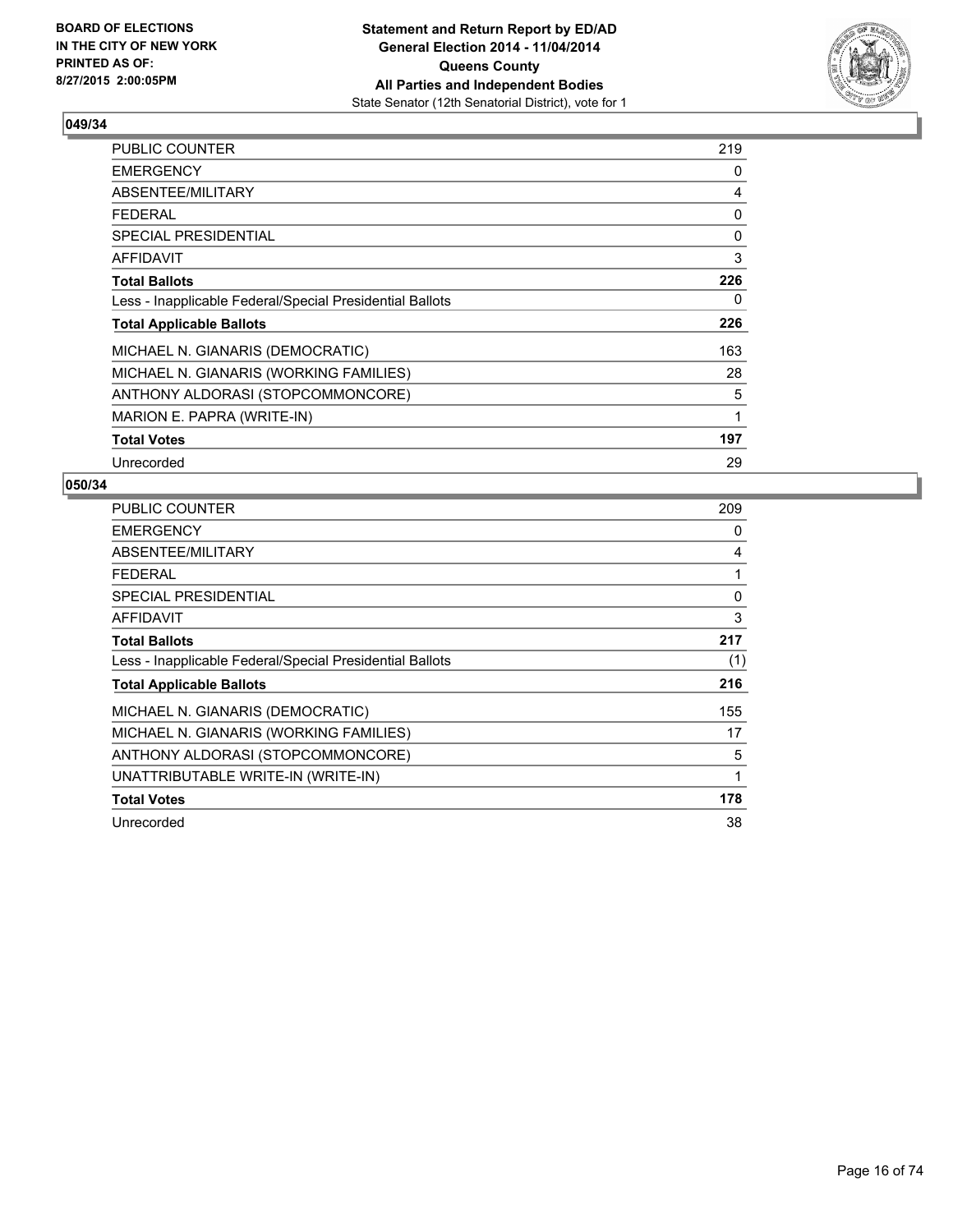

| <b>PUBLIC COUNTER</b>                                    | 223 |
|----------------------------------------------------------|-----|
| <b>EMERGENCY</b>                                         | 0   |
| ABSENTEE/MILITARY                                        | 0   |
| <b>FEDERAL</b>                                           | 1   |
| <b>SPECIAL PRESIDENTIAL</b>                              | 0   |
| <b>AFFIDAVIT</b>                                         | 4   |
| <b>Total Ballots</b>                                     | 228 |
| Less - Inapplicable Federal/Special Presidential Ballots | (1) |
| <b>Total Applicable Ballots</b>                          | 227 |
| MICHAEL N. GIANARIS (DEMOCRATIC)                         | 169 |
| MICHAEL N. GIANARIS (WORKING FAMILIES)                   | 25  |
| ANTHONY ALDORASI (STOPCOMMONCORE)                        | 3   |
| BENJAMIN SHIH (WRITE-IN)                                 | 1   |
| <b>Total Votes</b>                                       | 198 |
| Unrecorded                                               | 29  |

## **052/34**

| <b>PUBLIC COUNTER</b>                                    | 125            |
|----------------------------------------------------------|----------------|
| <b>EMERGENCY</b>                                         | 0              |
| ABSENTEE/MILITARY                                        | $\overline{2}$ |
| <b>FEDERAL</b>                                           | 1              |
| SPECIAL PRESIDENTIAL                                     | 0              |
| <b>AFFIDAVIT</b>                                         | 2              |
| <b>Total Ballots</b>                                     | 130            |
| Less - Inapplicable Federal/Special Presidential Ballots | (1)            |
| <b>Total Applicable Ballots</b>                          | 129            |
| MICHAEL N. GIANARIS (DEMOCRATIC)                         | 100            |
| MICHAEL N. GIANARIS (WORKING FAMILIES)                   | 10             |
| ANTHONY ALDORASI (STOPCOMMONCORE)                        | 7              |
| <b>Total Votes</b>                                       | 117            |
| Unrecorded                                               | 12             |

| PUBLIC COUNTER                                           | 22       |
|----------------------------------------------------------|----------|
| <b>EMERGENCY</b>                                         | 0        |
| ABSENTEE/MILITARY                                        | 0        |
| <b>FEDERAL</b>                                           | 0        |
| <b>SPECIAL PRESIDENTIAL</b>                              | $\Omega$ |
| AFFIDAVIT                                                | 0        |
| <b>Total Ballots</b>                                     | 22       |
| Less - Inapplicable Federal/Special Presidential Ballots | 0        |
| <b>Total Applicable Ballots</b>                          | 22       |
| MICHAEL N. GIANARIS (DEMOCRATIC)                         | 16       |
| MICHAEL N. GIANARIS (WORKING FAMILIES)                   |          |
| ANTHONY ALDORASI (STOPCOMMONCORE)                        |          |
| <b>Total Votes</b>                                       | 18       |
| Unrecorded                                               | 4        |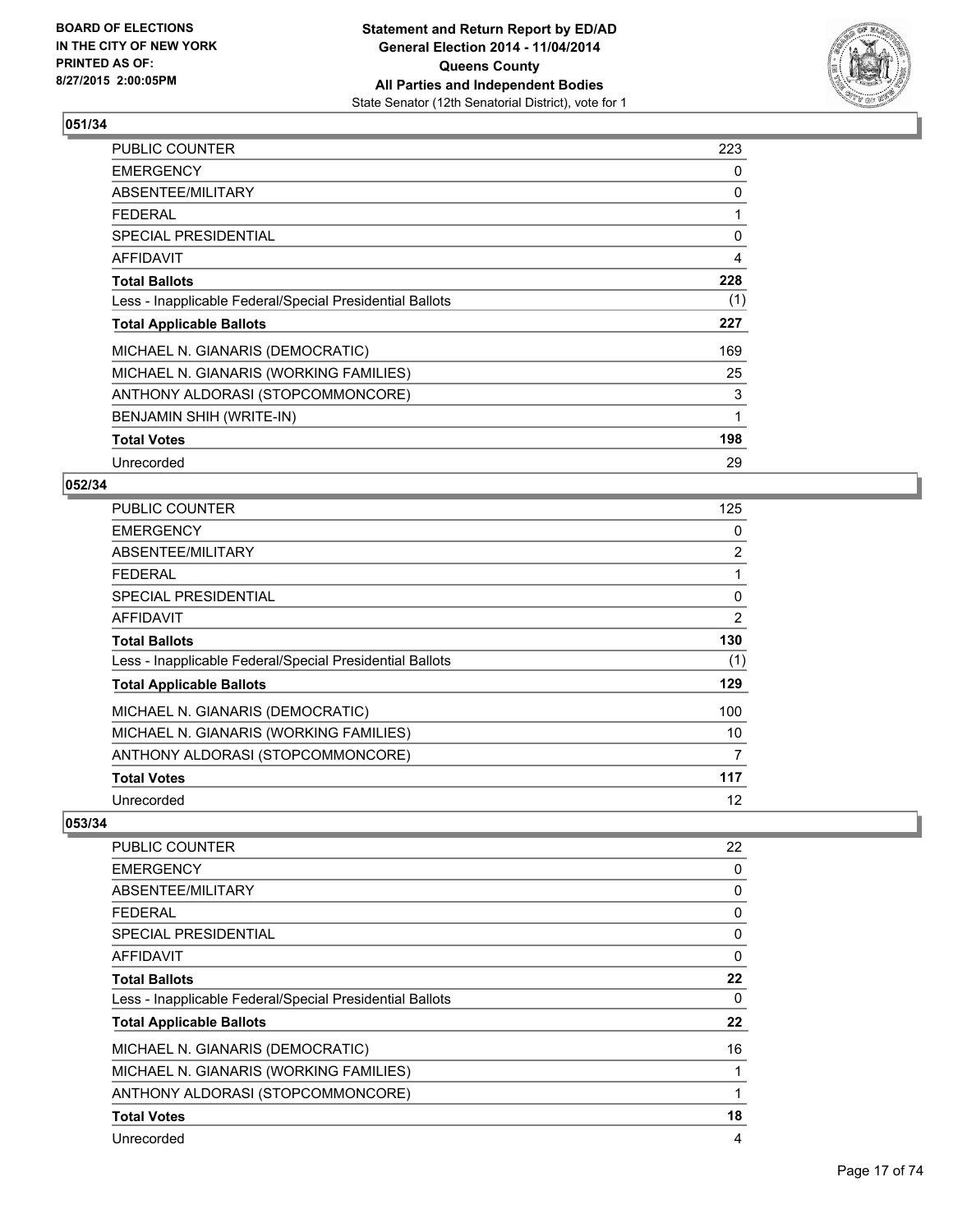

## **055/34 COMBINED into: 053/34**

**059/34** 

| <b>PUBLIC COUNTER</b>                                    | 4 |
|----------------------------------------------------------|---|
| <b>EMERGENCY</b>                                         | 0 |
| <b>ABSENTEE/MILITARY</b>                                 | 0 |
| FEDERAL                                                  | 0 |
| SPECIAL PRESIDENTIAL                                     | 0 |
| <b>AFFIDAVIT</b>                                         | 0 |
| <b>Total Ballots</b>                                     | 4 |
| Less - Inapplicable Federal/Special Presidential Ballots | 0 |
| <b>Total Applicable Ballots</b>                          | 4 |
| MICHAEL N. GIANARIS (DEMOCRATIC)                         | 4 |
| MICHAEL N. GIANARIS (WORKING FAMILIES)                   | 0 |
| ANTHONY ALDORASI (STOPCOMMONCORE)                        | 0 |
| <b>Total Votes</b>                                       | 4 |

| PUBLIC COUNTER                                           | 157 |
|----------------------------------------------------------|-----|
| <b>EMERGENCY</b>                                         | 0   |
| ABSENTEE/MILITARY                                        | 1   |
| FEDERAL                                                  | 0   |
| <b>SPECIAL PRESIDENTIAL</b>                              | 0   |
| AFFIDAVIT                                                | 6   |
| <b>Total Ballots</b>                                     | 164 |
| Less - Inapplicable Federal/Special Presidential Ballots | 0   |
| <b>Total Applicable Ballots</b>                          | 164 |
| MICHAEL N. GIANARIS (DEMOCRATIC)                         | 111 |
| MICHAEL N. GIANARIS (WORKING FAMILIES)                   | 17  |
| ANTHONY ALDORASI (STOPCOMMONCORE)                        | 3   |
| THOMAS JUMPKIN (WRITE-IN)                                | 1   |
| UNATTRIBUTABLE WRITE-IN (WRITE-IN)                       | 2   |
| <b>Total Votes</b>                                       | 134 |
| Unrecorded                                               | 30  |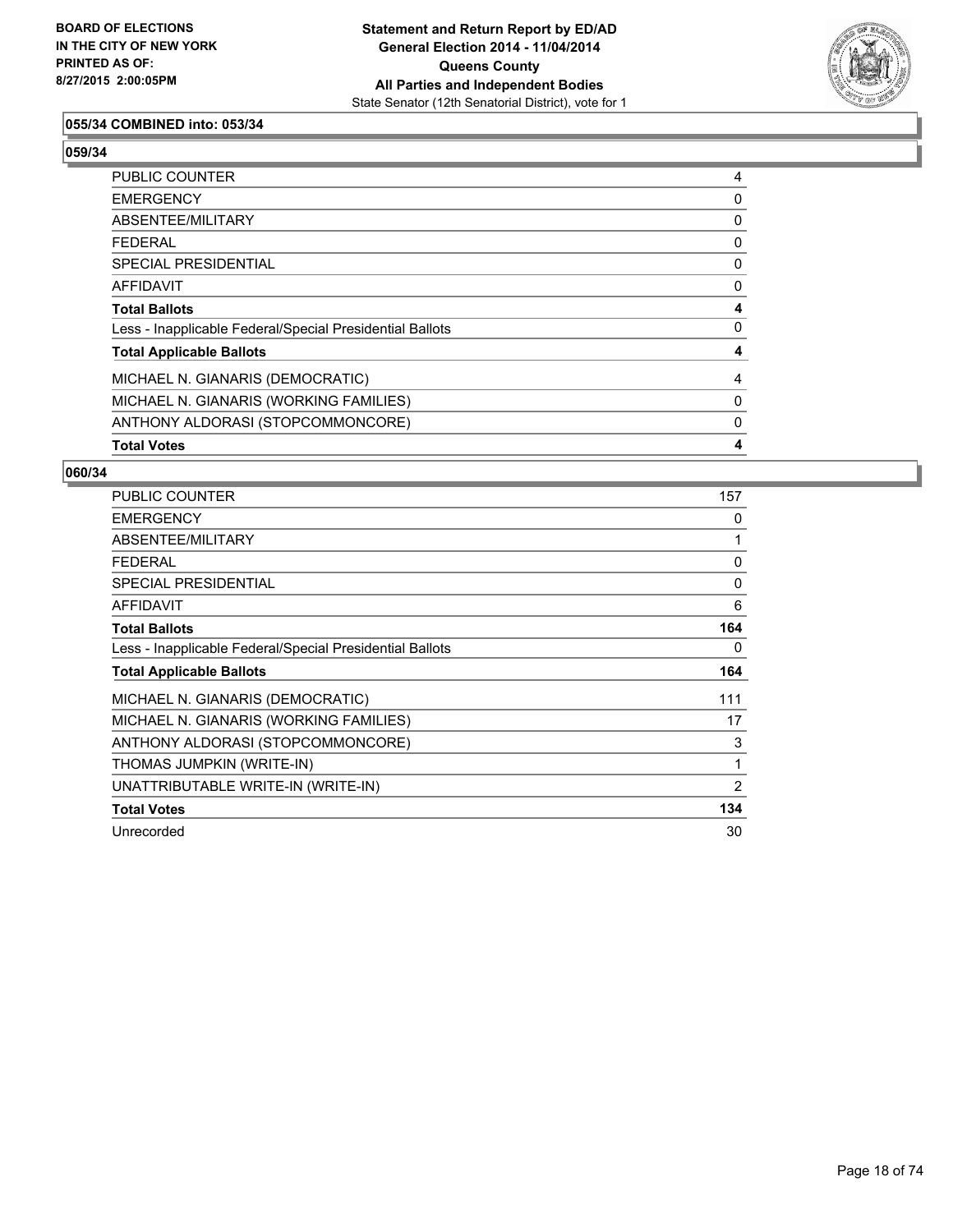

| <b>PUBLIC COUNTER</b>                                    | 419 |
|----------------------------------------------------------|-----|
| <b>EMERGENCY</b>                                         | 0   |
| ABSENTEE/MILITARY                                        | 14  |
| <b>FEDERAL</b>                                           | 2   |
| <b>SPECIAL PRESIDENTIAL</b>                              | 0   |
| AFFIDAVIT                                                | 4   |
| <b>Total Ballots</b>                                     | 439 |
| Less - Inapplicable Federal/Special Presidential Ballots | (2) |
| <b>Total Applicable Ballots</b>                          | 437 |
| MICHAEL N. GIANARIS (DEMOCRATIC)                         | 275 |
| MICHAEL N. GIANARIS (WORKING FAMILIES)                   | 78  |
| ANTHONY ALDORASI (STOPCOMMONCORE)                        | 17  |
| ALMA MAGANA (WRITE-IN)                                   | 1   |
| ELISANDRA MCDONALD (WRITE-IN)                            | 1   |
| <b>Total Votes</b>                                       | 372 |
| Unrecorded                                               | 65  |

| <b>PUBLIC COUNTER</b>                                    | 361 |
|----------------------------------------------------------|-----|
| <b>EMERGENCY</b>                                         | 0   |
| ABSENTEE/MILITARY                                        | 9   |
| <b>FEDERAL</b>                                           | 0   |
| SPECIAL PRESIDENTIAL                                     | 0   |
| AFFIDAVIT                                                | 2   |
| <b>Total Ballots</b>                                     | 372 |
| Less - Inapplicable Federal/Special Presidential Ballots | 0   |
| <b>Total Applicable Ballots</b>                          | 372 |
| MICHAEL N. GIANARIS (DEMOCRATIC)                         | 262 |
| MICHAEL N. GIANARIS (WORKING FAMILIES)                   | 46  |
| ANTHONY ALDORASI (STOPCOMMONCORE)                        | 4   |
| <b>Total Votes</b>                                       | 312 |
| Unrecorded                                               | 60  |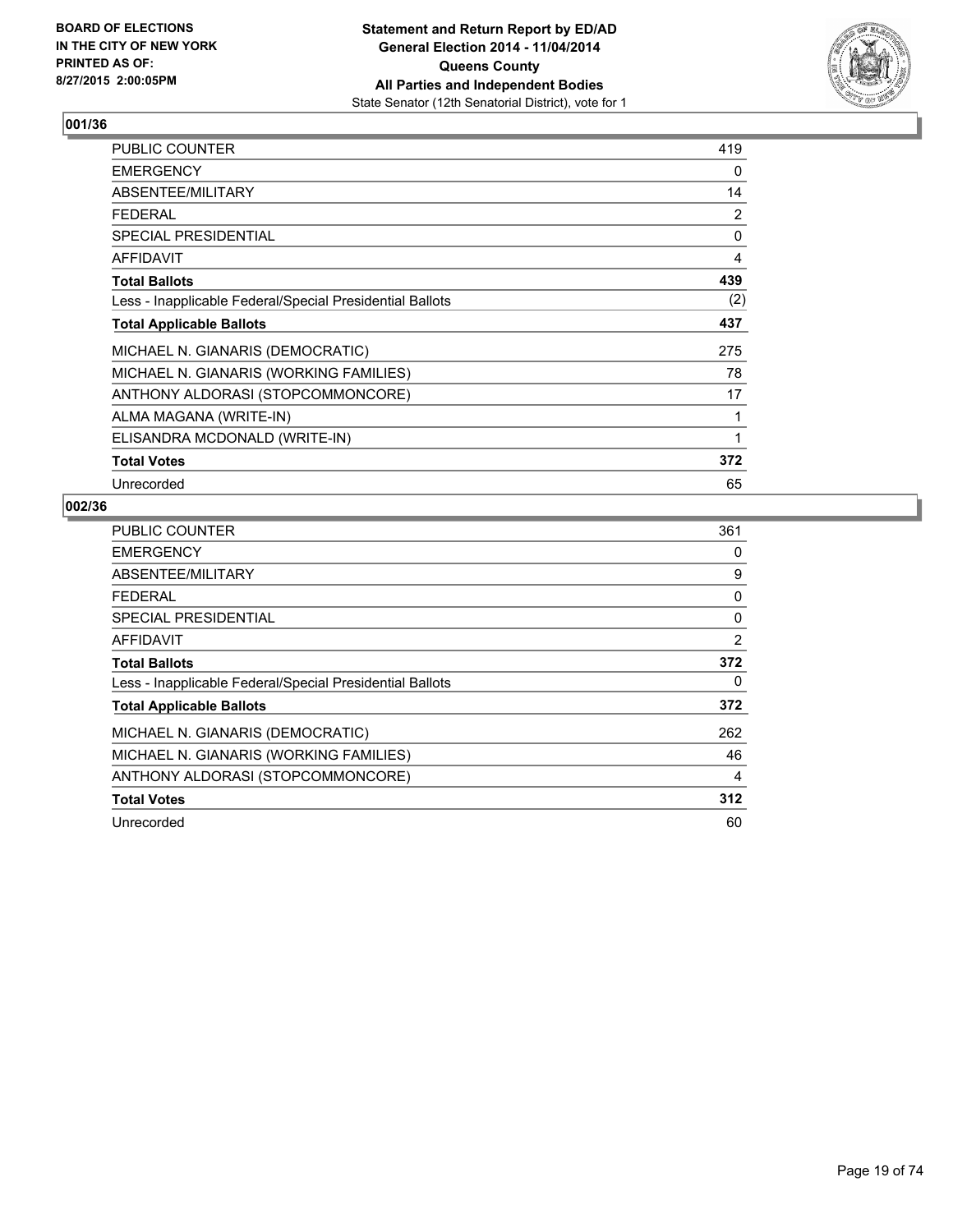

| <b>PUBLIC COUNTER</b>                                    | 192 |
|----------------------------------------------------------|-----|
| <b>EMERGENCY</b>                                         | 0   |
| ABSENTEE/MILITARY                                        | 4   |
| <b>FEDERAL</b>                                           | 4   |
| SPECIAL PRESIDENTIAL                                     | 0   |
| AFFIDAVIT                                                | 6   |
| <b>Total Ballots</b>                                     | 206 |
| Less - Inapplicable Federal/Special Presidential Ballots | (4) |
| <b>Total Applicable Ballots</b>                          | 202 |
| MICHAEL N. GIANARIS (DEMOCRATIC)                         | 136 |
| MICHAEL N. GIANARIS (WORKING FAMILIES)                   | 27  |
| ANTHONY ALDORASI (STOPCOMMONCORE)                        | 4   |
| <b>Total Votes</b>                                       | 167 |
| Unrecorded                                               | 35  |

| <b>PUBLIC COUNTER</b>                                    | 190      |
|----------------------------------------------------------|----------|
| <b>EMERGENCY</b>                                         | 0        |
| ABSENTEE/MILITARY                                        | 4        |
| <b>FEDERAL</b>                                           | 8        |
| <b>SPECIAL PRESIDENTIAL</b>                              | $\Omega$ |
| <b>AFFIDAVIT</b>                                         | 4        |
| <b>Total Ballots</b>                                     | 206      |
| Less - Inapplicable Federal/Special Presidential Ballots | (8)      |
| <b>Total Applicable Ballots</b>                          | 198      |
| MICHAEL N. GIANARIS (DEMOCRATIC)                         | 120      |
| MICHAEL N. GIANARIS (WORKING FAMILIES)                   | 37       |
| ANTHONY ALDORASI (STOPCOMMONCORE)                        | 6        |
| DEREK JETER (WRITE-IN)                                   | 1        |
| UNATTRIBUTABLE WRITE-IN (WRITE-IN)                       | 1        |
| <b>Total Votes</b>                                       | 165      |
| Unrecorded                                               | 33       |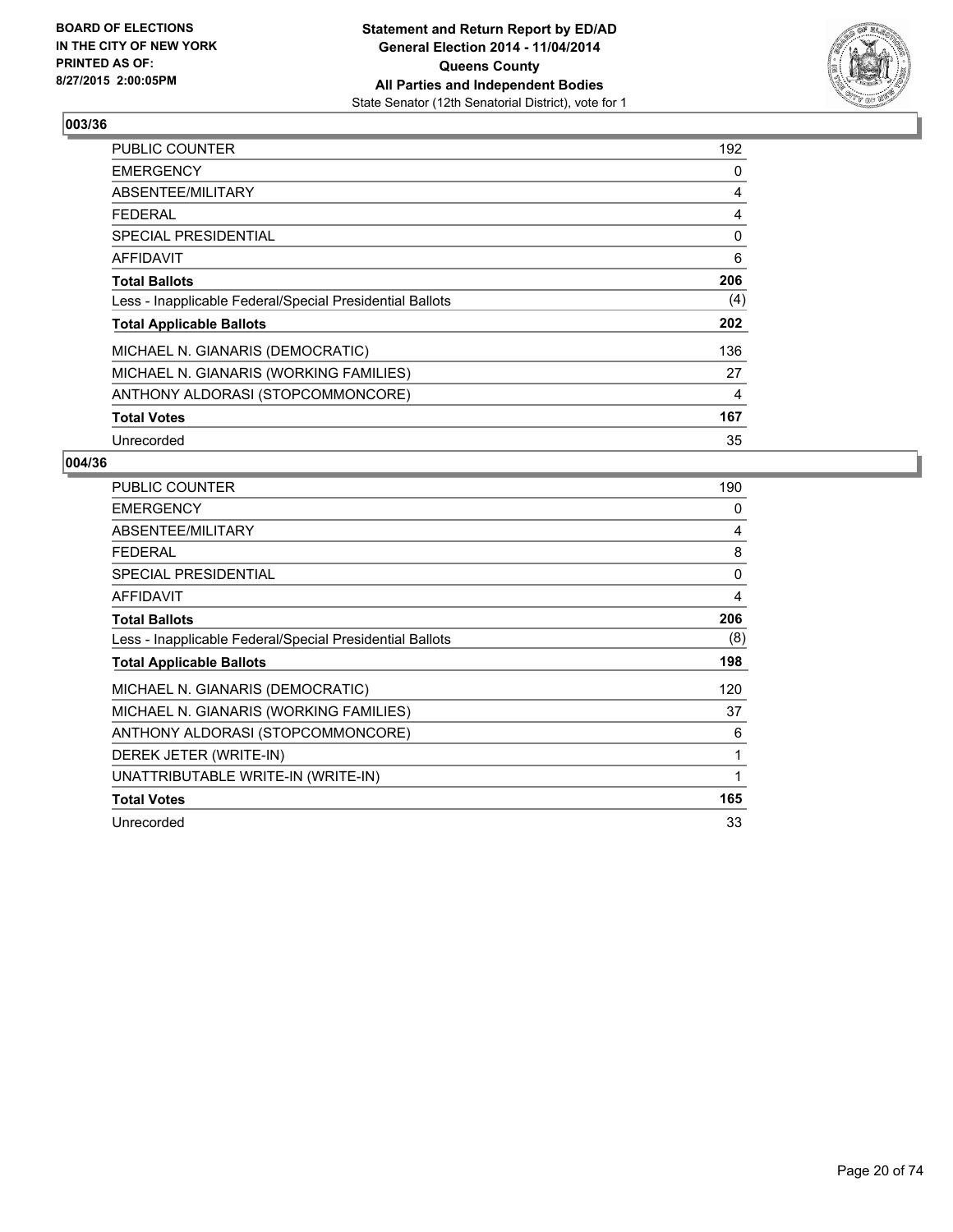

| <b>PUBLIC COUNTER</b>                                    | 238 |
|----------------------------------------------------------|-----|
| <b>EMERGENCY</b>                                         | 0   |
| ABSENTEE/MILITARY                                        | 2   |
| <b>FEDERAL</b>                                           | 2   |
| <b>SPECIAL PRESIDENTIAL</b>                              | 0   |
| <b>AFFIDAVIT</b>                                         | 2   |
| <b>Total Ballots</b>                                     | 244 |
| Less - Inapplicable Federal/Special Presidential Ballots | (2) |
| <b>Total Applicable Ballots</b>                          | 242 |
| MICHAEL N. GIANARIS (DEMOCRATIC)                         | 165 |
| MICHAEL N. GIANARIS (WORKING FAMILIES)                   | 33  |
| ANTHONY ALDORASI (STOPCOMMONCORE)                        | 9   |
| ELLEN KODADECK (WRITE-IN)                                | 1   |
| <b>Total Votes</b>                                       | 208 |
| Unrecorded                                               | 34  |

| <b>PUBLIC COUNTER</b>                                    | 178 |
|----------------------------------------------------------|-----|
| <b>EMERGENCY</b>                                         | 0   |
| ABSENTEE/MILITARY                                        | 8   |
| <b>FEDERAL</b>                                           | 4   |
| SPECIAL PRESIDENTIAL                                     | 0   |
| <b>AFFIDAVIT</b>                                         | 2   |
| <b>Total Ballots</b>                                     | 192 |
| Less - Inapplicable Federal/Special Presidential Ballots | (4) |
| <b>Total Applicable Ballots</b>                          | 188 |
| MICHAEL N. GIANARIS (DEMOCRATIC)                         | 130 |
| MICHAEL N. GIANARIS (WORKING FAMILIES)                   | 25  |
| ANTHONY ALDORASI (STOPCOMMONCORE)                        | 3   |
| CATHERINE BRANGAN (WRITE-IN)                             | 1   |
| <b>Total Votes</b>                                       | 159 |
| Unrecorded                                               | 29  |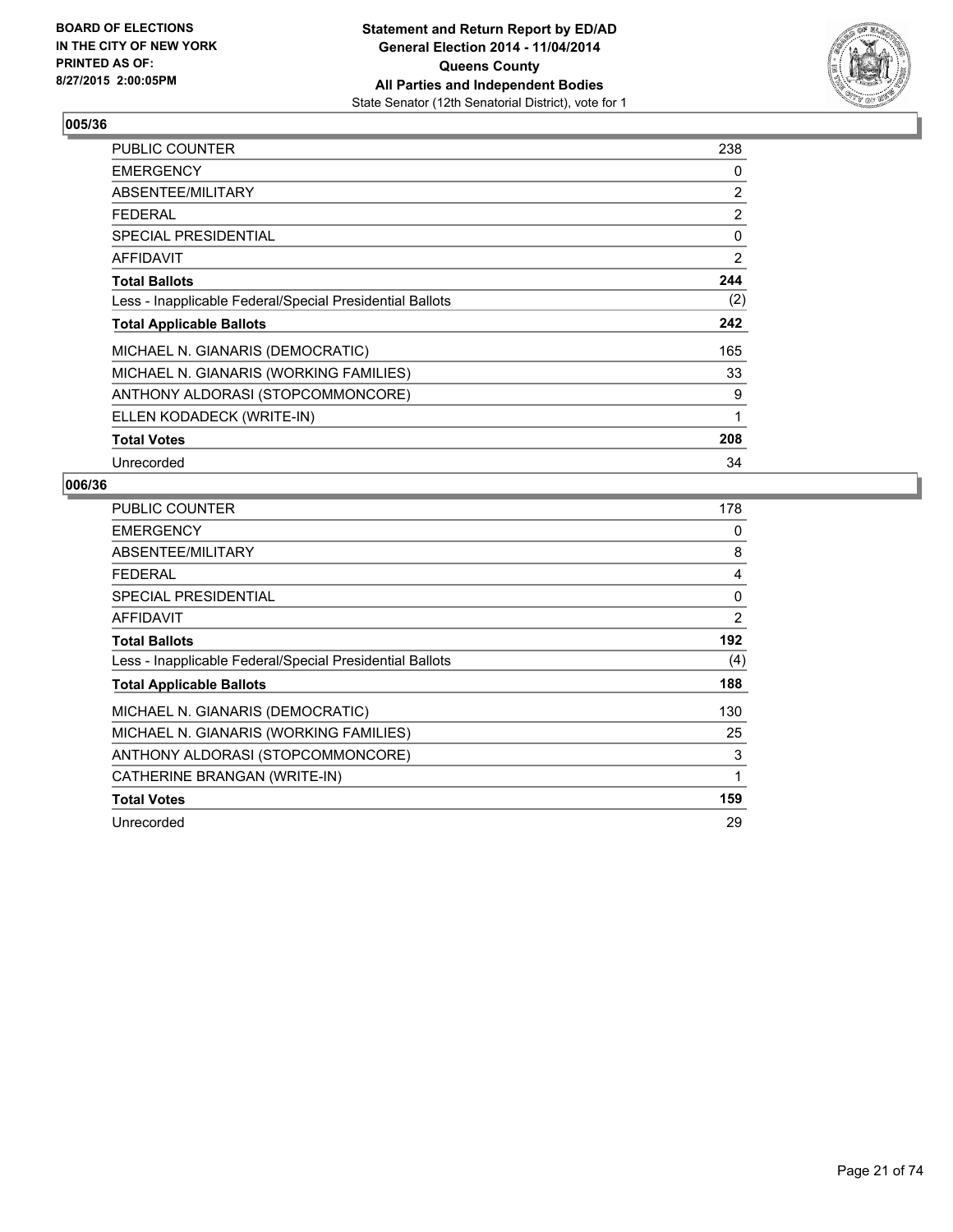

| PUBLIC COUNTER                                           | 208 |
|----------------------------------------------------------|-----|
| <b>EMERGENCY</b>                                         | 0   |
| ABSENTEE/MILITARY                                        | 4   |
| <b>FEDERAL</b>                                           | 3   |
| SPECIAL PRESIDENTIAL                                     | 0   |
| <b>AFFIDAVIT</b>                                         | 4   |
| <b>Total Ballots</b>                                     | 219 |
| Less - Inapplicable Federal/Special Presidential Ballots | (3) |
| <b>Total Applicable Ballots</b>                          | 216 |
| MICHAEL N. GIANARIS (DEMOCRATIC)                         | 146 |
| MICHAEL N. GIANARIS (WORKING FAMILIES)                   | 22  |
| ANTHONY ALDORASI (STOPCOMMONCORE)                        | 8   |
| <b>GABRIELLE WONG (WRITE-IN)</b>                         | 1   |
| PRINCE PAUL (WRITE-IN)                                   | 1   |
| UNATTRIBUTABLE WRITE-IN (WRITE-IN)                       | 1   |
| <b>Total Votes</b>                                       | 179 |
| Unrecorded                                               | 37  |

| PUBLIC COUNTER                                           | 251 |
|----------------------------------------------------------|-----|
| <b>EMERGENCY</b>                                         | 0   |
| ABSENTEE/MILITARY                                        | 10  |
| <b>FEDERAL</b>                                           | 0   |
| <b>SPECIAL PRESIDENTIAL</b>                              | 0   |
| AFFIDAVIT                                                | 4   |
| <b>Total Ballots</b>                                     | 265 |
| Less - Inapplicable Federal/Special Presidential Ballots | 0   |
| <b>Total Applicable Ballots</b>                          | 265 |
| MICHAEL N. GIANARIS (DEMOCRATIC)                         | 183 |
| MICHAEL N. GIANARIS (WORKING FAMILIES)                   | 42  |
| ANTHONY ALDORASI (STOPCOMMONCORE)                        | 9   |
| <b>Total Votes</b>                                       | 234 |
| Unrecorded                                               | 31  |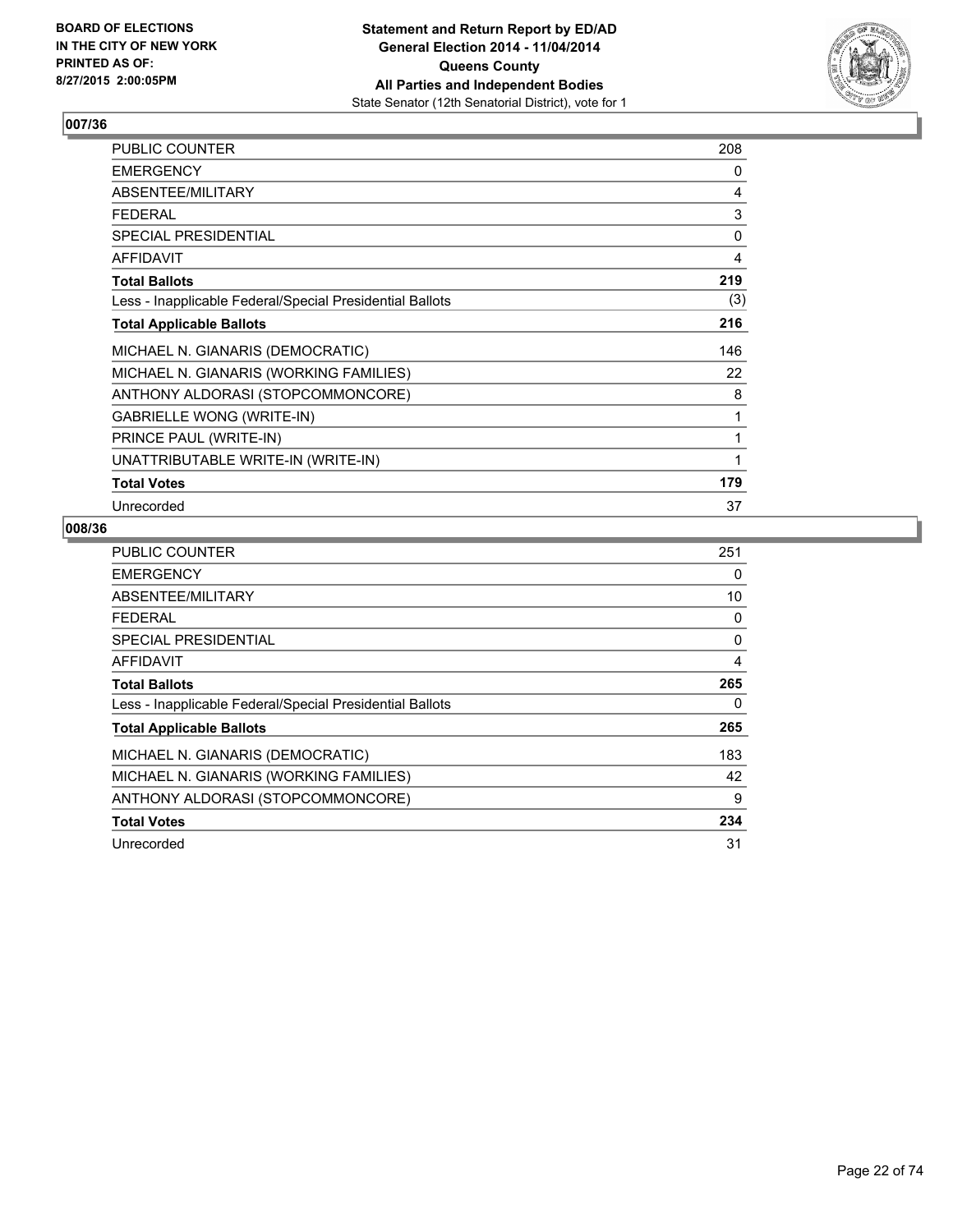

| <b>PUBLIC COUNTER</b>                                    | 335 |
|----------------------------------------------------------|-----|
| <b>EMERGENCY</b>                                         | 0   |
| ABSENTEE/MILITARY                                        | 3   |
| <b>FEDERAL</b>                                           | 8   |
| SPECIAL PRESIDENTIAL                                     | 0   |
| <b>AFFIDAVIT</b>                                         |     |
| <b>Total Ballots</b>                                     | 347 |
| Less - Inapplicable Federal/Special Presidential Ballots | (8) |
| <b>Total Applicable Ballots</b>                          | 339 |
| MICHAEL N. GIANARIS (DEMOCRATIC)                         | 252 |
| MICHAEL N. GIANARIS (WORKING FAMILIES)                   | 29  |
| ANTHONY ALDORASI (STOPCOMMONCORE)                        | 12  |
| <b>Total Votes</b>                                       | 293 |
| Unrecorded                                               | 46  |

## **010/36**

| <b>PUBLIC COUNTER</b>                                    | 247 |
|----------------------------------------------------------|-----|
| <b>EMERGENCY</b>                                         | 0   |
| ABSENTEE/MILITARY                                        | 5   |
| <b>FEDERAL</b>                                           | 4   |
| <b>SPECIAL PRESIDENTIAL</b>                              | 0   |
| AFFIDAVIT                                                | 6   |
| <b>Total Ballots</b>                                     | 262 |
| Less - Inapplicable Federal/Special Presidential Ballots | (4) |
| <b>Total Applicable Ballots</b>                          | 258 |
| MICHAEL N. GIANARIS (DEMOCRATIC)                         | 180 |
| MICHAEL N. GIANARIS (WORKING FAMILIES)                   | 32  |
| ANTHONY ALDORASI (STOPCOMMONCORE)                        | 12  |
| <b>Total Votes</b>                                       | 224 |
| Unrecorded                                               | 34  |

| <b>PUBLIC COUNTER</b>                                    | 172          |
|----------------------------------------------------------|--------------|
| <b>EMERGENCY</b>                                         | 0            |
| ABSENTEE/MILITARY                                        | 4            |
| <b>FEDERAL</b>                                           | 1            |
| <b>SPECIAL PRESIDENTIAL</b>                              | $\mathbf{0}$ |
| AFFIDAVIT                                                | 6            |
| <b>Total Ballots</b>                                     | 183          |
| Less - Inapplicable Federal/Special Presidential Ballots | (1)          |
| <b>Total Applicable Ballots</b>                          | 182          |
| MICHAEL N. GIANARIS (DEMOCRATIC)                         | 141          |
| MICHAEL N. GIANARIS (WORKING FAMILIES)                   | 14           |
| ANTHONY ALDORASI (STOPCOMMONCORE)                        | 6            |
| UNATTRIBUTABLE WRITE-IN (WRITE-IN)                       | 1            |
| <b>Total Votes</b>                                       | 162          |
| Unrecorded                                               | 20           |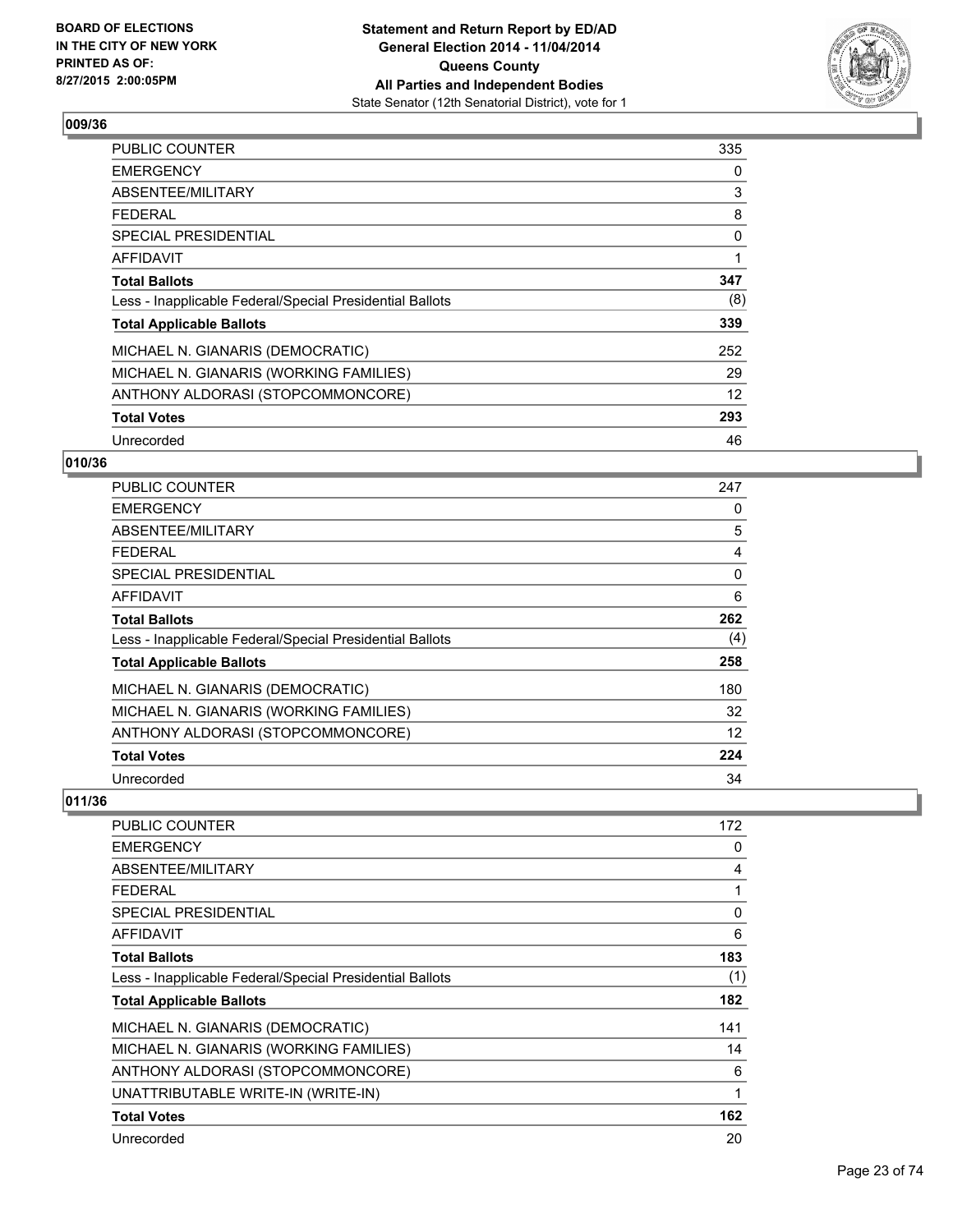

| <b>PUBLIC COUNTER</b>                                    | 296            |
|----------------------------------------------------------|----------------|
| <b>EMERGENCY</b>                                         | 0              |
| ABSENTEE/MILITARY                                        | 7              |
| <b>FEDERAL</b>                                           | $\overline{2}$ |
| <b>SPECIAL PRESIDENTIAL</b>                              | 0              |
| AFFIDAVIT                                                | 1              |
| <b>Total Ballots</b>                                     | 306            |
| Less - Inapplicable Federal/Special Presidential Ballots | (2)            |
| <b>Total Applicable Ballots</b>                          | 304            |
| MICHAEL N. GIANARIS (DEMOCRATIC)                         | 219            |
| MICHAEL N. GIANARIS (WORKING FAMILIES)                   | 34             |
| ANTHONY ALDORASI (STOPCOMMONCORE)                        | 6              |
| <b>Total Votes</b>                                       | 259            |
| Unrecorded                                               | 45             |

#### **013/36**

| <b>PUBLIC COUNTER</b>                                    | 262            |
|----------------------------------------------------------|----------------|
| <b>EMERGENCY</b>                                         | 0              |
| ABSENTEE/MILITARY                                        | $\overline{2}$ |
| <b>FEDERAL</b>                                           | $\overline{2}$ |
| <b>SPECIAL PRESIDENTIAL</b>                              | 0              |
| AFFIDAVIT                                                | 4              |
| <b>Total Ballots</b>                                     | 270            |
| Less - Inapplicable Federal/Special Presidential Ballots | (2)            |
| <b>Total Applicable Ballots</b>                          | 268            |
| MICHAEL N. GIANARIS (DEMOCRATIC)                         | 193            |
| MICHAEL N. GIANARIS (WORKING FAMILIES)                   | 31             |
| ANTHONY ALDORASI (STOPCOMMONCORE)                        | 13             |
| <b>Total Votes</b>                                       | 237            |
| Unrecorded                                               | 31             |

| <b>PUBLIC COUNTER</b>                                    | 198      |
|----------------------------------------------------------|----------|
| <b>EMERGENCY</b>                                         | 0        |
| ABSENTEE/MILITARY                                        | 18       |
| <b>FEDERAL</b>                                           | 5        |
| SPECIAL PRESIDENTIAL                                     | $\Omega$ |
| <b>AFFIDAVIT</b>                                         | 4        |
| <b>Total Ballots</b>                                     | 225      |
| Less - Inapplicable Federal/Special Presidential Ballots | (5)      |
| <b>Total Applicable Ballots</b>                          | 220      |
| MICHAEL N. GIANARIS (DEMOCRATIC)                         | 164      |
| MICHAEL N. GIANARIS (WORKING FAMILIES)                   | 17       |
| ANTHONY ALDORASI (STOPCOMMONCORE)                        | 14       |
| <b>Total Votes</b>                                       | 195      |
| Unrecorded                                               | 25       |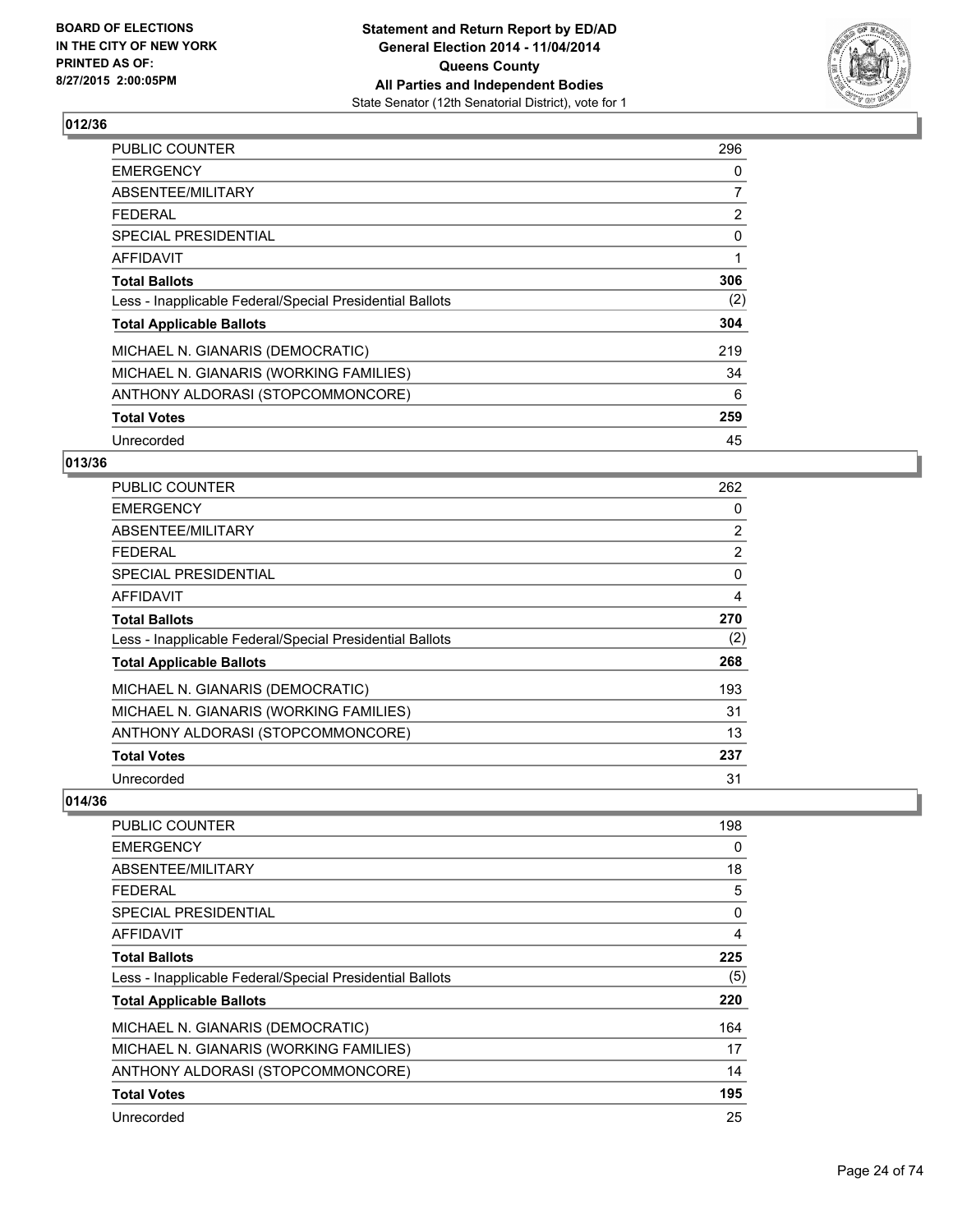

| <b>PUBLIC COUNTER</b>                                    | 179 |
|----------------------------------------------------------|-----|
| <b>EMERGENCY</b>                                         | 0   |
| ABSENTEE/MILITARY                                        | 3   |
| <b>FEDERAL</b>                                           | 5   |
| SPECIAL PRESIDENTIAL                                     | 0   |
| AFFIDAVIT                                                | 4   |
| <b>Total Ballots</b>                                     | 191 |
| Less - Inapplicable Federal/Special Presidential Ballots | (5) |
| <b>Total Applicable Ballots</b>                          | 186 |
| MICHAEL N. GIANARIS (DEMOCRATIC)                         | 126 |
| MICHAEL N. GIANARIS (WORKING FAMILIES)                   | 24  |
| ANTHONY ALDORASI (STOPCOMMONCORE)                        | 8   |
| JAMES J WAYDEN (WRITE-IN)                                | 1   |
| UNATTRIBUTABLE WRITE-IN (WRITE-IN)                       | 2   |
| <b>Total Votes</b>                                       | 161 |
| Unrecorded                                               | 25  |

| <b>PUBLIC COUNTER</b>                                    | 265          |
|----------------------------------------------------------|--------------|
| <b>EMERGENCY</b>                                         | 0            |
| ABSENTEE/MILITARY                                        | 3            |
| <b>FEDERAL</b>                                           | 3            |
| SPECIAL PRESIDENTIAL                                     | $\mathbf{0}$ |
| <b>AFFIDAVIT</b>                                         | 5            |
| <b>Total Ballots</b>                                     | 276          |
| Less - Inapplicable Federal/Special Presidential Ballots | (3)          |
| <b>Total Applicable Ballots</b>                          | 273          |
| MICHAEL N. GIANARIS (DEMOCRATIC)                         | 197          |
| MICHAEL N. GIANARIS (WORKING FAMILIES)                   | 27           |
| ANTHONY ALDORASI (STOPCOMMONCORE)                        | 3            |
| CRISTINA CORREA (WRITE-IN)                               | 1            |
| MEREDITH ENGEL (WRITE-IN)                                | 1            |
| THOMAS GILLIGAN (WRITE-IN)                               | 1            |
| UNATTRIBUTABLE WRITE-IN (WRITE-IN)                       | 2            |
| <b>Total Votes</b>                                       | 232          |
| Unrecorded                                               | 41           |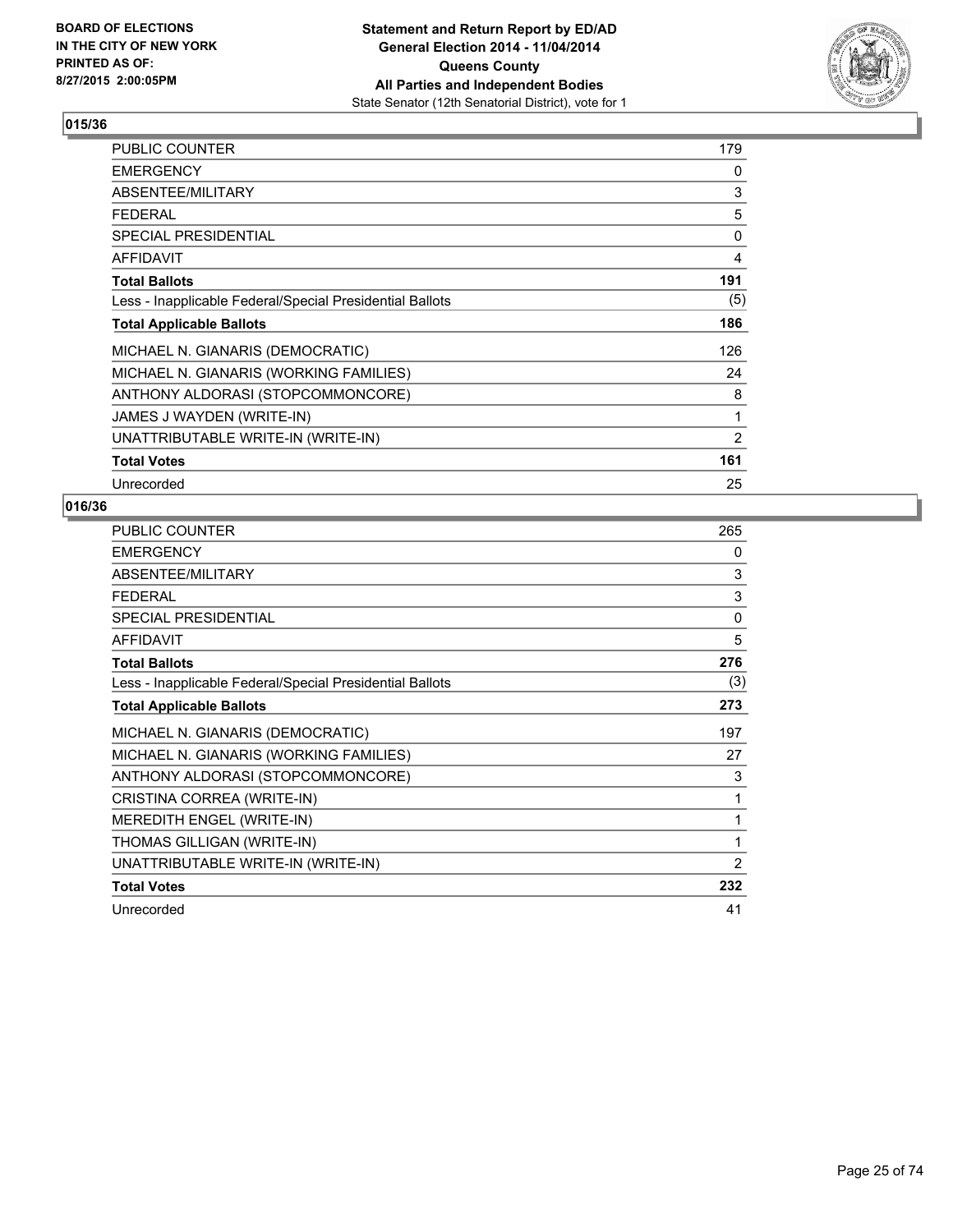

| <b>PUBLIC COUNTER</b>                                    | 229 |
|----------------------------------------------------------|-----|
| <b>EMERGENCY</b>                                         | 0   |
| ABSENTEE/MILITARY                                        |     |
| <b>FEDERAL</b>                                           | 3   |
| <b>SPECIAL PRESIDENTIAL</b>                              | 0   |
| <b>AFFIDAVIT</b>                                         | 5   |
| <b>Total Ballots</b>                                     | 238 |
| Less - Inapplicable Federal/Special Presidential Ballots | (3) |
| <b>Total Applicable Ballots</b>                          | 235 |
| MICHAEL N. GIANARIS (DEMOCRATIC)                         | 162 |
| MICHAEL N. GIANARIS (WORKING FAMILIES)                   | 31  |
| ANTHONY ALDORASI (STOPCOMMONCORE)                        | 14  |
| <b>Total Votes</b>                                       | 207 |
| Unrecorded                                               | 28  |

| <b>PUBLIC COUNTER</b>                                    | 212            |
|----------------------------------------------------------|----------------|
| <b>EMERGENCY</b>                                         | 0              |
| ABSENTEE/MILITARY                                        | $\overline{2}$ |
| <b>FEDERAL</b>                                           | 1              |
| SPECIAL PRESIDENTIAL                                     | 0              |
| <b>AFFIDAVIT</b>                                         | 6              |
| <b>Total Ballots</b>                                     | 221            |
| Less - Inapplicable Federal/Special Presidential Ballots | (1)            |
| <b>Total Applicable Ballots</b>                          | 220            |
| MICHAEL N. GIANARIS (DEMOCRATIC)                         | 157            |
| MICHAEL N. GIANARIS (WORKING FAMILIES)                   | 28             |
| ANTHONY ALDORASI (STOPCOMMONCORE)                        | 7              |
| JOHN STRATAUDAKS (WRITE-IN)                              | 1              |
| <b>Total Votes</b>                                       | 193            |
| Unrecorded                                               | 27             |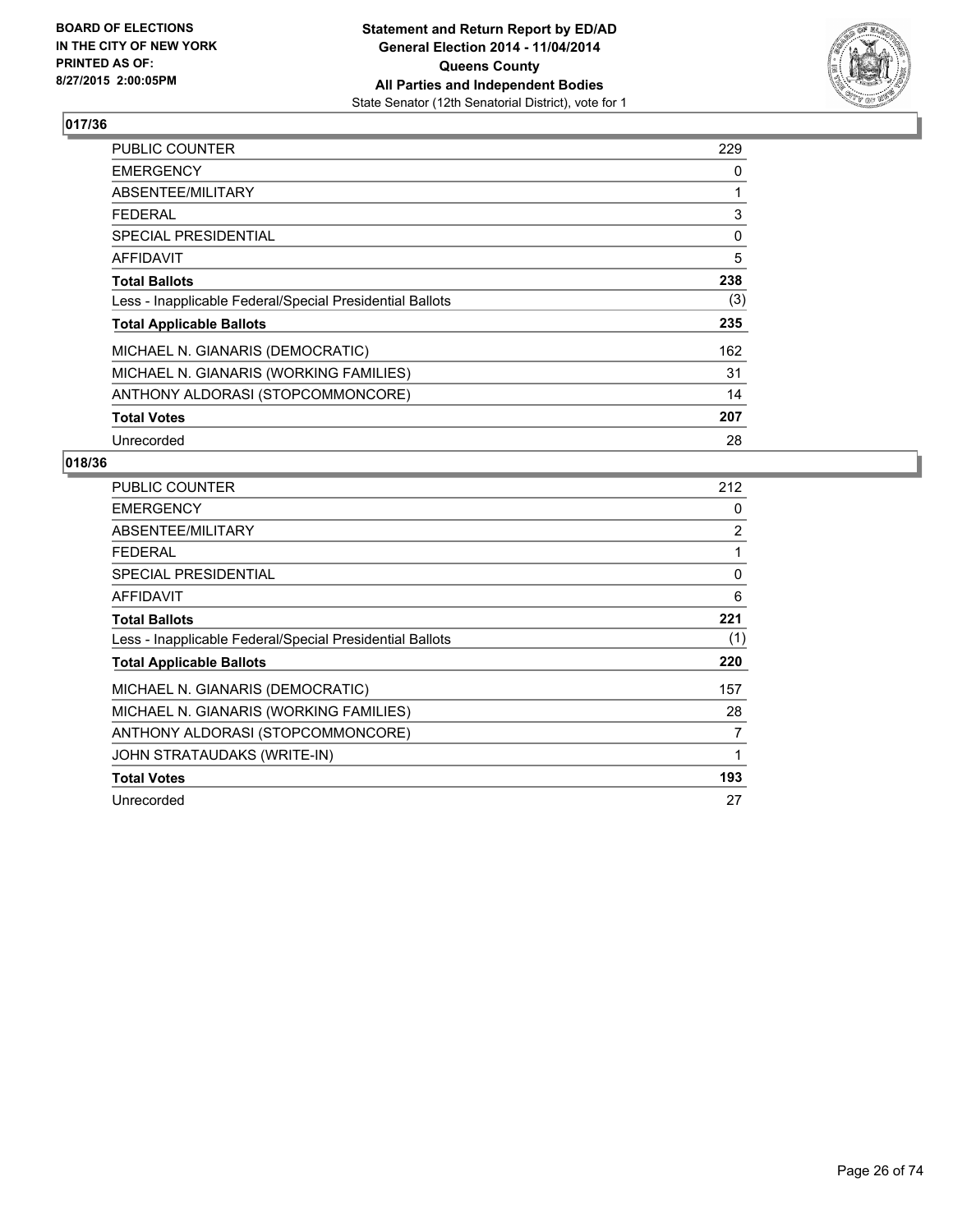

| PUBLIC COUNTER                                           | 212 |
|----------------------------------------------------------|-----|
| <b>EMERGENCY</b>                                         | 0   |
| ABSENTEE/MILITARY                                        | 3   |
| <b>FEDERAL</b>                                           | 9   |
| <b>SPECIAL PRESIDENTIAL</b>                              | 0   |
| <b>AFFIDAVIT</b>                                         | 4   |
| <b>Total Ballots</b>                                     | 228 |
| Less - Inapplicable Federal/Special Presidential Ballots | (9) |
| <b>Total Applicable Ballots</b>                          | 219 |
| MICHAEL N. GIANARIS (DEMOCRATIC)                         | 158 |
| MICHAEL N. GIANARIS (WORKING FAMILIES)                   | 26  |
| ANTHONY ALDORASI (STOPCOMMONCORE)                        | 6   |
| RICHIE ANDREW (WRITE-IN)                                 | 1   |
| <b>Total Votes</b>                                       | 191 |
| Unrecorded                                               | 28  |

| <b>PUBLIC COUNTER</b>                                    | 284 |
|----------------------------------------------------------|-----|
| <b>EMERGENCY</b>                                         | 0   |
| ABSENTEE/MILITARY                                        | 4   |
| <b>FEDERAL</b>                                           | 6   |
| SPECIAL PRESIDENTIAL                                     | 0   |
| AFFIDAVIT                                                | 4   |
| <b>Total Ballots</b>                                     | 298 |
| Less - Inapplicable Federal/Special Presidential Ballots | (6) |
| <b>Total Applicable Ballots</b>                          | 292 |
| MICHAEL N. GIANARIS (DEMOCRATIC)                         | 205 |
| MICHAEL N. GIANARIS (WORKING FAMILIES)                   | 47  |
| ANTHONY ALDORASI (STOPCOMMONCORE)                        | 13  |
| UNATTRIBUTABLE WRITE-IN (WRITE-IN)                       | 1   |
| <b>Total Votes</b>                                       | 266 |
| Unrecorded                                               | 26  |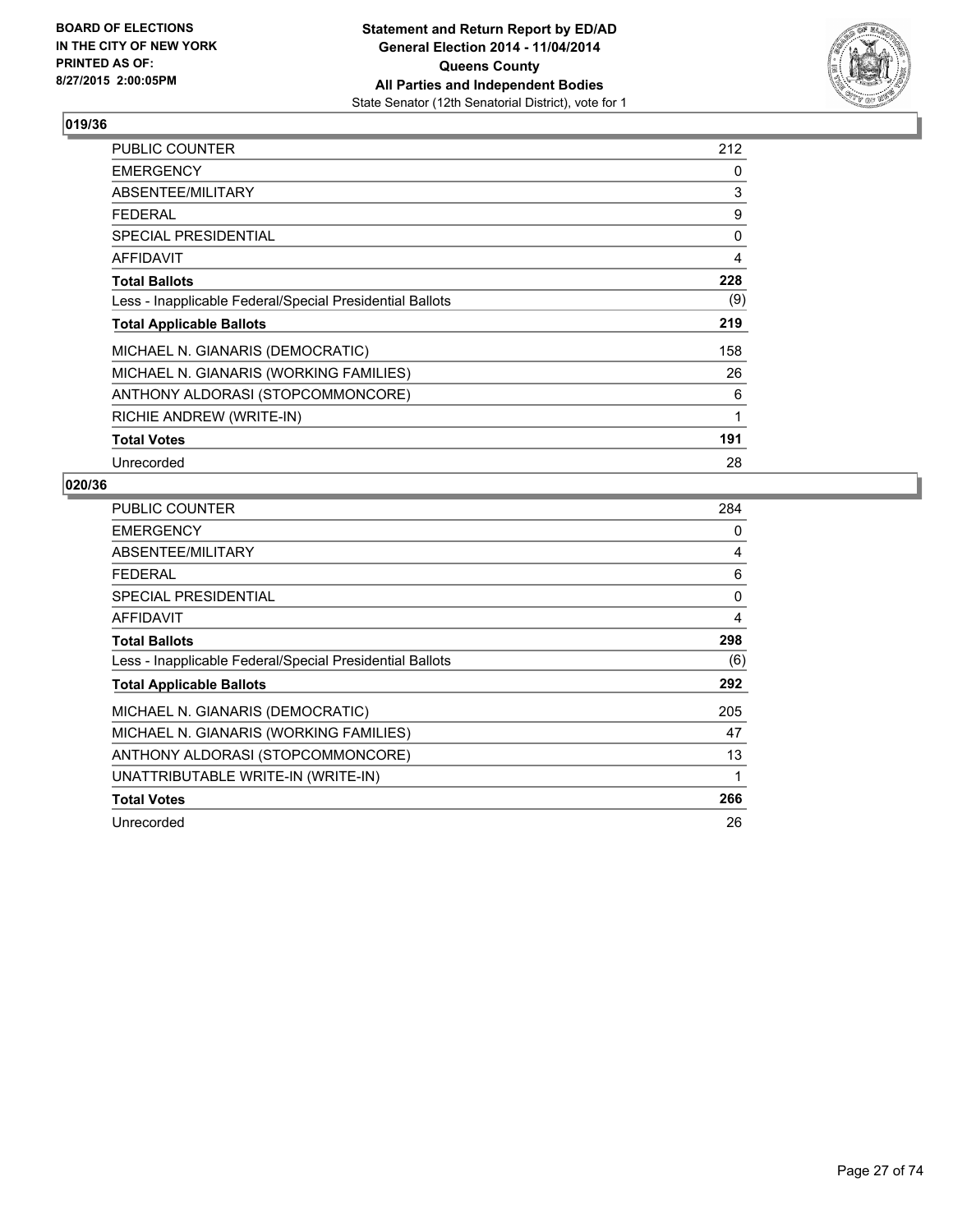

| <b>PUBLIC COUNTER</b>                                    | 202 |
|----------------------------------------------------------|-----|
| <b>EMERGENCY</b>                                         | 0   |
| ABSENTEE/MILITARY                                        | 7   |
| <b>FEDERAL</b>                                           | 4   |
| <b>SPECIAL PRESIDENTIAL</b>                              | 0   |
| <b>AFFIDAVIT</b>                                         | 6   |
| <b>Total Ballots</b>                                     | 219 |
| Less - Inapplicable Federal/Special Presidential Ballots | (4) |
| <b>Total Applicable Ballots</b>                          | 215 |
| MICHAEL N. GIANARIS (DEMOCRATIC)                         | 161 |
| MICHAEL N. GIANARIS (WORKING FAMILIES)                   | 35  |
| ANTHONY ALDORASI (STOPCOMMONCORE)                        | 4   |
| DONNA TART (WRITE-IN)                                    | 1   |
| TED TRAVER (WRITE-IN)                                    | 1   |
| <b>Total Votes</b>                                       | 202 |
| Unrecorded                                               | 13  |

| <b>PUBLIC COUNTER</b>                                    | 194  |
|----------------------------------------------------------|------|
| <b>EMERGENCY</b>                                         | 0    |
| ABSENTEE/MILITARY                                        | 3    |
| <b>FEDERAL</b>                                           | 10   |
| <b>SPECIAL PRESIDENTIAL</b>                              | 0    |
| AFFIDAVIT                                                | 1    |
| <b>Total Ballots</b>                                     | 208  |
| Less - Inapplicable Federal/Special Presidential Ballots | (10) |
| <b>Total Applicable Ballots</b>                          | 198  |
| MICHAEL N. GIANARIS (DEMOCRATIC)                         | 137  |
| MICHAEL N. GIANARIS (WORKING FAMILIES)                   | 27   |
| ANTHONY ALDORASI (STOPCOMMONCORE)                        | 5    |
| <b>Total Votes</b>                                       | 169  |
| Unrecorded                                               | 29   |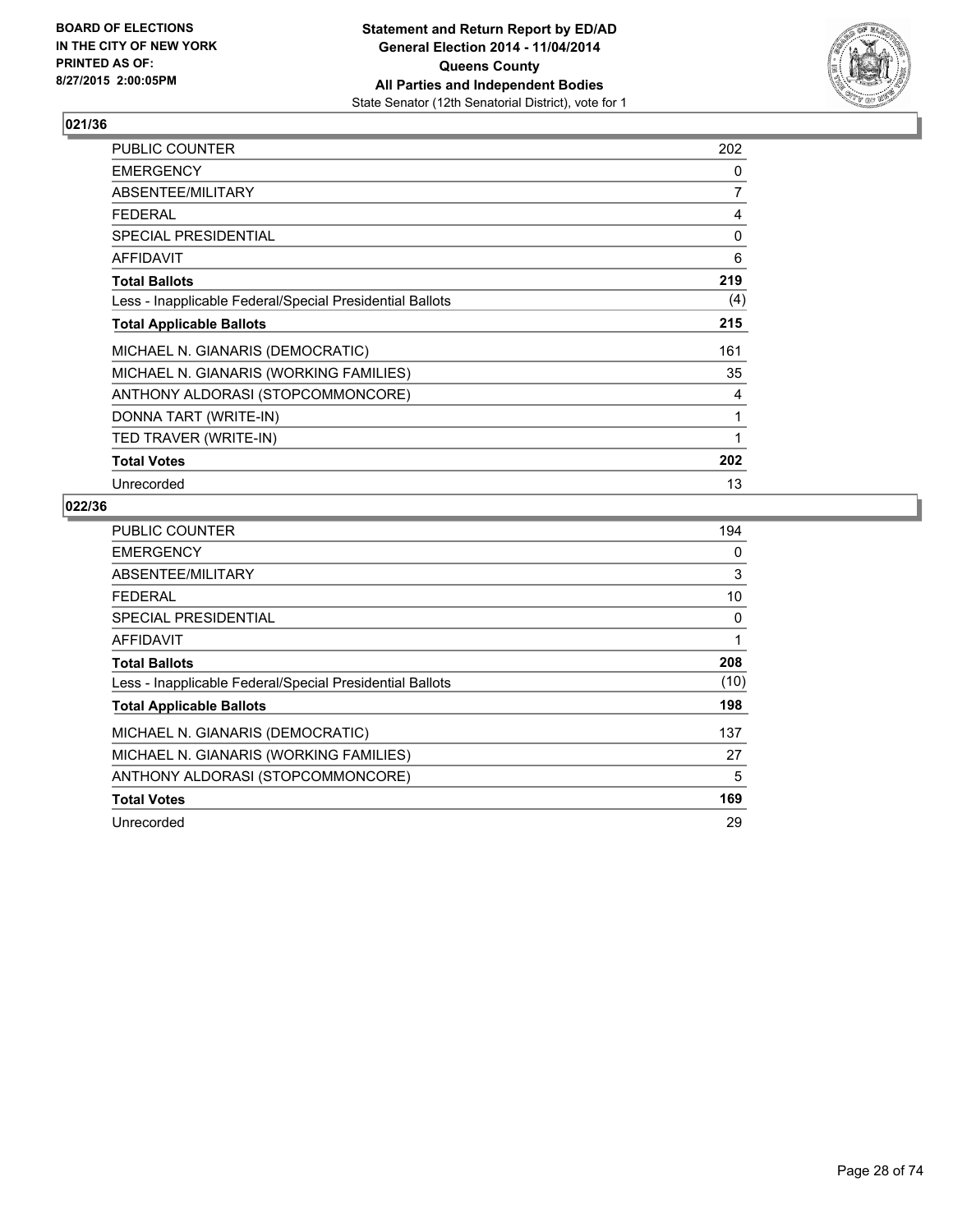

| <b>PUBLIC COUNTER</b>                                    | 145 |
|----------------------------------------------------------|-----|
| <b>EMERGENCY</b>                                         | 0   |
| ABSENTEE/MILITARY                                        | 3   |
| <b>FEDERAL</b>                                           | 1   |
| <b>SPECIAL PRESIDENTIAL</b>                              | 0   |
| AFFIDAVIT                                                | 1   |
| <b>Total Ballots</b>                                     | 150 |
| Less - Inapplicable Federal/Special Presidential Ballots | (1) |
| <b>Total Applicable Ballots</b>                          | 149 |
| MICHAEL N. GIANARIS (DEMOCRATIC)                         | 101 |
| MICHAEL N. GIANARIS (WORKING FAMILIES)                   | 18  |
| ANTHONY ALDORASI (STOPCOMMONCORE)                        | 3   |
| <b>Total Votes</b>                                       | 122 |
| Unrecorded                                               | 27  |

| <b>PUBLIC COUNTER</b>                                    | 170  |
|----------------------------------------------------------|------|
| <b>EMERGENCY</b>                                         | 0    |
| ABSENTEE/MILITARY                                        | 3    |
| <b>FEDERAL</b>                                           | 11   |
| <b>SPECIAL PRESIDENTIAL</b>                              | 0    |
| <b>AFFIDAVIT</b>                                         | 6    |
| <b>Total Ballots</b>                                     | 190  |
| Less - Inapplicable Federal/Special Presidential Ballots | (11) |
| <b>Total Applicable Ballots</b>                          | 179  |
| MICHAEL N. GIANARIS (DEMOCRATIC)                         | 125  |
| MICHAEL N. GIANARIS (WORKING FAMILIES)                   | 25   |
| ANTHONY ALDORASI (STOPCOMMONCORE)                        | 9    |
| HARRIS BERINGER (WRITE-IN)                               | 1    |
| UNATTRIBUTABLE WRITE-IN (WRITE-IN)                       | 1    |
| <b>Total Votes</b>                                       | 161  |
| Unrecorded                                               | 18   |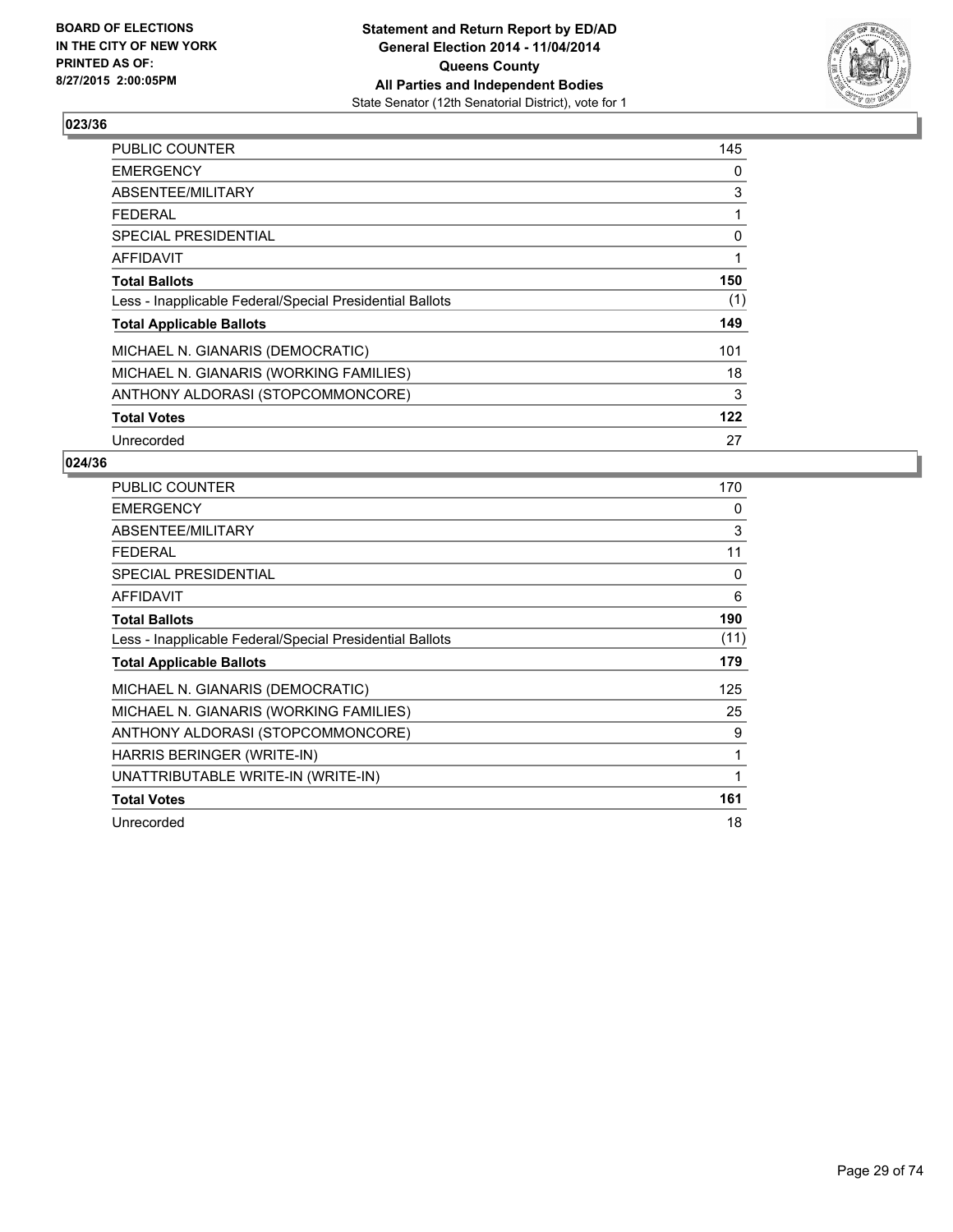

| PUBLIC COUNTER                                           | 171 |
|----------------------------------------------------------|-----|
| <b>EMERGENCY</b>                                         | 0   |
| ABSENTEE/MILITARY                                        | 0   |
| <b>FEDERAL</b>                                           | 5   |
| <b>SPECIAL PRESIDENTIAL</b>                              | 0   |
| <b>AFFIDAVIT</b>                                         | 3   |
| <b>Total Ballots</b>                                     | 179 |
| Less - Inapplicable Federal/Special Presidential Ballots | (5) |
| <b>Total Applicable Ballots</b>                          | 174 |
| MICHAEL N. GIANARIS (DEMOCRATIC)                         | 119 |
| MICHAEL N. GIANARIS (WORKING FAMILIES)                   | 17  |
| ANTHONY ALDORASI (STOPCOMMONCORE)                        | 6   |
| BURIM NAMANI (WRITE-IN)                                  | 1   |
| <b>Total Votes</b>                                       | 143 |
| Unrecorded                                               | 31  |

#### **026/36**

| <b>PUBLIC COUNTER</b>                                    | 118            |
|----------------------------------------------------------|----------------|
| <b>EMERGENCY</b>                                         | 0              |
| ABSENTEE/MILITARY                                        | $\overline{2}$ |
| <b>FEDERAL</b>                                           |                |
| <b>SPECIAL PRESIDENTIAL</b>                              | 0              |
| AFFIDAVIT                                                | 1              |
| <b>Total Ballots</b>                                     | 122            |
| Less - Inapplicable Federal/Special Presidential Ballots | (1)            |
| <b>Total Applicable Ballots</b>                          | 121            |
| MICHAEL N. GIANARIS (DEMOCRATIC)                         | 72             |
| MICHAEL N. GIANARIS (WORKING FAMILIES)                   | 25             |
| ANTHONY ALDORASI (STOPCOMMONCORE)                        | 6              |
| <b>Total Votes</b>                                       | 103            |
| Unrecorded                                               | 18             |

| <b>PUBLIC COUNTER</b>                                    | 143 |
|----------------------------------------------------------|-----|
| <b>EMERGENCY</b>                                         | 0   |
| ABSENTEE/MILITARY                                        | 7   |
| <b>FEDERAL</b>                                           | 2   |
| <b>SPECIAL PRESIDENTIAL</b>                              | 0   |
| <b>AFFIDAVIT</b>                                         |     |
| <b>Total Ballots</b>                                     | 153 |
| Less - Inapplicable Federal/Special Presidential Ballots | (2) |
| <b>Total Applicable Ballots</b>                          | 151 |
| MICHAEL N. GIANARIS (DEMOCRATIC)                         | 97  |
| MICHAEL N. GIANARIS (WORKING FAMILIES)                   | 25  |
| ANTHONY ALDORASI (STOPCOMMONCORE)                        | 8   |
| <b>Total Votes</b>                                       | 130 |
| Unrecorded                                               | 21  |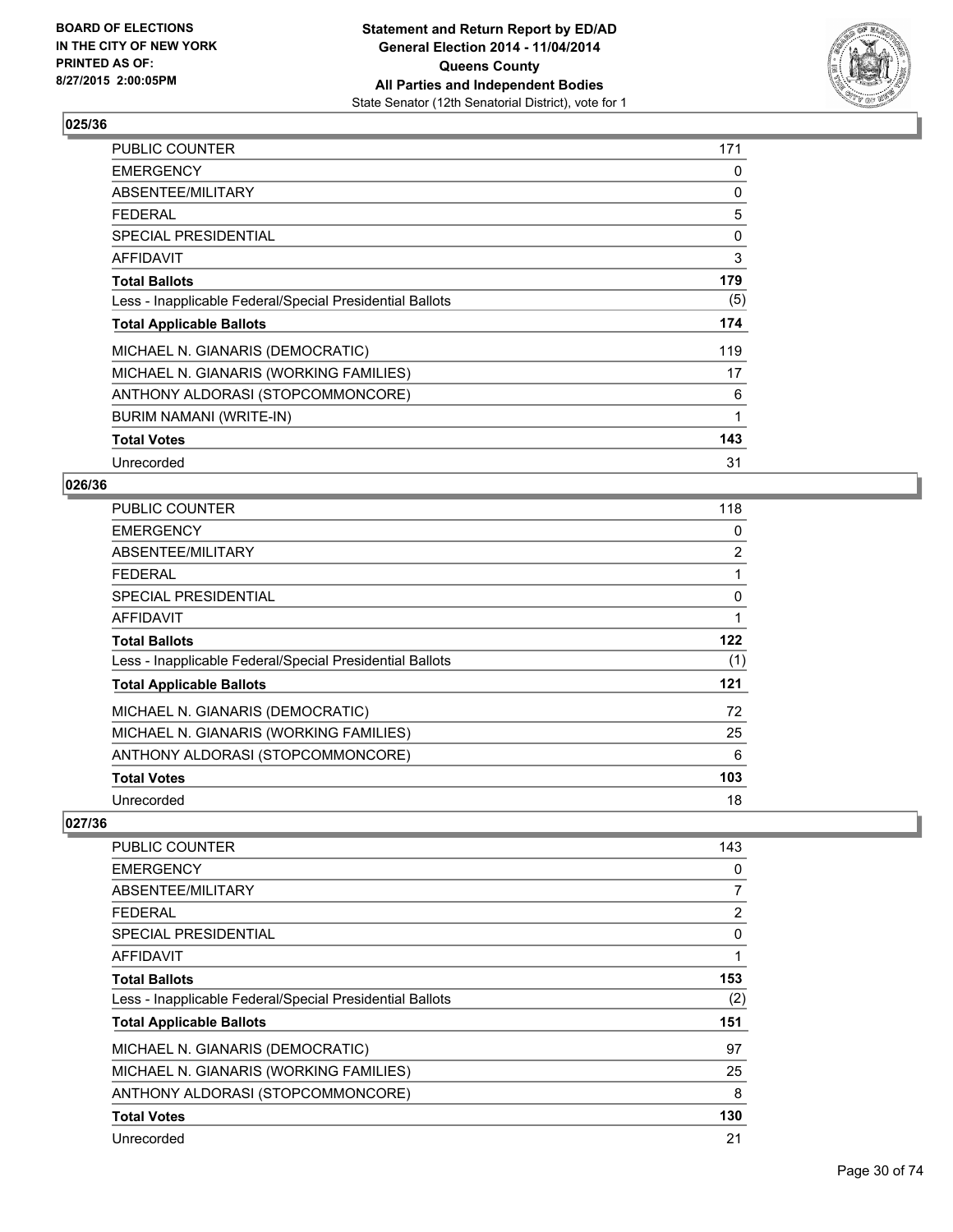

| PUBLIC COUNTER                                           | 141            |
|----------------------------------------------------------|----------------|
| <b>EMERGENCY</b>                                         | 0              |
| ABSENTEE/MILITARY                                        | $\overline{7}$ |
| <b>FEDERAL</b>                                           | $\overline{7}$ |
| <b>SPECIAL PRESIDENTIAL</b>                              | 0              |
| AFFIDAVIT                                                | 1              |
| <b>Total Ballots</b>                                     | 156            |
| Less - Inapplicable Federal/Special Presidential Ballots | (7)            |
| <b>Total Applicable Ballots</b>                          | 149            |
| MICHAEL N. GIANARIS (DEMOCRATIC)                         | 97             |
| MICHAEL N. GIANARIS (WORKING FAMILIES)                   | 13             |
| ANTHONY ALDORASI (STOPCOMMONCORE)                        | 11             |
| <b>FRANK COUGET (WRITE-IN)</b>                           | 1              |
| <b>JOSE ARIPO (WRITE-IN)</b>                             | 1              |
| UNATTRIBUTABLE WRITE-IN (WRITE-IN)                       | 1              |
| <b>Total Votes</b>                                       | 124            |
| Unrecorded                                               | 25             |

| <b>PUBLIC COUNTER</b>                                    | 133 |
|----------------------------------------------------------|-----|
| <b>EMERGENCY</b>                                         | 0   |
| ABSENTEE/MILITARY                                        | 11  |
| <b>FEDERAL</b>                                           | 0   |
| SPECIAL PRESIDENTIAL                                     | 0   |
| AFFIDAVIT                                                | 0   |
| <b>Total Ballots</b>                                     | 144 |
| Less - Inapplicable Federal/Special Presidential Ballots | 0   |
| <b>Total Applicable Ballots</b>                          | 144 |
| MICHAEL N. GIANARIS (DEMOCRATIC)                         | 90  |
| MICHAEL N. GIANARIS (WORKING FAMILIES)                   | 15  |
| ANTHONY ALDORASI (STOPCOMMONCORE)                        | 11  |
| VIN SCAFA (WRITE-IN)                                     | 1   |
| <b>Total Votes</b>                                       | 117 |
| Unrecorded                                               | 27  |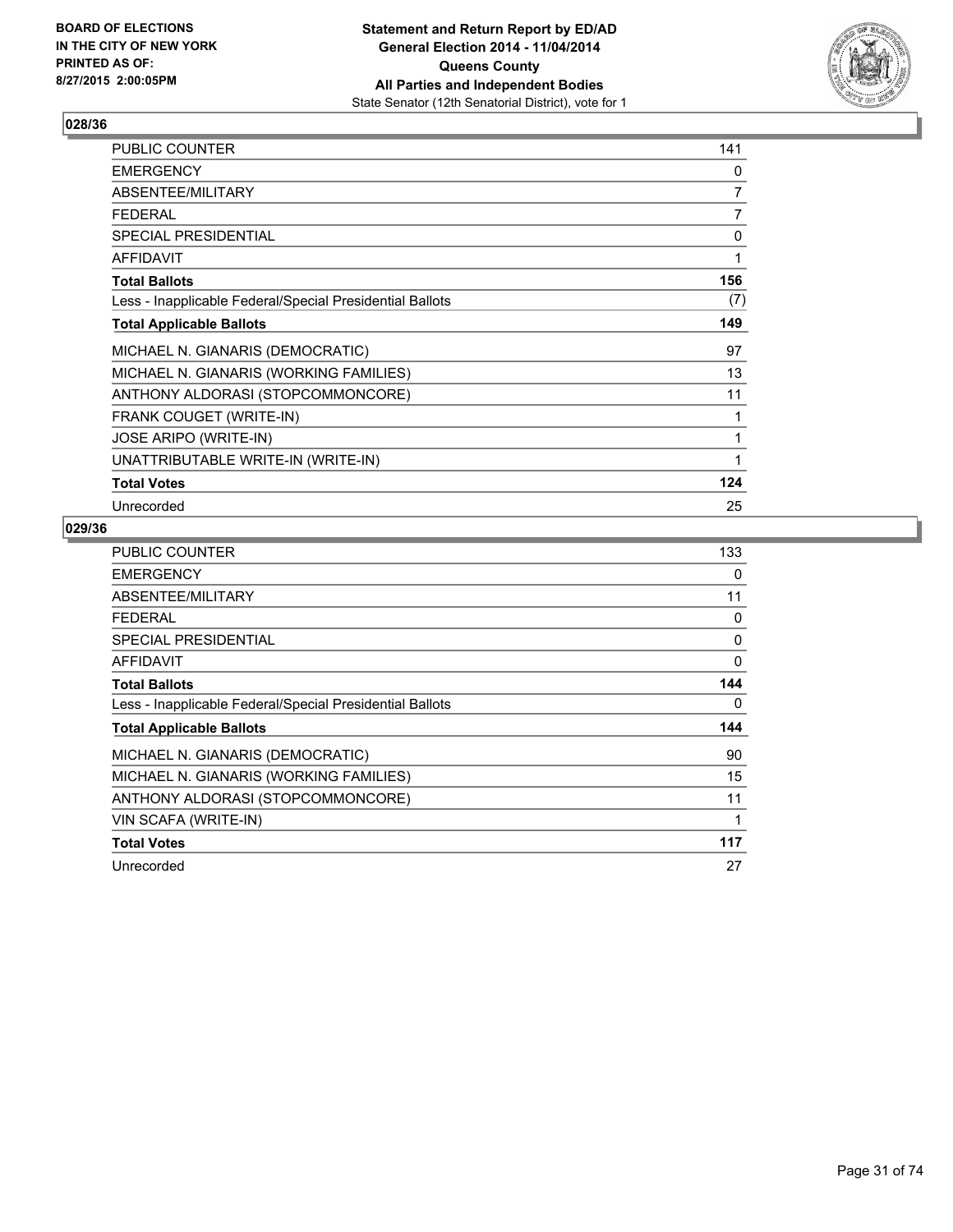

| <b>PUBLIC COUNTER</b>                                    | 134 |
|----------------------------------------------------------|-----|
| <b>EMERGENCY</b>                                         | 0   |
| ABSENTEE/MILITARY                                        | 0   |
| <b>FEDERAL</b>                                           | 2   |
| SPECIAL PRESIDENTIAL                                     | 0   |
| <b>AFFIDAVIT</b>                                         | 4   |
| <b>Total Ballots</b>                                     | 140 |
| Less - Inapplicable Federal/Special Presidential Ballots | (2) |
| <b>Total Applicable Ballots</b>                          | 138 |
| MICHAEL N. GIANARIS (DEMOCRATIC)                         | 96  |
| MICHAEL N. GIANARIS (WORKING FAMILIES)                   | 17  |
| ANTHONY ALDORASI (STOPCOMMONCORE)                        | 6   |
| RANDI WEINGARTEN (WRITE-IN)                              | 1   |
| UNATTRIBUTABLE WRITE-IN (WRITE-IN)                       | 1   |
| <b>Total Votes</b>                                       | 121 |
| Unrecorded                                               | 17  |

| <b>PUBLIC COUNTER</b>                                    | 203          |
|----------------------------------------------------------|--------------|
| <b>EMERGENCY</b>                                         | 0            |
| ABSENTEE/MILITARY                                        | 3            |
| <b>FEDERAL</b>                                           | 5            |
| <b>SPECIAL PRESIDENTIAL</b>                              | 0            |
| <b>AFFIDAVIT</b>                                         | 5            |
| <b>Total Ballots</b>                                     | 216          |
| Less - Inapplicable Federal/Special Presidential Ballots | (5)          |
| <b>Total Applicable Ballots</b>                          | 211          |
| MICHAEL N. GIANARIS (DEMOCRATIC)                         | 148          |
| MICHAEL N. GIANARIS (WORKING FAMILIES)                   | 19           |
| ANTHONY ALDORASI (STOPCOMMONCORE)                        | 8            |
| MICHAEL CONIGLIARO (WRITE-IN)                            | $\mathbf{1}$ |
| <b>Total Votes</b>                                       | 176          |
| Unrecorded                                               | 35           |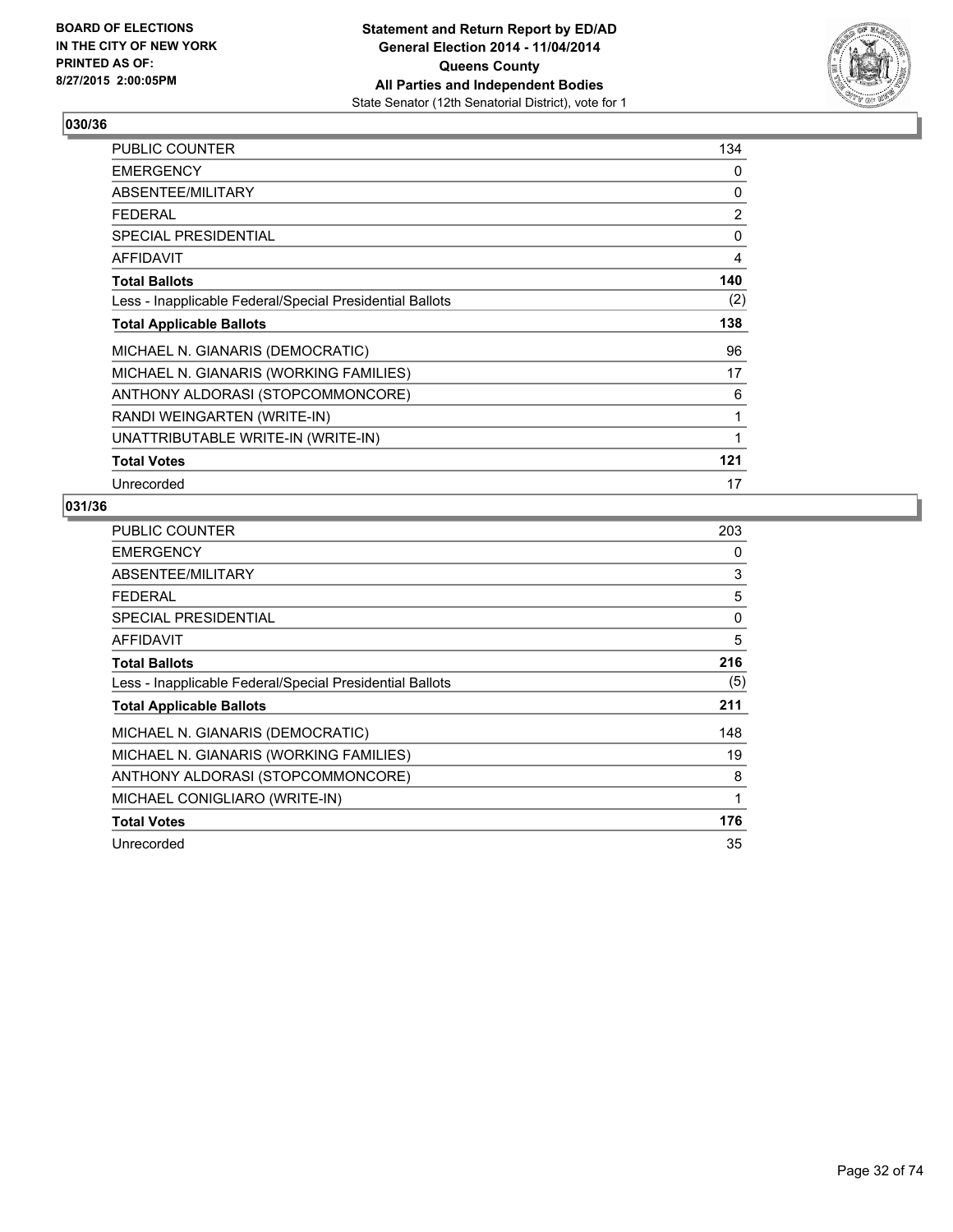

| <b>PUBLIC COUNTER</b>                                    | 174            |
|----------------------------------------------------------|----------------|
| <b>EMERGENCY</b>                                         | 0              |
| ABSENTEE/MILITARY                                        | $\overline{2}$ |
| <b>FEDERAL</b>                                           | 4              |
| SPECIAL PRESIDENTIAL                                     | 0              |
| <b>AFFIDAVIT</b>                                         | 5              |
| <b>Total Ballots</b>                                     | 185            |
| Less - Inapplicable Federal/Special Presidential Ballots | (4)            |
| <b>Total Applicable Ballots</b>                          | 181            |
| MICHAEL N. GIANARIS (DEMOCRATIC)                         | 117            |
| MICHAEL N. GIANARIS (WORKING FAMILIES)                   | 22             |
| ANTHONY ALDORASI (STOPCOMMONCORE)                        | 9              |
| AARON KNOLL (WRITE-IN)                                   | 1              |
| <b>Total Votes</b>                                       | 149            |
| Unrecorded                                               | 32             |

| <b>PUBLIC COUNTER</b>                                    | 245 |
|----------------------------------------------------------|-----|
| <b>EMERGENCY</b>                                         | 0   |
| ABSENTEE/MILITARY                                        | 0   |
| <b>FEDERAL</b>                                           | 4   |
| <b>SPECIAL PRESIDENTIAL</b>                              | 0   |
| <b>AFFIDAVIT</b>                                         | 7   |
| <b>Total Ballots</b>                                     | 256 |
| Less - Inapplicable Federal/Special Presidential Ballots | (4) |
| <b>Total Applicable Ballots</b>                          | 252 |
| MICHAEL N. GIANARIS (DEMOCRATIC)                         | 196 |
| MICHAEL N. GIANARIS (WORKING FAMILIES)                   | 21  |
| ANTHONY ALDORASI (STOPCOMMONCORE)                        | 7   |
| CHARLIE DI BENEDETTO (WRITE-IN)                          | 1   |
| PATRICK CHRISTOPHER LAMBO (WRITE-IN)                     | 1   |
| <b>Total Votes</b>                                       | 226 |
| Unrecorded                                               | 26  |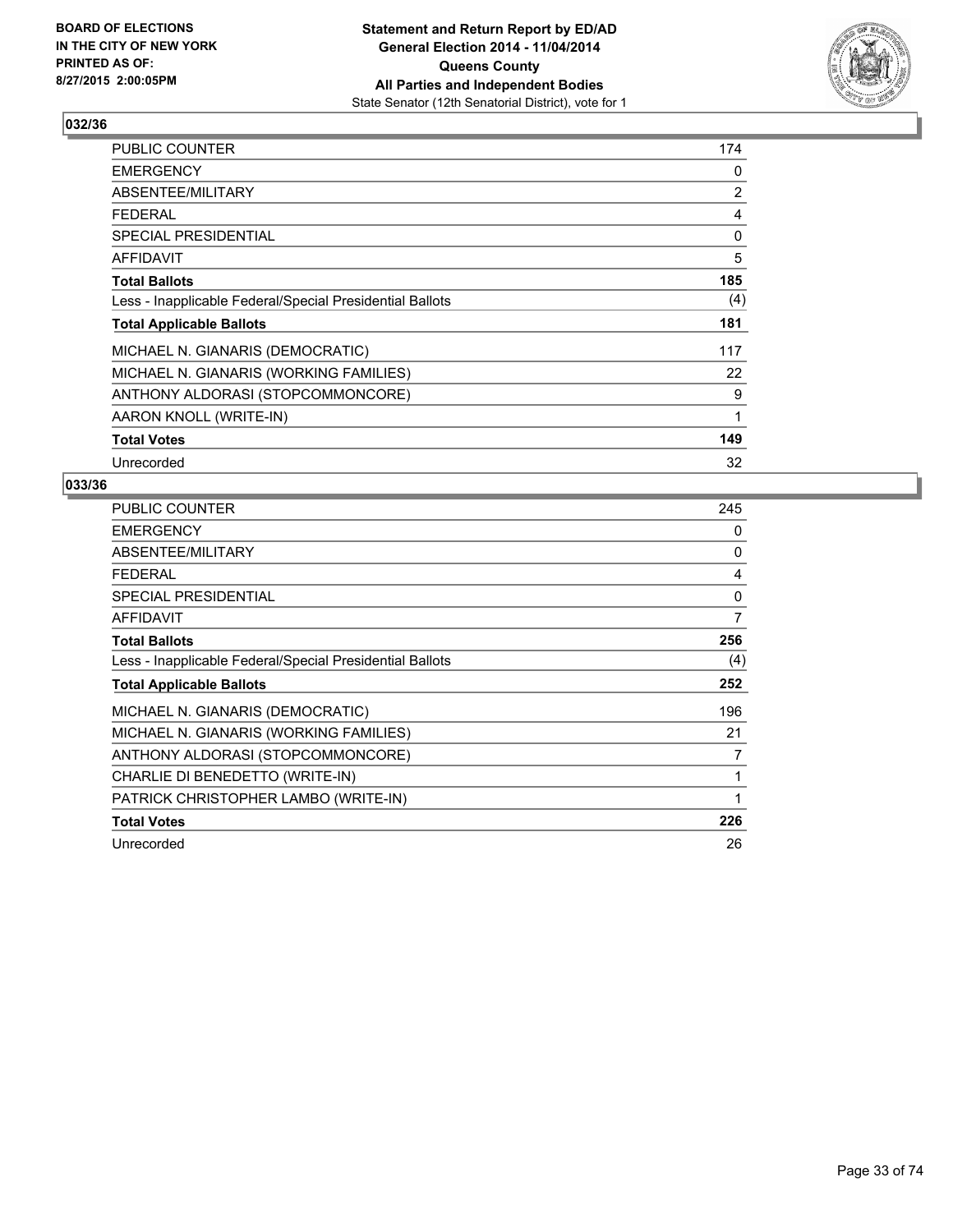

| <b>PUBLIC COUNTER</b>                                    | 225 |
|----------------------------------------------------------|-----|
| <b>EMERGENCY</b>                                         | 0   |
| ABSENTEE/MILITARY                                        | 1   |
| <b>FEDERAL</b>                                           | 3   |
| <b>SPECIAL PRESIDENTIAL</b>                              | 0   |
| <b>AFFIDAVIT</b>                                         | 2   |
| <b>Total Ballots</b>                                     | 231 |
| Less - Inapplicable Federal/Special Presidential Ballots | (3) |
| <b>Total Applicable Ballots</b>                          | 228 |
| MICHAEL N. GIANARIS (DEMOCRATIC)                         | 159 |
| MICHAEL N. GIANARIS (WORKING FAMILIES)                   | 29  |
| ANTHONY ALDORASI (STOPCOMMONCORE)                        | 7   |
| JAMES FERRARELLA (WRITE-IN)                              | 1   |
| <b>Total Votes</b>                                       | 196 |
| Unrecorded                                               | 32  |

#### **035/36**

| PUBLIC COUNTER                                           | 237 |
|----------------------------------------------------------|-----|
| <b>EMERGENCY</b>                                         | 0   |
| ABSENTEE/MILITARY                                        | 3   |
| <b>FEDERAL</b>                                           | 1   |
| SPECIAL PRESIDENTIAL                                     | 0   |
| <b>AFFIDAVIT</b>                                         | 4   |
| <b>Total Ballots</b>                                     | 245 |
| Less - Inapplicable Federal/Special Presidential Ballots | (1) |
| <b>Total Applicable Ballots</b>                          | 244 |
| MICHAEL N. GIANARIS (DEMOCRATIC)                         | 174 |
| MICHAEL N. GIANARIS (WORKING FAMILIES)                   | 29  |
| ANTHONY ALDORASI (STOPCOMMONCORE)                        | 9   |
| <b>Total Votes</b>                                       | 212 |
| Unrecorded                                               | 32  |

| <b>PUBLIC COUNTER</b>                                    | 242 |
|----------------------------------------------------------|-----|
| <b>EMERGENCY</b>                                         | 0   |
| ABSENTEE/MILITARY                                        | 3   |
| <b>FEDERAL</b>                                           | 3   |
| SPECIAL PRESIDENTIAL                                     | 0   |
| AFFIDAVIT                                                | 5   |
| <b>Total Ballots</b>                                     | 253 |
| Less - Inapplicable Federal/Special Presidential Ballots | (3) |
| <b>Total Applicable Ballots</b>                          | 250 |
| MICHAEL N. GIANARIS (DEMOCRATIC)                         | 163 |
| MICHAEL N. GIANARIS (WORKING FAMILIES)                   | 44  |
| ANTHONY ALDORASI (STOPCOMMONCORE)                        | 10  |
| <b>Total Votes</b>                                       | 217 |
| Unrecorded                                               | 33  |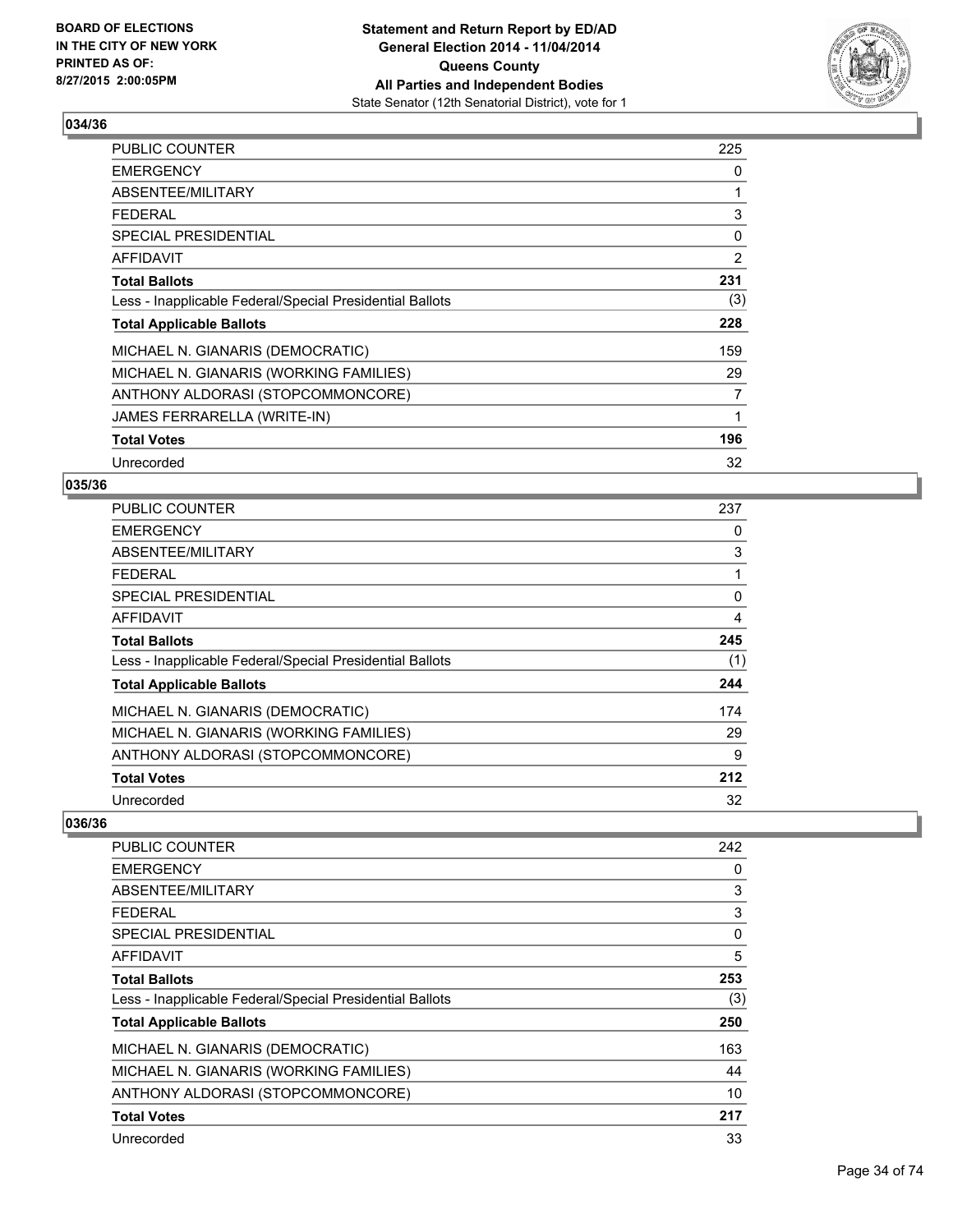

| PUBLIC COUNTER                                           | 256 |
|----------------------------------------------------------|-----|
| <b>EMERGENCY</b>                                         | 0   |
| ABSENTEE/MILITARY                                        | 5   |
| <b>FEDERAL</b>                                           | 4   |
| <b>SPECIAL PRESIDENTIAL</b>                              | 0   |
| <b>AFFIDAVIT</b>                                         | 4   |
| <b>Total Ballots</b>                                     | 269 |
| Less - Inapplicable Federal/Special Presidential Ballots | (4) |
| <b>Total Applicable Ballots</b>                          | 265 |
| MICHAEL N. GIANARIS (DEMOCRATIC)                         | 178 |
| MICHAEL N. GIANARIS (WORKING FAMILIES)                   | 47  |
| ANTHONY ALDORASI (STOPCOMMONCORE)                        | 14  |
| MICHAEL FOOT (WRITE-IN)                                  | 1   |
| TIMOTHY WU (WRITE-IN)                                    | 1   |
| <b>Total Votes</b>                                       | 241 |
| Unrecorded                                               | 24  |

| <b>PUBLIC COUNTER</b>                                    | 250 |
|----------------------------------------------------------|-----|
| <b>EMERGENCY</b>                                         | 0   |
| ABSENTEE/MILITARY                                        | 3   |
| <b>FEDERAL</b>                                           | 5   |
| SPECIAL PRESIDENTIAL                                     | 0   |
| AFFIDAVIT                                                | 1   |
| <b>Total Ballots</b>                                     | 259 |
| Less - Inapplicable Federal/Special Presidential Ballots | (5) |
| <b>Total Applicable Ballots</b>                          | 254 |
| MICHAEL N. GIANARIS (DEMOCRATIC)                         | 184 |
| MICHAEL N. GIANARIS (WORKING FAMILIES)                   | 29  |
| ANTHONY ALDORASI (STOPCOMMONCORE)                        | 9   |
| <b>Total Votes</b>                                       | 222 |
| Unrecorded                                               | 32  |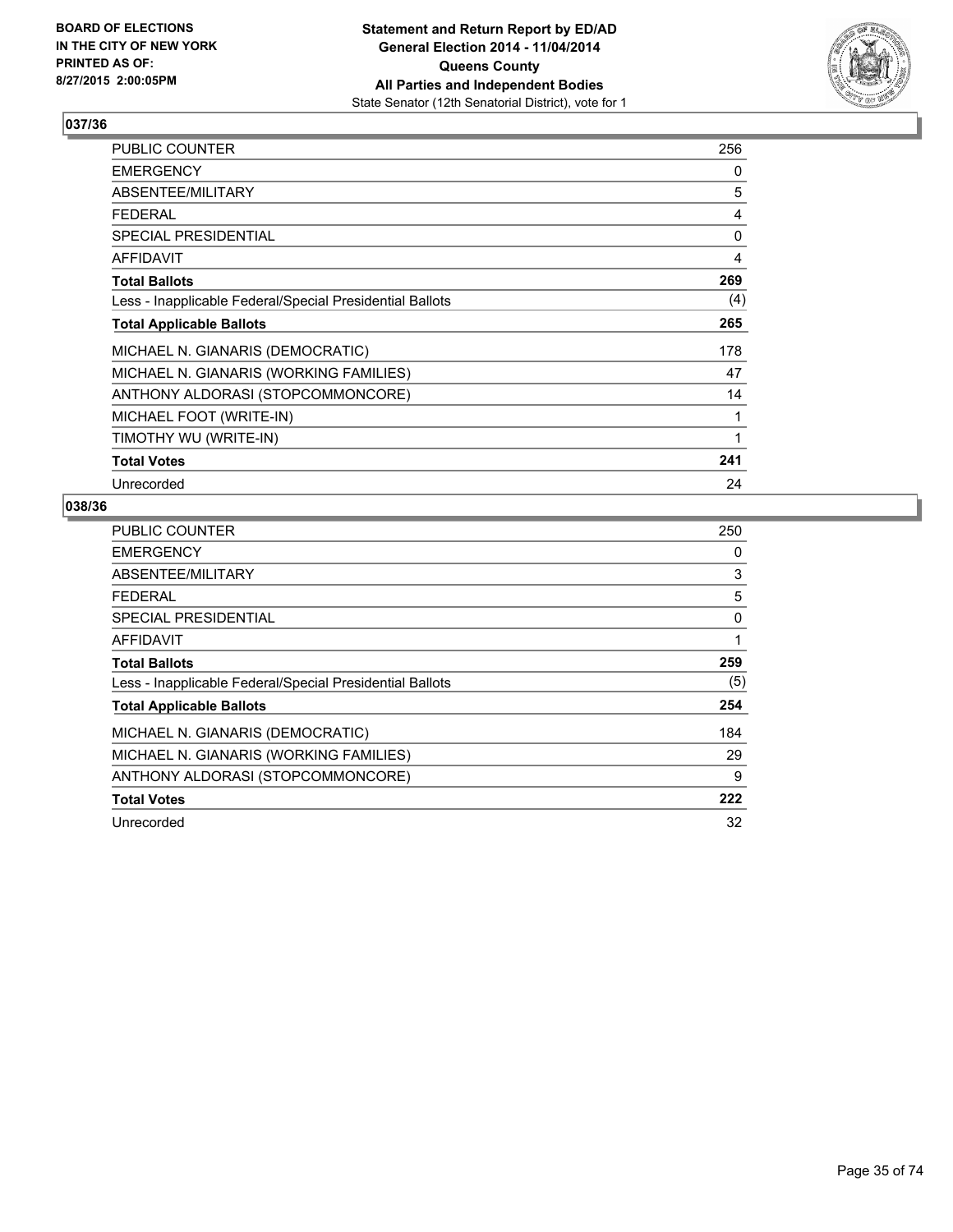

| <b>PUBLIC COUNTER</b>                                    | 264 |
|----------------------------------------------------------|-----|
| <b>EMERGENCY</b>                                         | 0   |
| ABSENTEE/MILITARY                                        | 3   |
| <b>FEDERAL</b>                                           | 5   |
| SPECIAL PRESIDENTIAL                                     | 0   |
| <b>AFFIDAVIT</b>                                         | 5   |
| <b>Total Ballots</b>                                     | 277 |
| Less - Inapplicable Federal/Special Presidential Ballots | (5) |
| <b>Total Applicable Ballots</b>                          | 272 |
| MICHAEL N. GIANARIS (DEMOCRATIC)                         | 193 |
| MICHAEL N. GIANARIS (WORKING FAMILIES)                   | 37  |
| ANTHONY ALDORASI (STOPCOMMONCORE)                        | 11  |
| <b>Total Votes</b>                                       | 241 |
| Unrecorded                                               | 31  |

| <b>PUBLIC COUNTER</b>                                    | 249 |
|----------------------------------------------------------|-----|
| <b>EMERGENCY</b>                                         | 0   |
| ABSENTEE/MILITARY                                        | 4   |
| <b>FEDERAL</b>                                           | 3   |
| SPECIAL PRESIDENTIAL                                     | 0   |
| AFFIDAVIT                                                | 3   |
| <b>Total Ballots</b>                                     | 259 |
| Less - Inapplicable Federal/Special Presidential Ballots | (3) |
| <b>Total Applicable Ballots</b>                          | 256 |
| MICHAEL N. GIANARIS (DEMOCRATIC)                         | 185 |
| MICHAEL N. GIANARIS (WORKING FAMILIES)                   | 34  |
| ANTHONY ALDORASI (STOPCOMMONCORE)                        | 11  |
| <b>Total Votes</b>                                       | 230 |
| Unrecorded                                               | 26  |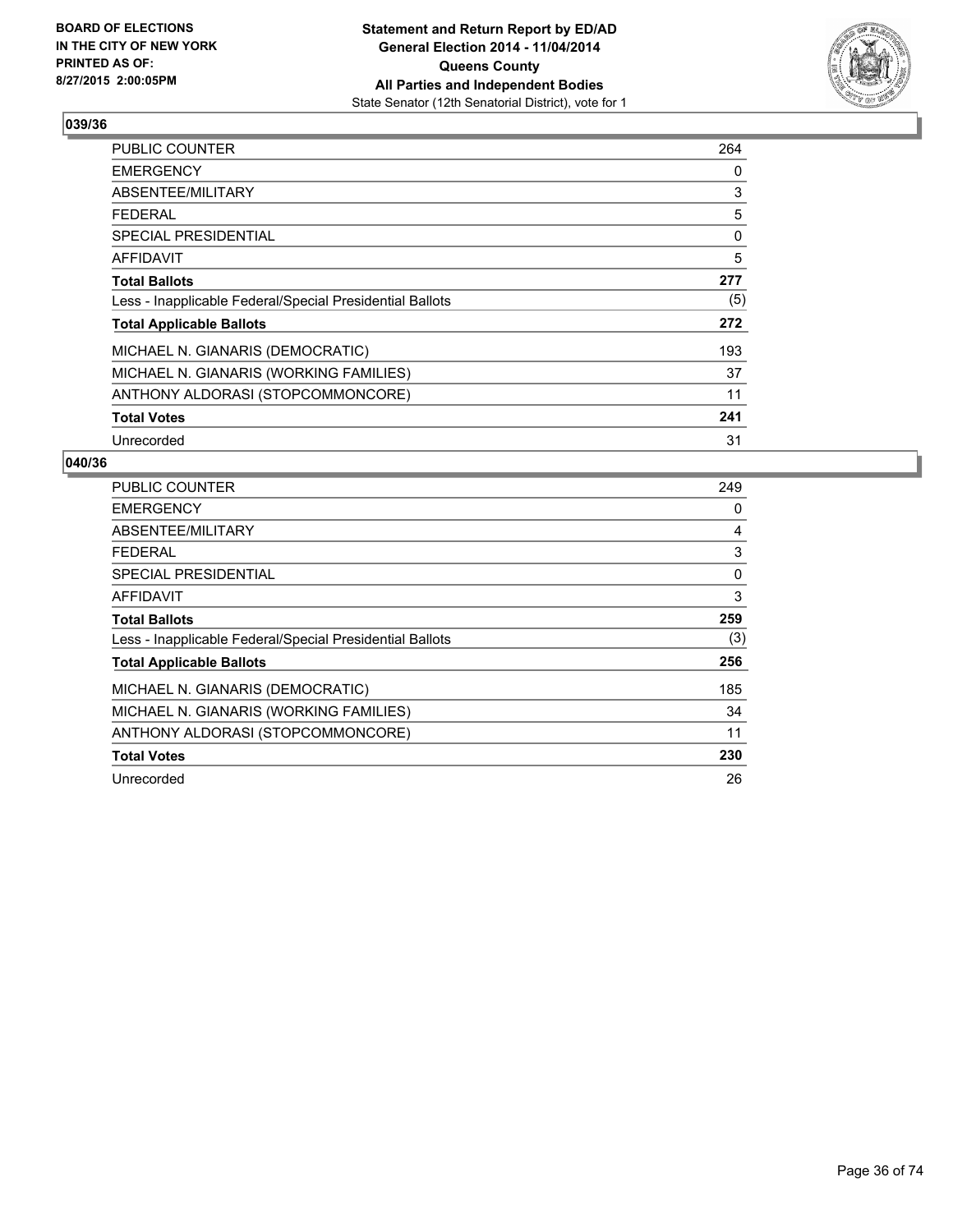

| PUBLIC COUNTER                                           | 285 |
|----------------------------------------------------------|-----|
| <b>EMERGENCY</b>                                         | 0   |
| ABSENTEE/MILITARY                                        | 5   |
| <b>FEDERAL</b>                                           | 4   |
| <b>SPECIAL PRESIDENTIAL</b>                              | 0   |
| <b>AFFIDAVIT</b>                                         | 6   |
| <b>Total Ballots</b>                                     | 300 |
| Less - Inapplicable Federal/Special Presidential Ballots | (4) |
| <b>Total Applicable Ballots</b>                          | 296 |
| MICHAEL N. GIANARIS (DEMOCRATIC)                         | 191 |
| MICHAEL N. GIANARIS (WORKING FAMILIES)                   | 39  |
| ANTHONY ALDORASI (STOPCOMMONCORE)                        | 14  |
| TIMOTHY KELLER (WRITE-IN)                                | 1   |
| UNATTRIBUTABLE WRITE-IN (WRITE-IN)                       | 1   |
| <b>Total Votes</b>                                       | 246 |
| Unrecorded                                               | 50  |

| <b>PUBLIC COUNTER</b>                                    | 253 |
|----------------------------------------------------------|-----|
| <b>EMERGENCY</b>                                         | 0   |
| ABSENTEE/MILITARY                                        | 1   |
| <b>FEDERAL</b>                                           | 1   |
| <b>SPECIAL PRESIDENTIAL</b>                              | 0   |
| <b>AFFIDAVIT</b>                                         | 5   |
| <b>Total Ballots</b>                                     | 260 |
| Less - Inapplicable Federal/Special Presidential Ballots | (1) |
| <b>Total Applicable Ballots</b>                          | 259 |
| MICHAEL N. GIANARIS (DEMOCRATIC)                         | 188 |
| MICHAEL N. GIANARIS (WORKING FAMILIES)                   | 32  |
| ANTHONY ALDORASI (STOPCOMMONCORE)                        | 7   |
| <b>Total Votes</b>                                       | 227 |
| Unrecorded                                               | 32  |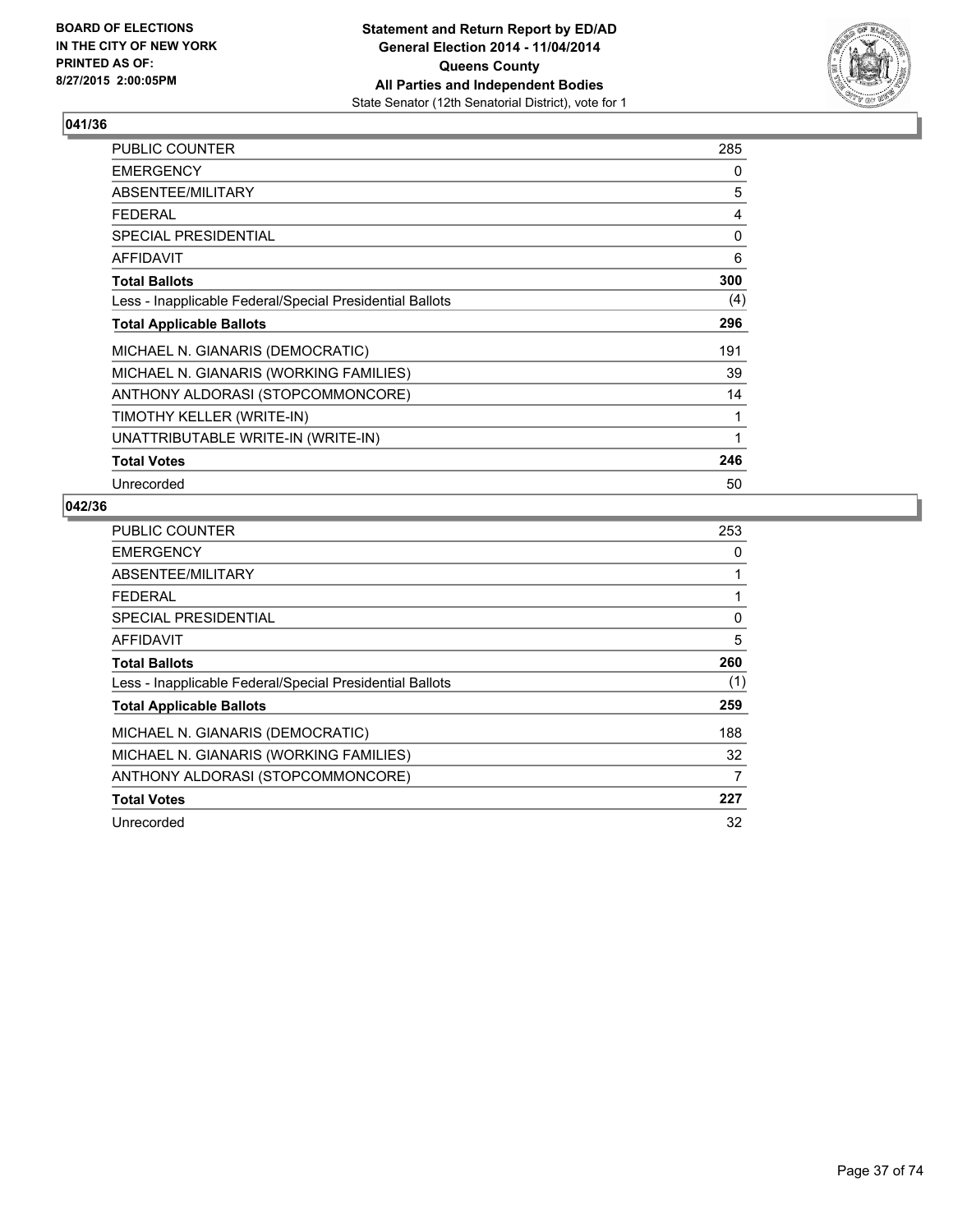

| <b>PUBLIC COUNTER</b>                                    | 39 |
|----------------------------------------------------------|----|
| <b>EMERGENCY</b>                                         | 0  |
| ABSENTEE/MILITARY                                        | 0  |
| <b>FEDERAL</b>                                           | 0  |
| <b>SPECIAL PRESIDENTIAL</b>                              | 0  |
| <b>AFFIDAVIT</b>                                         | 0  |
| <b>Total Ballots</b>                                     | 39 |
| Less - Inapplicable Federal/Special Presidential Ballots | 0  |
| <b>Total Applicable Ballots</b>                          | 39 |
| MICHAEL N. GIANARIS (DEMOCRATIC)                         | 25 |
| MICHAEL N. GIANARIS (WORKING FAMILIES)                   | 9  |
| ANTHONY ALDORASI (STOPCOMMONCORE)                        | 0  |
| <b>Total Votes</b>                                       | 34 |
| Unrecorded                                               | 5  |

| <b>PUBLIC COUNTER</b>                                    | 103            |
|----------------------------------------------------------|----------------|
| <b>EMERGENCY</b>                                         | 0              |
| ABSENTEE/MILITARY                                        | 3              |
| FEDERAL                                                  | 0              |
| <b>SPECIAL PRESIDENTIAL</b>                              | 0              |
| <b>AFFIDAVIT</b>                                         | $\overline{2}$ |
| <b>Total Ballots</b>                                     | 108            |
| Less - Inapplicable Federal/Special Presidential Ballots | 0              |
|                                                          |                |
| <b>Total Applicable Ballots</b>                          | 108            |
| MICHAEL N. GIANARIS (DEMOCRATIC)                         | 79             |
| MICHAEL N. GIANARIS (WORKING FAMILIES)                   | 13             |
| ANTHONY ALDORASI (STOPCOMMONCORE)                        | 3              |
| JOHN KELL (WRITE-IN)                                     | 1              |
| UNATTRIBUTABLE WRITE-IN (WRITE-IN)                       | 1              |
| <b>Total Votes</b>                                       | 97             |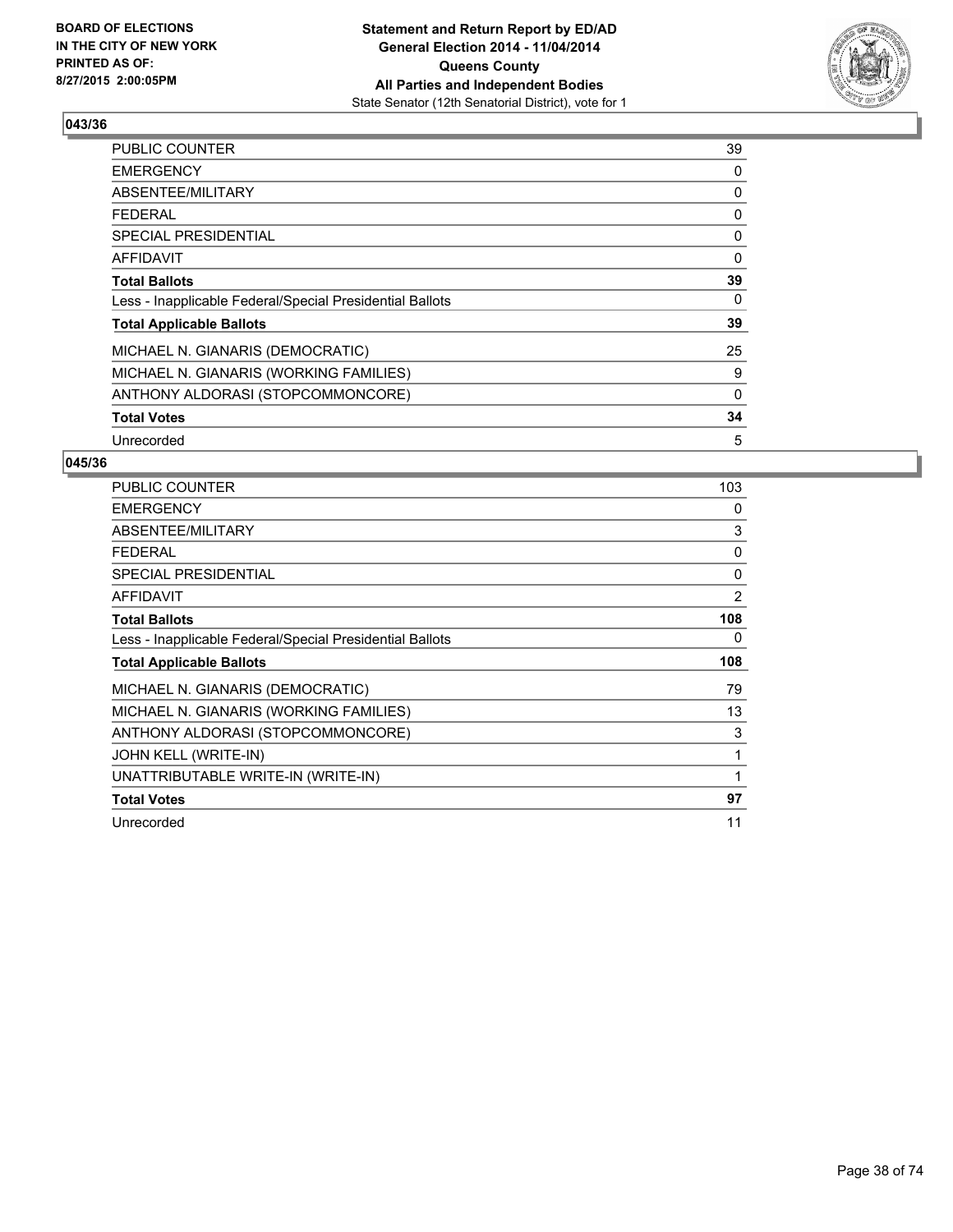

| <b>PUBLIC COUNTER</b>                                    | 184  |
|----------------------------------------------------------|------|
| <b>EMERGENCY</b>                                         | 0    |
| ABSENTEE/MILITARY                                        | 0    |
| <b>FEDERAL</b>                                           | 11   |
| SPECIAL PRESIDENTIAL                                     | 0    |
| <b>AFFIDAVIT</b>                                         | 3    |
| <b>Total Ballots</b>                                     | 198  |
| Less - Inapplicable Federal/Special Presidential Ballots | (11) |
| <b>Total Applicable Ballots</b>                          | 187  |
| MICHAEL N. GIANARIS (DEMOCRATIC)                         | 131  |
| MICHAEL N. GIANARIS (WORKING FAMILIES)                   | 23   |
| ANTHONY ALDORASI (STOPCOMMONCORE)                        | 5    |
| <b>Total Votes</b>                                       | 159  |
| Unrecorded                                               | 28   |

| <b>PUBLIC COUNTER</b>                                    | 240 |
|----------------------------------------------------------|-----|
| <b>EMERGENCY</b>                                         | 0   |
| ABSENTEE/MILITARY                                        | 0   |
| FEDERAL                                                  | 3   |
| SPECIAL PRESIDENTIAL                                     | 0   |
| <b>AFFIDAVIT</b>                                         | 5   |
| <b>Total Ballots</b>                                     | 248 |
| Less - Inapplicable Federal/Special Presidential Ballots | (3) |
| <b>Total Applicable Ballots</b>                          | 245 |
| MICHAEL N. GIANARIS (DEMOCRATIC)                         | 171 |
| MICHAEL N. GIANARIS (WORKING FAMILIES)                   | 28  |
| ANTHONY ALDORASI (STOPCOMMONCORE)                        | 6   |
| UNATTRIBUTABLE WRITE-IN (WRITE-IN)                       | 1   |
| <b>Total Votes</b>                                       | 206 |
| Unrecorded                                               | 39  |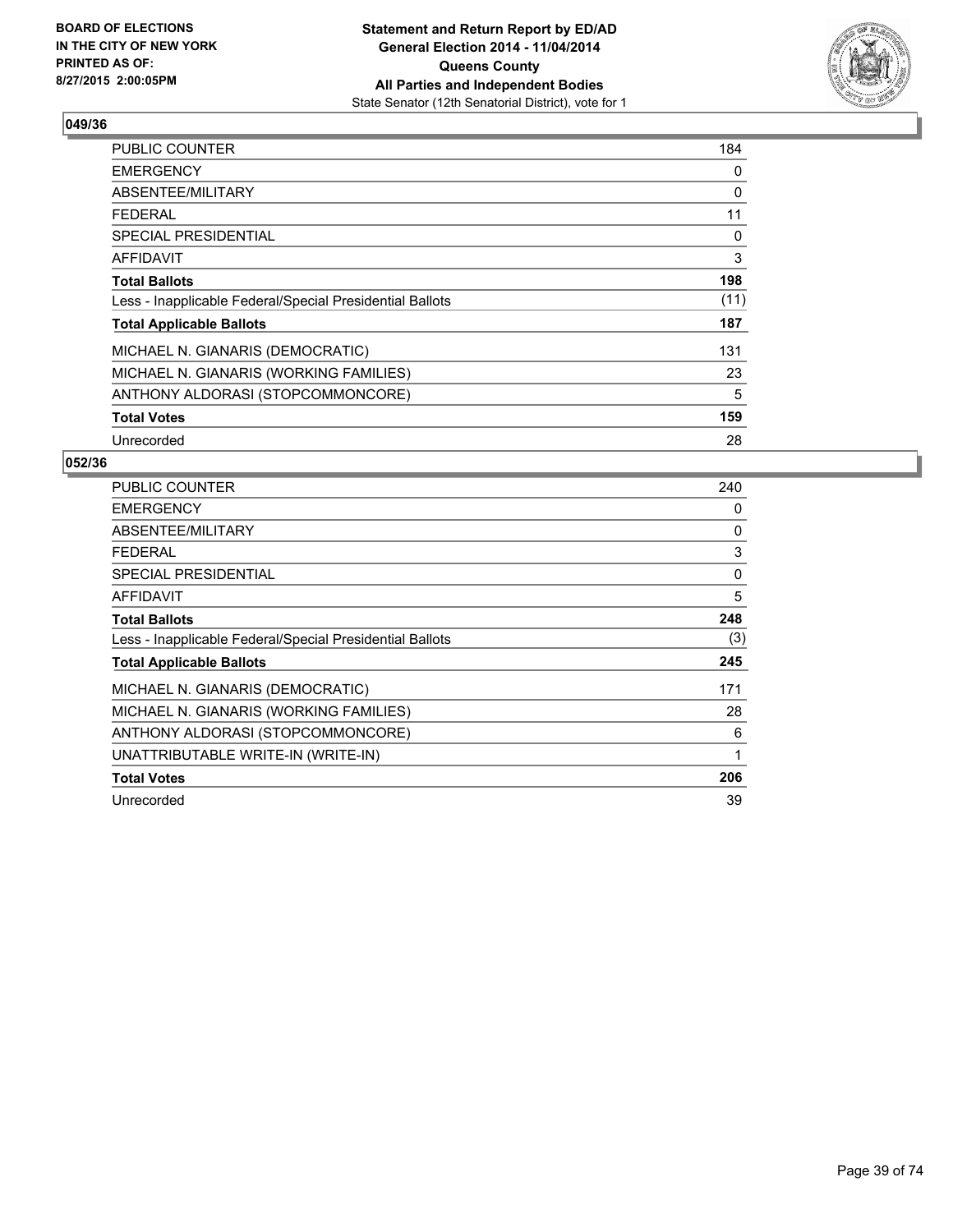

| <b>PUBLIC COUNTER</b>                                    | 203 |
|----------------------------------------------------------|-----|
| <b>EMERGENCY</b>                                         | 0   |
| ABSENTEE/MILITARY                                        | 1   |
| <b>FEDERAL</b>                                           | 0   |
| <b>SPECIAL PRESIDENTIAL</b>                              | 0   |
| <b>AFFIDAVIT</b>                                         | 4   |
| <b>Total Ballots</b>                                     | 208 |
| Less - Inapplicable Federal/Special Presidential Ballots | 0   |
| <b>Total Applicable Ballots</b>                          | 208 |
| MICHAEL N. GIANARIS (DEMOCRATIC)                         | 148 |
| MICHAEL N. GIANARIS (WORKING FAMILIES)                   | 29  |
| ANTHONY ALDORASI (STOPCOMMONCORE)                        | 10  |
| <b>JIMMY CRICKET (WRITE-IN)</b>                          | 1   |
| NDREW HEATON (WRITE-IN)                                  | 1   |
| <b>Total Votes</b>                                       | 189 |
| Unrecorded                                               | 19  |

| <b>PUBLIC COUNTER</b>                                    | 50 |
|----------------------------------------------------------|----|
| <b>EMERGENCY</b>                                         | 0  |
| ABSENTEE/MILITARY                                        | 0  |
| <b>FEDERAL</b>                                           | 0  |
| SPECIAL PRESIDENTIAL                                     | 0  |
| <b>AFFIDAVIT</b>                                         | 1  |
| <b>Total Ballots</b>                                     | 51 |
| Less - Inapplicable Federal/Special Presidential Ballots | 0  |
| <b>Total Applicable Ballots</b>                          | 51 |
| MICHAEL N. GIANARIS (DEMOCRATIC)                         | 45 |
| MICHAEL N. GIANARIS (WORKING FAMILIES)                   | 4  |
| ANTHONY ALDORASI (STOPCOMMONCORE)                        | 0  |
| <b>Total Votes</b>                                       | 49 |
| Unrecorded                                               | 2  |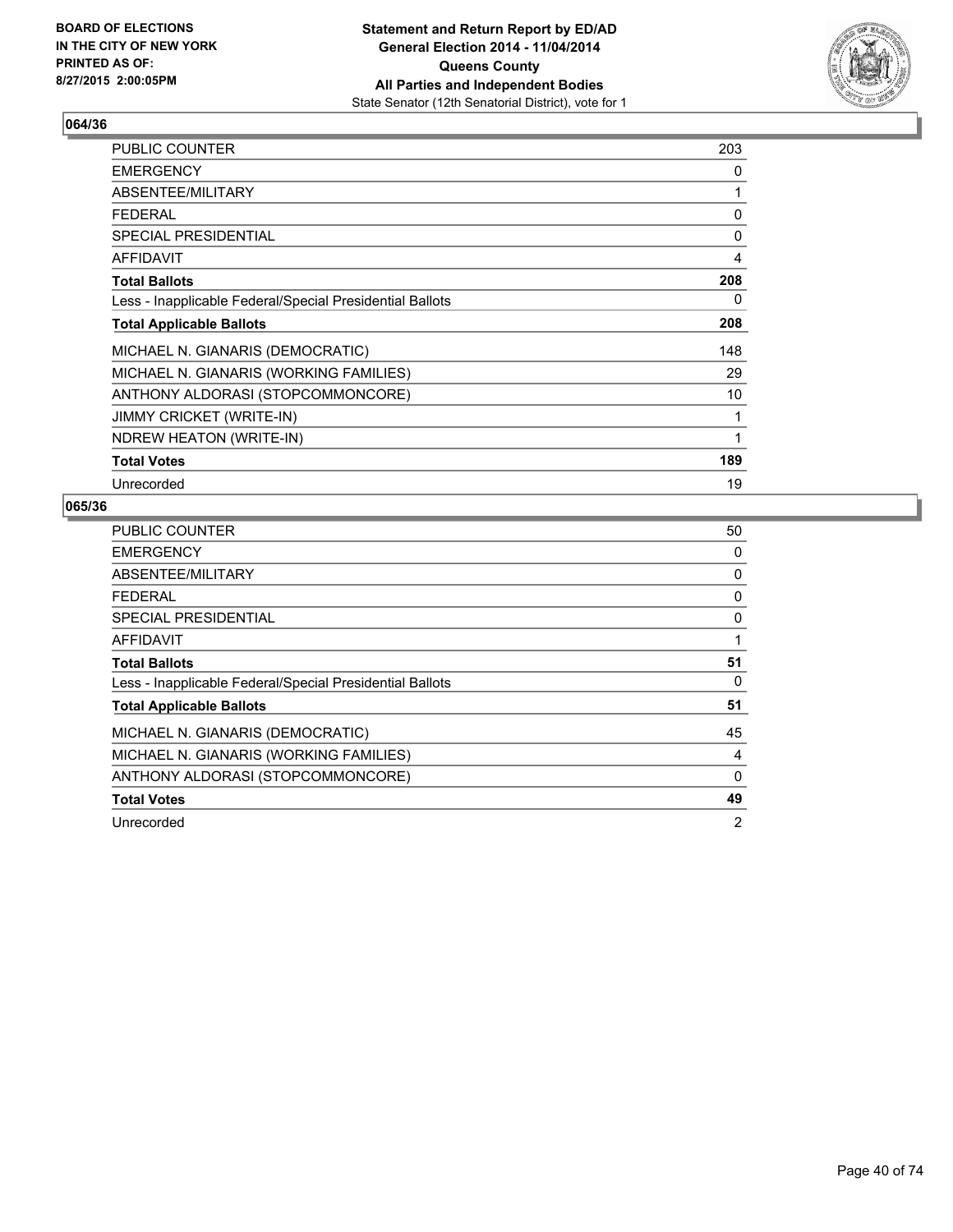

| <b>PUBLIC COUNTER</b>                                    | 125            |
|----------------------------------------------------------|----------------|
| <b>EMERGENCY</b>                                         | 0              |
| ABSENTEE/MILITARY                                        | $\overline{2}$ |
| <b>FEDERAL</b>                                           | 0              |
| <b>SPECIAL PRESIDENTIAL</b>                              | 0              |
| <b>AFFIDAVIT</b>                                         | $\Omega$       |
| <b>Total Ballots</b>                                     | 127            |
| Less - Inapplicable Federal/Special Presidential Ballots | 0              |
| <b>Total Applicable Ballots</b>                          | 127            |
| MICHAEL N. GIANARIS (DEMOCRATIC)                         | 92             |
| MICHAEL N. GIANARIS (WORKING FAMILIES)                   | 19             |
| ANTHONY ALDORASI (STOPCOMMONCORE)                        | 7              |
| <b>Total Votes</b>                                       | 118            |
| Unrecorded                                               | 9              |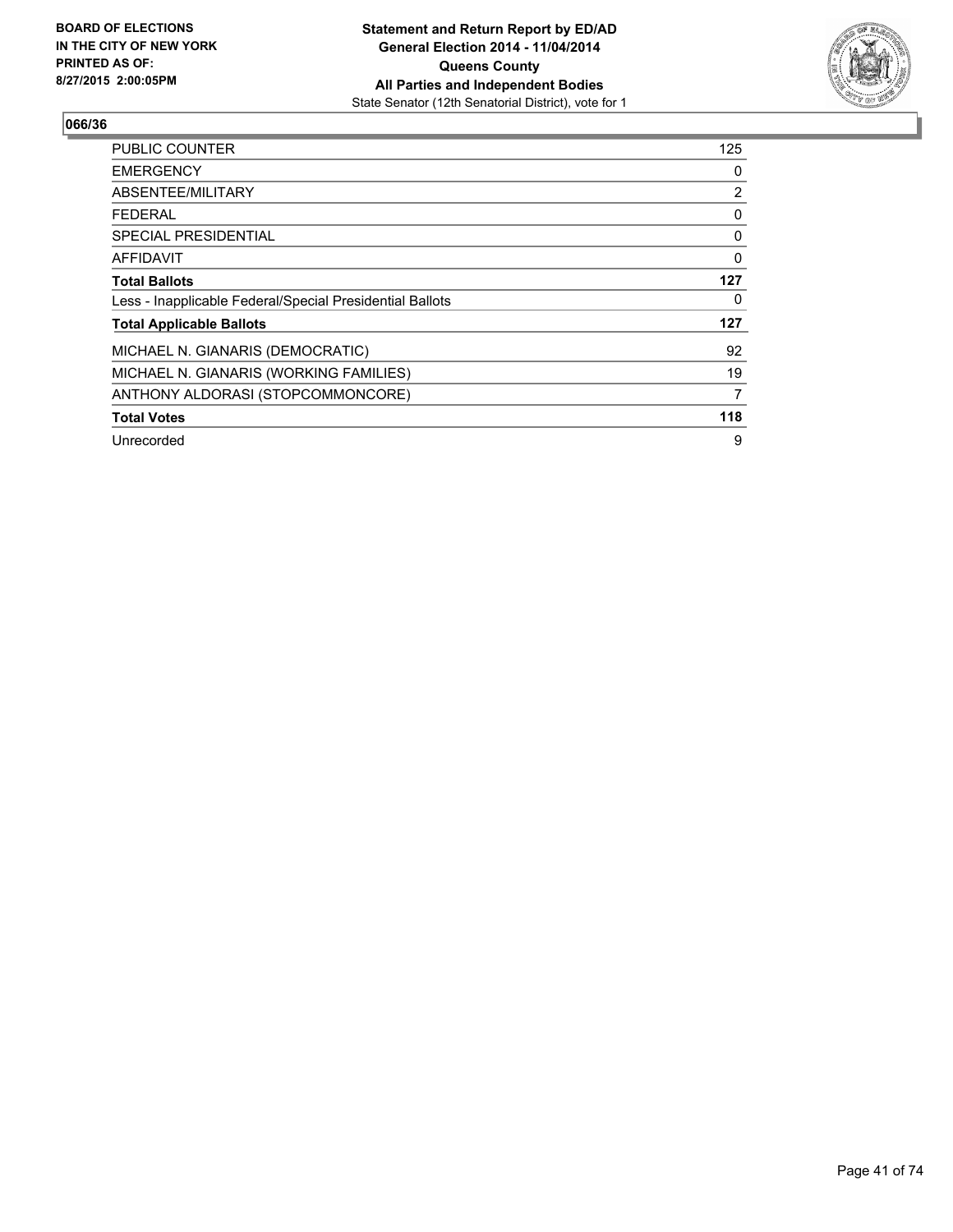

| PUBLIC COUNTER                                           | 267            |
|----------------------------------------------------------|----------------|
| <b>EMERGENCY</b>                                         | 0              |
| ABSENTEE/MILITARY                                        | 5              |
| <b>FEDERAL</b>                                           | $\overline{2}$ |
| <b>SPECIAL PRESIDENTIAL</b>                              | 0              |
| AFFIDAVIT                                                | 1              |
| <b>Total Ballots</b>                                     | 275            |
| Less - Inapplicable Federal/Special Presidential Ballots | (2)            |
| <b>Total Applicable Ballots</b>                          | 273            |
| MICHAEL N. GIANARIS (DEMOCRATIC)                         | 193            |
| MICHAEL N. GIANARIS (WORKING FAMILIES)                   | 27             |
| ANTHONY ALDORASI (STOPCOMMONCORE)                        | 15             |
| <b>Total Votes</b>                                       | 235            |
| Unrecorded                                               | 38             |

## **002/37**

| PUBLIC COUNTER                                           | 169            |
|----------------------------------------------------------|----------------|
| <b>EMERGENCY</b>                                         | 0              |
| ABSENTEE/MILITARY                                        | $\overline{2}$ |
| <b>FEDERAL</b>                                           | 0              |
| <b>SPECIAL PRESIDENTIAL</b>                              | $\Omega$       |
| <b>AFFIDAVIT</b>                                         | 3              |
| <b>Total Ballots</b>                                     | 174            |
| Less - Inapplicable Federal/Special Presidential Ballots | 0              |
| <b>Total Applicable Ballots</b>                          | 174            |
| MICHAEL N. GIANARIS (DEMOCRATIC)                         | 145            |
| MICHAEL N. GIANARIS (WORKING FAMILIES)                   | 9              |
| ANTHONY ALDORASI (STOPCOMMONCORE)                        | 3              |
| <b>Total Votes</b>                                       | 157            |
| Unrecorded                                               | 17             |

| <b>PUBLIC COUNTER</b>                                    | 159      |
|----------------------------------------------------------|----------|
| <b>EMERGENCY</b>                                         | 0        |
| ABSENTEE/MILITARY                                        |          |
| <b>FEDERAL</b>                                           | 0        |
| SPECIAL PRESIDENTIAL                                     | 0        |
| AFFIDAVIT                                                | 0        |
| <b>Total Ballots</b>                                     | 160      |
| Less - Inapplicable Federal/Special Presidential Ballots | 0        |
| <b>Total Applicable Ballots</b>                          | 160      |
| MICHAEL N. GIANARIS (DEMOCRATIC)                         | 147      |
| MICHAEL N. GIANARIS (WORKING FAMILIES)                   | 0        |
| ANTHONY ALDORASI (STOPCOMMONCORE)                        | $\Omega$ |
| <b>Total Votes</b>                                       | 147      |
| Unrecorded                                               | 13       |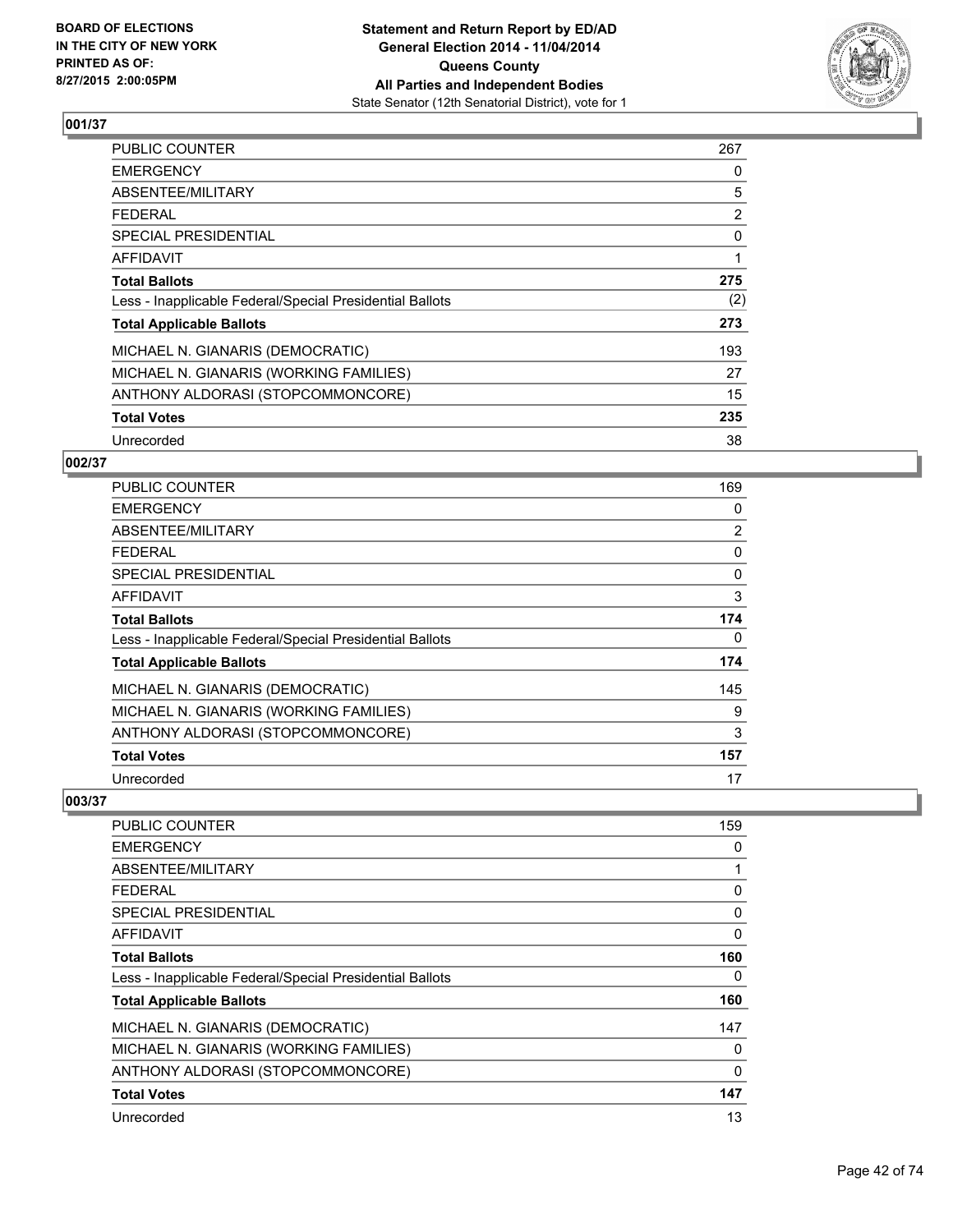

| PUBLIC COUNTER                                           | 174 |
|----------------------------------------------------------|-----|
| <b>EMERGENCY</b>                                         | 0   |
| ABSENTEE/MILITARY                                        | 1   |
| <b>FEDERAL</b>                                           | 0   |
| SPECIAL PRESIDENTIAL                                     | 0   |
| AFFIDAVIT                                                | 1   |
| <b>Total Ballots</b>                                     | 176 |
| Less - Inapplicable Federal/Special Presidential Ballots | 0   |
| <b>Total Applicable Ballots</b>                          | 176 |
| MICHAEL N. GIANARIS (DEMOCRATIC)                         | 153 |
| MICHAEL N. GIANARIS (WORKING FAMILIES)                   | 5   |
| ANTHONY ALDORASI (STOPCOMMONCORE)                        | 1   |
| S J JUNG (WRITE-IN)                                      | 1   |
| <b>Total Votes</b>                                       | 160 |
| Unrecorded                                               | 16  |

## **005/37**

| <b>PUBLIC COUNTER</b>                                    | 121            |
|----------------------------------------------------------|----------------|
| <b>EMERGENCY</b>                                         | 0              |
| ABSENTEE/MILITARY                                        | $\overline{2}$ |
| <b>FEDERAL</b>                                           | 3              |
| SPECIAL PRESIDENTIAL                                     | 0              |
| <b>AFFIDAVIT</b>                                         | 1              |
| <b>Total Ballots</b>                                     | 127            |
| Less - Inapplicable Federal/Special Presidential Ballots | (3)            |
| <b>Total Applicable Ballots</b>                          | 124            |
| MICHAEL N. GIANARIS (DEMOCRATIC)                         | 96             |
| MICHAEL N. GIANARIS (WORKING FAMILIES)                   | 12             |
| ANTHONY ALDORASI (STOPCOMMONCORE)                        | 8              |
| <b>Total Votes</b>                                       | 116            |
| Unrecorded                                               | 8              |

| <b>PUBLIC COUNTER</b>                                    | 102            |
|----------------------------------------------------------|----------------|
| <b>EMERGENCY</b>                                         | 0              |
| ABSENTEE/MILITARY                                        | $\overline{2}$ |
| FEDERAL                                                  | 0              |
| SPECIAL PRESIDENTIAL                                     | 0              |
| AFFIDAVIT                                                | 3              |
| <b>Total Ballots</b>                                     | 107            |
| Less - Inapplicable Federal/Special Presidential Ballots | 0              |
| <b>Total Applicable Ballots</b>                          | 107            |
| MICHAEL N. GIANARIS (DEMOCRATIC)                         | 72             |
| MICHAEL N. GIANARIS (WORKING FAMILIES)                   | 14             |
| ANTHONY ALDORASI (STOPCOMMONCORE)                        | 8              |
| <b>Total Votes</b>                                       | 94             |
| Unrecorded                                               | 13             |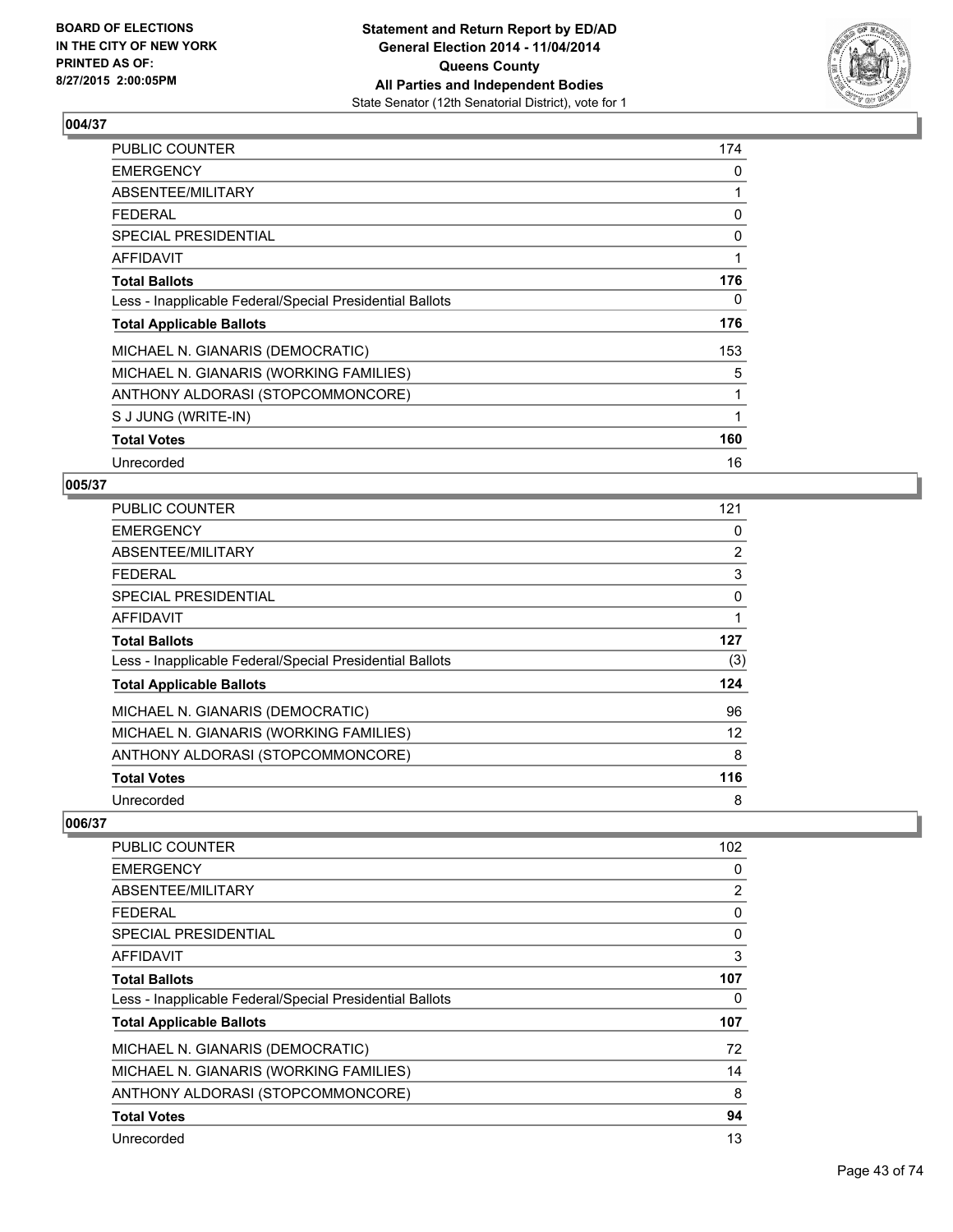

| <b>PUBLIC COUNTER</b>                                    | 136 |
|----------------------------------------------------------|-----|
| <b>EMERGENCY</b>                                         | 0   |
| ABSENTEE/MILITARY                                        | 1   |
| <b>FEDERAL</b>                                           | 0   |
| <b>SPECIAL PRESIDENTIAL</b>                              | 0   |
| AFFIDAVIT                                                | 0   |
| <b>Total Ballots</b>                                     | 137 |
| Less - Inapplicable Federal/Special Presidential Ballots | 0   |
| <b>Total Applicable Ballots</b>                          | 137 |
| MICHAEL N. GIANARIS (DEMOCRATIC)                         | 106 |
| MICHAEL N. GIANARIS (WORKING FAMILIES)                   | 7   |
| ANTHONY ALDORASI (STOPCOMMONCORE)                        | 3   |
| <b>Total Votes</b>                                       | 116 |
| Unrecorded                                               | 21  |

## **008/37**

| PUBLIC COUNTER                                           | 206      |
|----------------------------------------------------------|----------|
| <b>EMERGENCY</b>                                         | 0        |
| ABSENTEE/MILITARY                                        | 5        |
| <b>FEDERAL</b>                                           | 0        |
| <b>SPECIAL PRESIDENTIAL</b>                              | $\Omega$ |
| <b>AFFIDAVIT</b>                                         | 4        |
| <b>Total Ballots</b>                                     | 215      |
| Less - Inapplicable Federal/Special Presidential Ballots | 0        |
| <b>Total Applicable Ballots</b>                          | 215      |
| MICHAEL N. GIANARIS (DEMOCRATIC)                         | 179      |
| MICHAEL N. GIANARIS (WORKING FAMILIES)                   | 5        |
| ANTHONY ALDORASI (STOPCOMMONCORE)                        | 0        |
| <b>Total Votes</b>                                       | 184      |
| Unrecorded                                               | 31       |

| <b>PUBLIC COUNTER</b>                                    | 147 |
|----------------------------------------------------------|-----|
| <b>EMERGENCY</b>                                         | 0   |
| ABSENTEE/MILITARY                                        | 4   |
| <b>FEDERAL</b>                                           | 2   |
| SPECIAL PRESIDENTIAL                                     | 0   |
| AFFIDAVIT                                                | 0   |
| <b>Total Ballots</b>                                     | 153 |
| Less - Inapplicable Federal/Special Presidential Ballots | (2) |
| <b>Total Applicable Ballots</b>                          | 151 |
| MICHAEL N. GIANARIS (DEMOCRATIC)                         | 116 |
| MICHAEL N. GIANARIS (WORKING FAMILIES)                   | 6   |
| ANTHONY ALDORASI (STOPCOMMONCORE)                        | 6   |
| <b>Total Votes</b>                                       | 128 |
| Unrecorded                                               | 23  |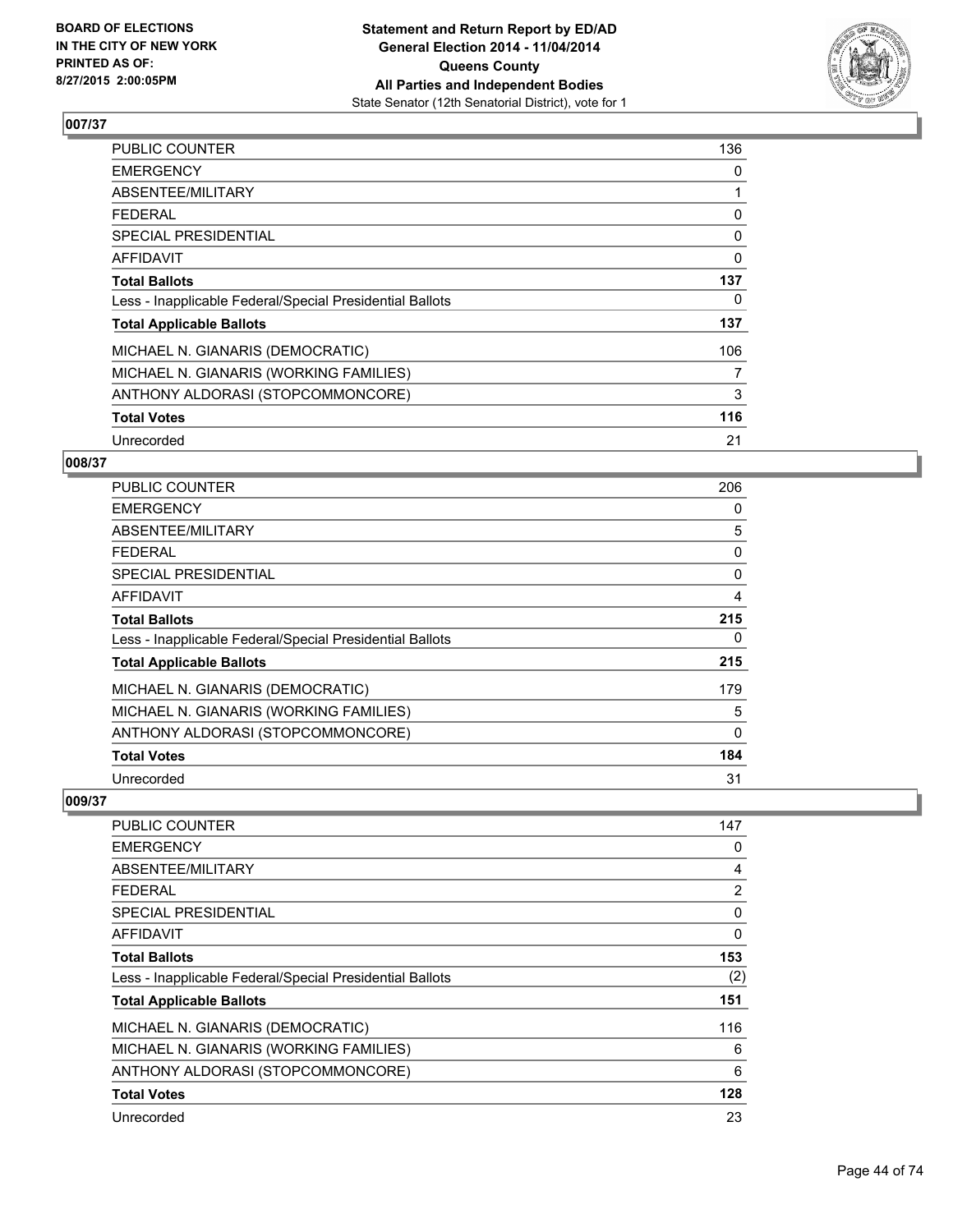

| <b>PUBLIC COUNTER</b>                                    | 222 |
|----------------------------------------------------------|-----|
| <b>EMERGENCY</b>                                         | 0   |
| ABSENTEE/MILITARY                                        | 9   |
| <b>FEDERAL</b>                                           | 0   |
| <b>SPECIAL PRESIDENTIAL</b>                              | 0   |
| <b>AFFIDAVIT</b>                                         | 0   |
| <b>Total Ballots</b>                                     | 231 |
| Less - Inapplicable Federal/Special Presidential Ballots | 0   |
| <b>Total Applicable Ballots</b>                          | 231 |
| MICHAEL N. GIANARIS (DEMOCRATIC)                         | 172 |
| MICHAEL N. GIANARIS (WORKING FAMILIES)                   | 11  |
| ANTHONY ALDORASI (STOPCOMMONCORE)                        | 10  |
| EDWARD SNOWDEN (WRITE-IN)                                | 1   |
| <b>Total Votes</b>                                       | 194 |
| Unrecorded                                               | 37  |

| <b>PUBLIC COUNTER</b>                                    | 212 |
|----------------------------------------------------------|-----|
| <b>EMERGENCY</b>                                         | 0   |
| ABSENTEE/MILITARY                                        | 5   |
| <b>FEDERAL</b>                                           | 1   |
| <b>SPECIAL PRESIDENTIAL</b>                              | 0   |
| AFFIDAVIT                                                | 8   |
| <b>Total Ballots</b>                                     | 226 |
| Less - Inapplicable Federal/Special Presidential Ballots | (1) |
| <b>Total Applicable Ballots</b>                          | 225 |
| MICHAEL N. GIANARIS (DEMOCRATIC)                         | 169 |
| MICHAEL N. GIANARIS (WORKING FAMILIES)                   | 32  |
| ANTHONY ALDORASI (STOPCOMMONCORE)                        | 6   |
| JAKE DALE (WRITE-IN)                                     | 1   |
| <b>Total Votes</b>                                       | 208 |
| Unrecorded                                               | 17  |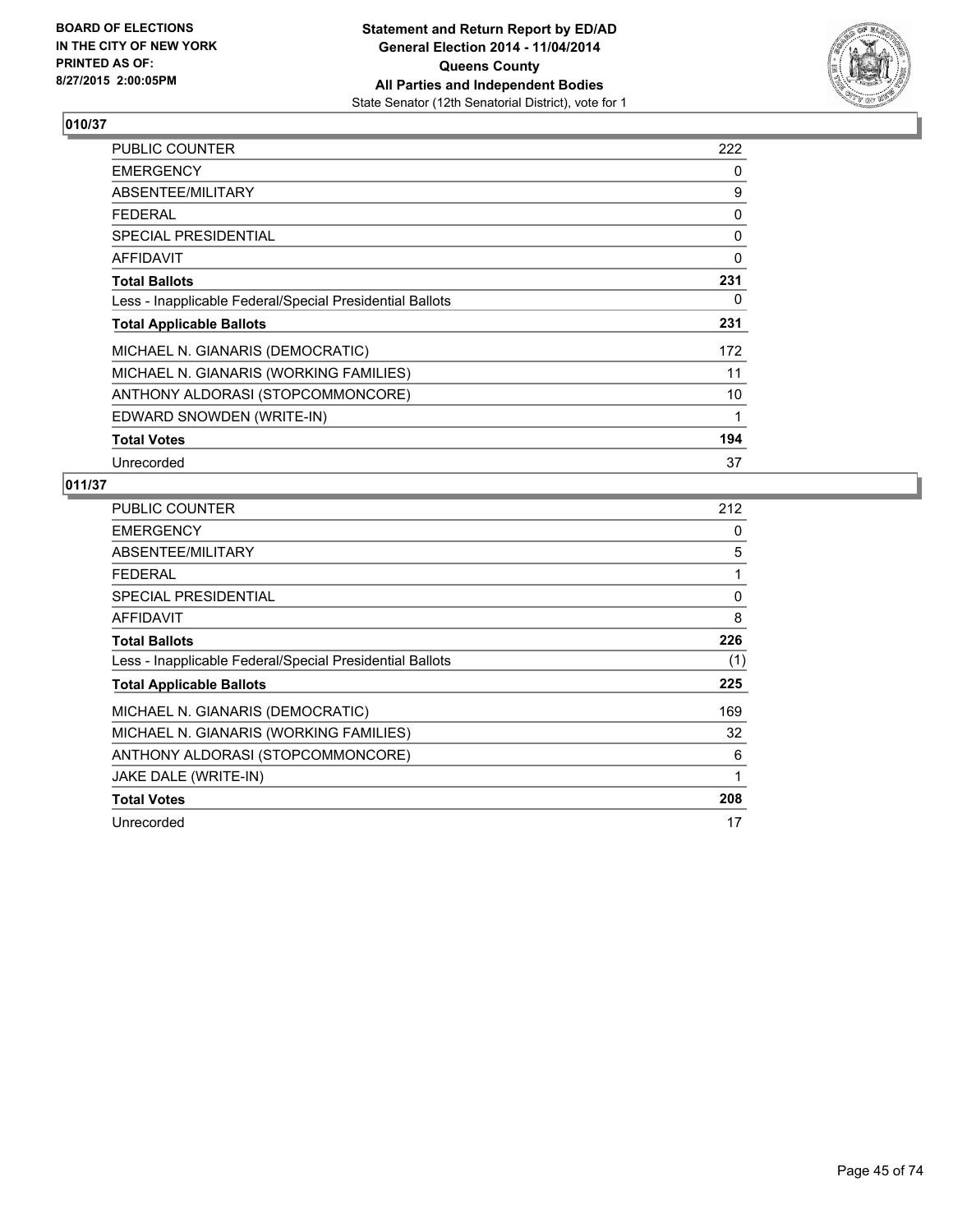

| PUBLIC COUNTER                                           | 182            |
|----------------------------------------------------------|----------------|
| <b>EMERGENCY</b>                                         | 0              |
| ABSENTEE/MILITARY                                        | $\overline{2}$ |
| <b>FEDERAL</b>                                           | 0              |
| <b>SPECIAL PRESIDENTIAL</b>                              | $\mathbf{0}$   |
| AFFIDAVIT                                                | 2              |
| <b>Total Ballots</b>                                     | 186            |
| Less - Inapplicable Federal/Special Presidential Ballots | 0              |
| <b>Total Applicable Ballots</b>                          | 186            |
| MICHAEL N. GIANARIS (DEMOCRATIC)                         | 152            |
| MICHAEL N. GIANARIS (WORKING FAMILIES)                   | 4              |
| ANTHONY ALDORASI (STOPCOMMONCORE)                        | $\overline{2}$ |
| <b>Total Votes</b>                                       | 158            |
| Unrecorded                                               | 28             |

### **013/37**

| <b>PUBLIC COUNTER</b>                                    | 162 |
|----------------------------------------------------------|-----|
| <b>EMERGENCY</b>                                         | 0   |
| ABSENTEE/MILITARY                                        | 3   |
| <b>FEDERAL</b>                                           | 0   |
| <b>SPECIAL PRESIDENTIAL</b>                              | 0   |
| AFFIDAVIT                                                | 1   |
| <b>Total Ballots</b>                                     | 166 |
| Less - Inapplicable Federal/Special Presidential Ballots | 0   |
| <b>Total Applicable Ballots</b>                          | 166 |
| MICHAEL N. GIANARIS (DEMOCRATIC)                         | 136 |
| MICHAEL N. GIANARIS (WORKING FAMILIES)                   |     |
| ANTHONY ALDORASI (STOPCOMMONCORE)                        | 1   |
| <b>Total Votes</b>                                       | 138 |
| Unrecorded                                               | 28  |

| PUBLIC COUNTER                                           | 190 |
|----------------------------------------------------------|-----|
| <b>EMERGENCY</b>                                         | 0   |
| ABSENTEE/MILITARY                                        | 3   |
| <b>FEDERAL</b>                                           | 0   |
| <b>SPECIAL PRESIDENTIAL</b>                              | 0   |
| AFFIDAVIT                                                | 2   |
| <b>Total Ballots</b>                                     | 195 |
| Less - Inapplicable Federal/Special Presidential Ballots | 0   |
| <b>Total Applicable Ballots</b>                          | 195 |
| MICHAEL N. GIANARIS (DEMOCRATIC)                         | 156 |
| MICHAEL N. GIANARIS (WORKING FAMILIES)                   | 5   |
| ANTHONY ALDORASI (STOPCOMMONCORE)                        | 1   |
| <b>Total Votes</b>                                       | 162 |
| Unrecorded                                               | 33  |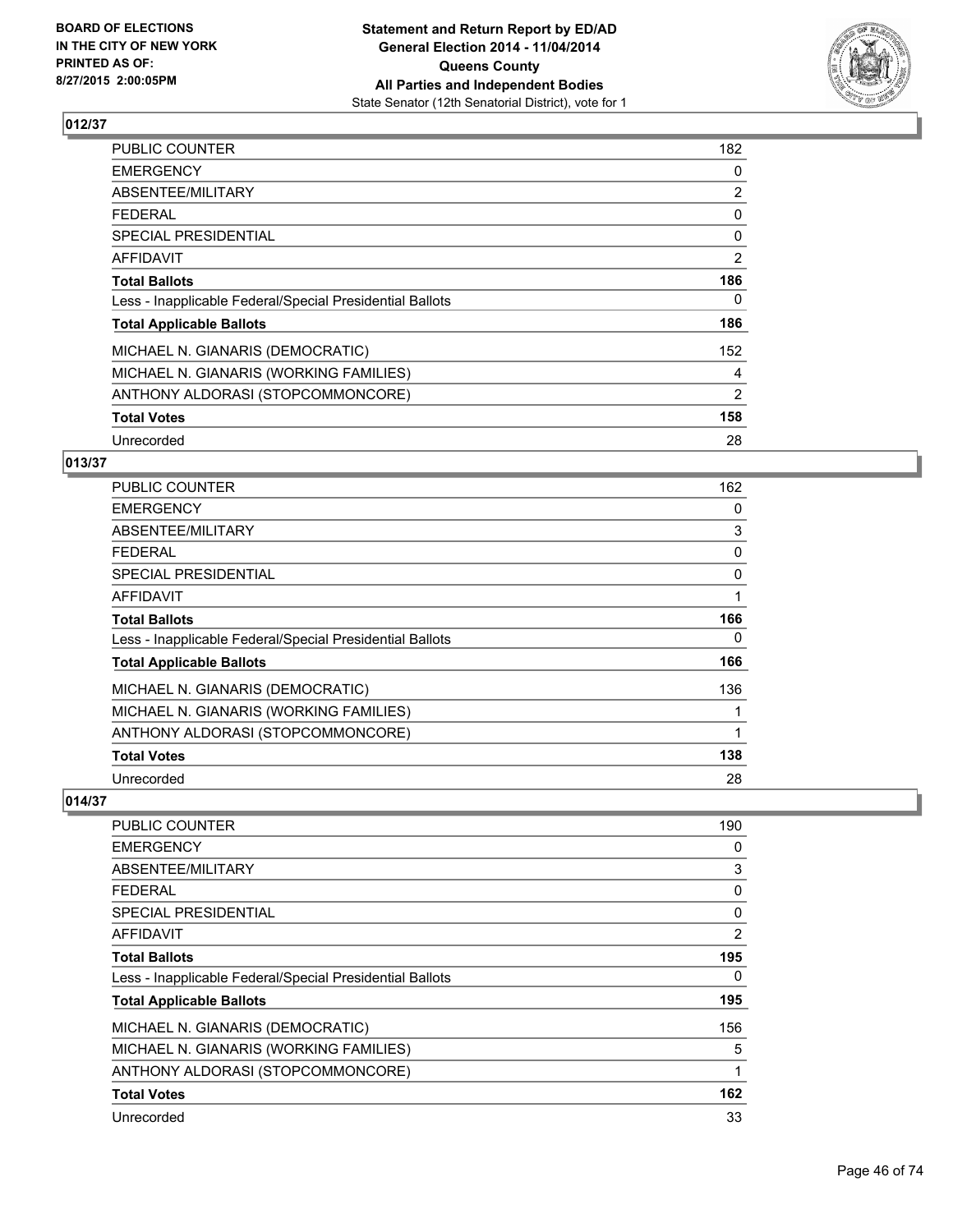

| PUBLIC COUNTER                                           | 151            |
|----------------------------------------------------------|----------------|
| <b>EMERGENCY</b>                                         | 0              |
| ABSENTEE/MILITARY                                        | 4              |
| <b>FEDERAL</b>                                           |                |
| <b>SPECIAL PRESIDENTIAL</b>                              | 0              |
| AFFIDAVIT                                                | $\overline{2}$ |
| <b>Total Ballots</b>                                     | 158            |
| Less - Inapplicable Federal/Special Presidential Ballots | (1)            |
| <b>Total Applicable Ballots</b>                          | 157            |
| MICHAEL N. GIANARIS (DEMOCRATIC)                         | 121            |
| MICHAEL N. GIANARIS (WORKING FAMILIES)                   | 6              |
| ANTHONY ALDORASI (STOPCOMMONCORE)                        | 2              |
| <b>Total Votes</b>                                       | 129            |
| Unrecorded                                               | 28             |

### **016/37**

| <b>PUBLIC COUNTER</b>                                    | 172            |
|----------------------------------------------------------|----------------|
| <b>EMERGENCY</b>                                         | 0              |
| ABSENTEE/MILITARY                                        | $\overline{2}$ |
| <b>FEDERAL</b>                                           | 0              |
| <b>SPECIAL PRESIDENTIAL</b>                              | 0              |
| AFFIDAVIT                                                | 8              |
| <b>Total Ballots</b>                                     | 182            |
| Less - Inapplicable Federal/Special Presidential Ballots | 0              |
| <b>Total Applicable Ballots</b>                          | 182            |
| MICHAEL N. GIANARIS (DEMOCRATIC)                         | 145            |
| MICHAEL N. GIANARIS (WORKING FAMILIES)                   | 5              |
| ANTHONY ALDORASI (STOPCOMMONCORE)                        | 1              |
| <b>Total Votes</b>                                       | 151            |
| Unrecorded                                               | 31             |

| <b>PUBLIC COUNTER</b>                                    | 207 |
|----------------------------------------------------------|-----|
| <b>EMERGENCY</b>                                         | 0   |
| ABSENTEE/MILITARY                                        | 6   |
| <b>FEDERAL</b>                                           | 0   |
| <b>SPECIAL PRESIDENTIAL</b>                              | 0   |
| AFFIDAVIT                                                | 0   |
| <b>Total Ballots</b>                                     | 213 |
| Less - Inapplicable Federal/Special Presidential Ballots | 0   |
| <b>Total Applicable Ballots</b>                          | 213 |
| MICHAEL N. GIANARIS (DEMOCRATIC)                         | 169 |
| MICHAEL N. GIANARIS (WORKING FAMILIES)                   | 4   |
| ANTHONY ALDORASI (STOPCOMMONCORE)                        | 3   |
| UNATTRIBUTABLE WRITE-IN (WRITE-IN)                       | 1   |
| <b>Total Votes</b>                                       | 177 |
| Unrecorded                                               | 36  |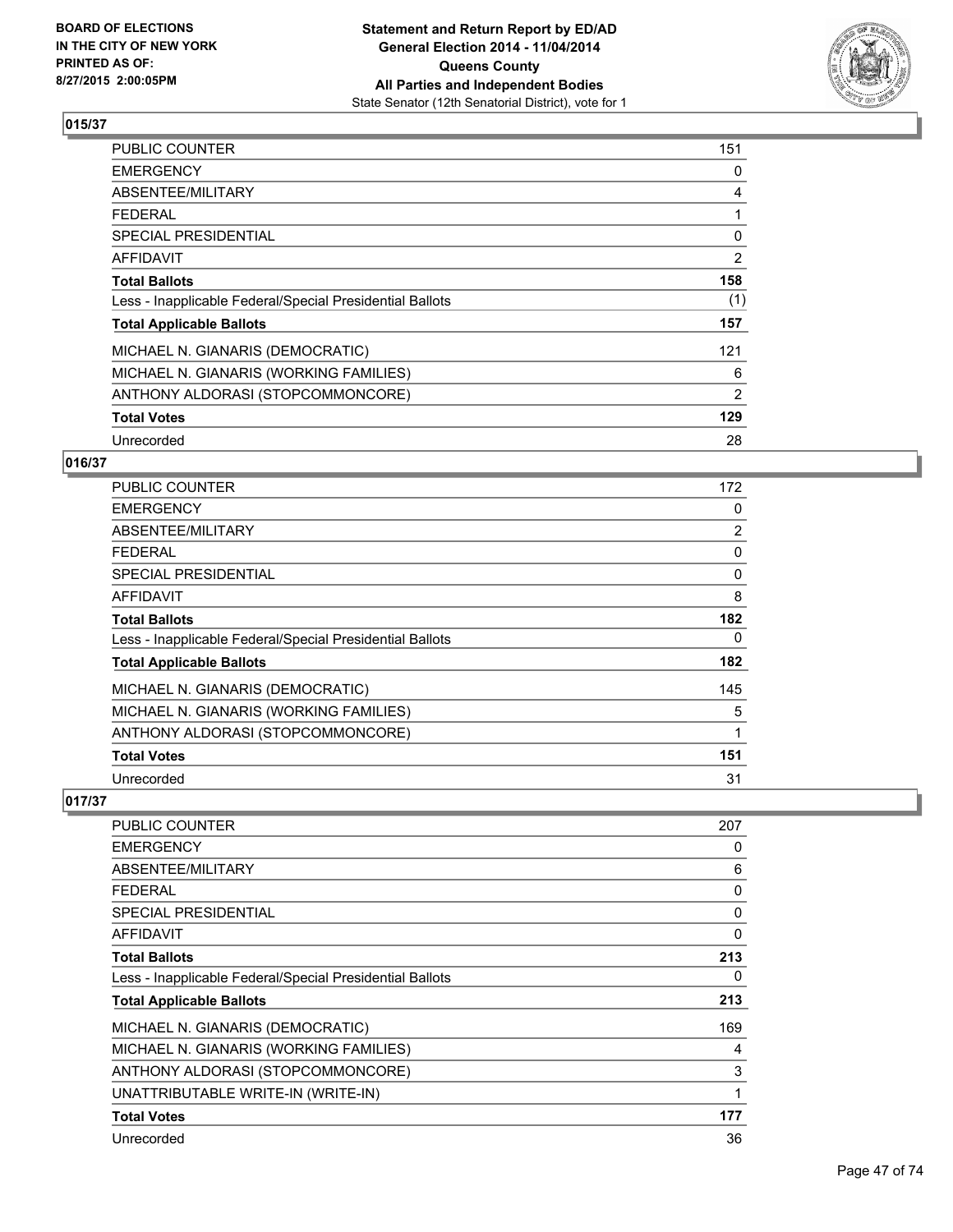

| <b>PUBLIC COUNTER</b>                                    | 270 |
|----------------------------------------------------------|-----|
| <b>EMERGENCY</b>                                         | 0   |
| ABSENTEE/MILITARY                                        | 2   |
| <b>FEDERAL</b>                                           | 4   |
| <b>SPECIAL PRESIDENTIAL</b>                              | 0   |
| <b>AFFIDAVIT</b>                                         | 7   |
| <b>Total Ballots</b>                                     | 283 |
| Less - Inapplicable Federal/Special Presidential Ballots | (4) |
| <b>Total Applicable Ballots</b>                          | 279 |
| MICHAEL N. GIANARIS (DEMOCRATIC)                         | 189 |
| MICHAEL N. GIANARIS (WORKING FAMILIES)                   | 56  |
| ANTHONY ALDORASI (STOPCOMMONCORE)                        | 2   |
| ADAM GAZA (WRITE-IN)                                     | 1   |
| <b>Total Votes</b>                                       | 248 |
| Unrecorded                                               | 31  |

| <b>PUBLIC COUNTER</b>                                    | 322 |
|----------------------------------------------------------|-----|
| <b>EMERGENCY</b>                                         | 0   |
| ABSENTEE/MILITARY                                        | 5   |
| <b>FEDERAL</b>                                           | 2   |
| SPECIAL PRESIDENTIAL                                     | 0   |
| <b>AFFIDAVIT</b>                                         | 17  |
| <b>Total Ballots</b>                                     | 346 |
| Less - Inapplicable Federal/Special Presidential Ballots | (2) |
| <b>Total Applicable Ballots</b>                          | 344 |
| MICHAEL N. GIANARIS (DEMOCRATIC)                         | 221 |
| MICHAEL N. GIANARIS (WORKING FAMILIES)                   | 67  |
| ANTHONY ALDORASI (STOPCOMMONCORE)                        | 18  |
| UNATTRIBUTABLE WRITE-IN (WRITE-IN)                       | 1   |
| <b>Total Votes</b>                                       | 307 |
| Unrecorded                                               | 37  |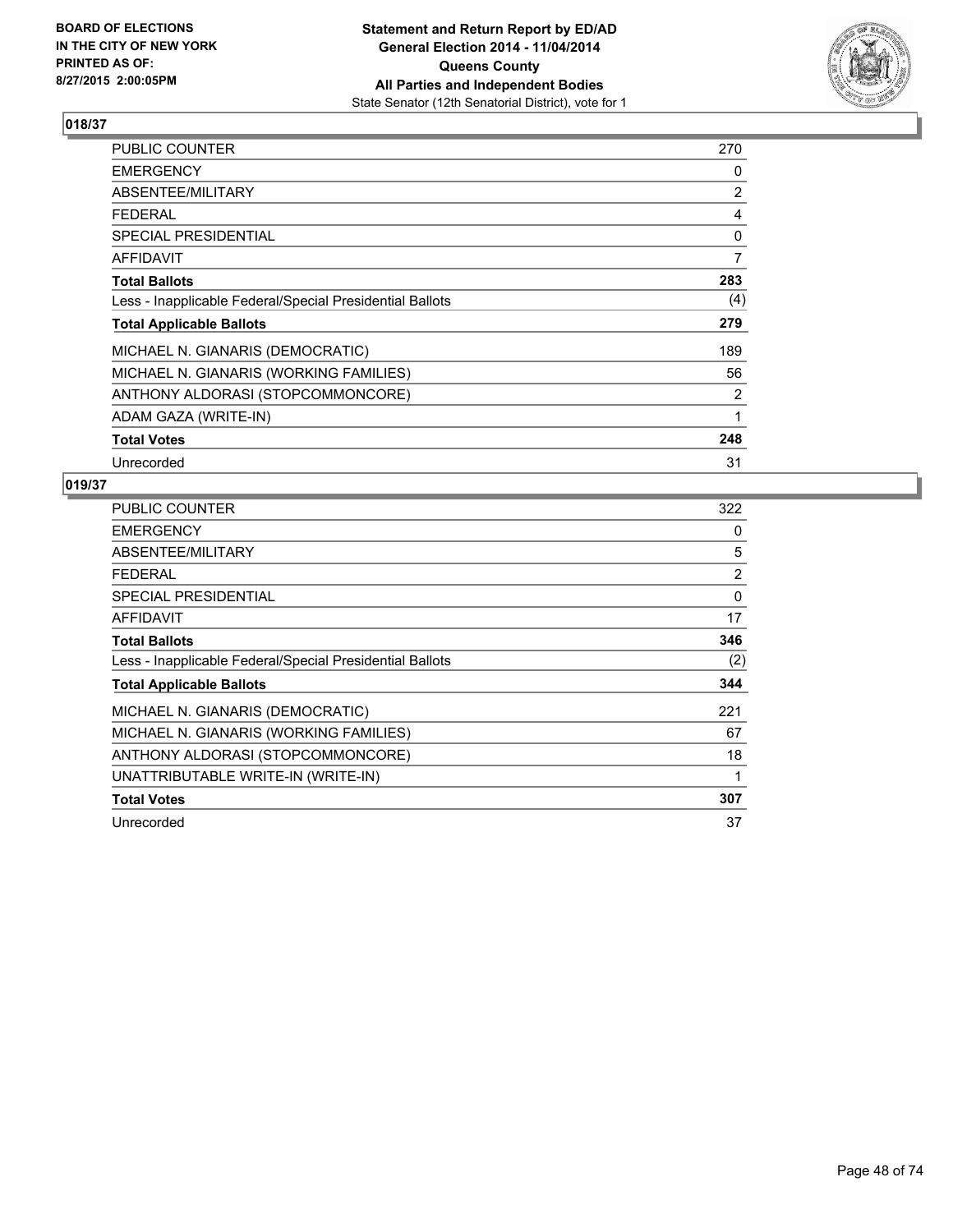

| PUBLIC COUNTER                                           | 175            |
|----------------------------------------------------------|----------------|
| <b>EMERGENCY</b>                                         | 0              |
| ABSENTEE/MILITARY                                        | $\mathsf 3$    |
| <b>FEDERAL</b>                                           | $\overline{2}$ |
| SPECIAL PRESIDENTIAL                                     | 0              |
| <b>AFFIDAVIT</b>                                         | $\overline{7}$ |
| <b>Total Ballots</b>                                     | 187            |
| Less - Inapplicable Federal/Special Presidential Ballots | (2)            |
| <b>Total Applicable Ballots</b>                          | 185            |
| MICHAEL N. GIANARIS (DEMOCRATIC)                         | 125            |
| MICHAEL N. GIANARIS (WORKING FAMILIES)                   | 30             |
| ANTHONY ALDORASI (STOPCOMMONCORE)                        | 7              |
| AL GREEN (WRITE-IN)                                      | 1              |
| EUGENE RHEE (WRITE-IN)                                   | 1              |
| KENNETH BARBINA (WRITE-IN)                               | 1              |
| WAVE CHAN (WRITE-IN)                                     | 1              |
| ZEPHYR TEACHOUT (WRITE-IN)                               | 1              |
| <b>Total Votes</b>                                       | 167            |
| Unrecorded                                               | 18             |

| <b>PUBLIC COUNTER</b>                                    | 248 |
|----------------------------------------------------------|-----|
| <b>EMERGENCY</b>                                         | 0   |
| ABSENTEE/MILITARY                                        | 14  |
| <b>FEDERAL</b>                                           | 7   |
| SPECIAL PRESIDENTIAL                                     | 0   |
| AFFIDAVIT                                                | 7   |
| <b>Total Ballots</b>                                     | 276 |
| Less - Inapplicable Federal/Special Presidential Ballots | (7) |
| <b>Total Applicable Ballots</b>                          | 269 |
| MICHAEL N. GIANARIS (DEMOCRATIC)                         | 213 |
| MICHAEL N. GIANARIS (WORKING FAMILIES)                   | 23  |
| ANTHONY ALDORASI (STOPCOMMONCORE)                        | 5   |
| <b>Total Votes</b>                                       | 241 |
| Unrecorded                                               | 28  |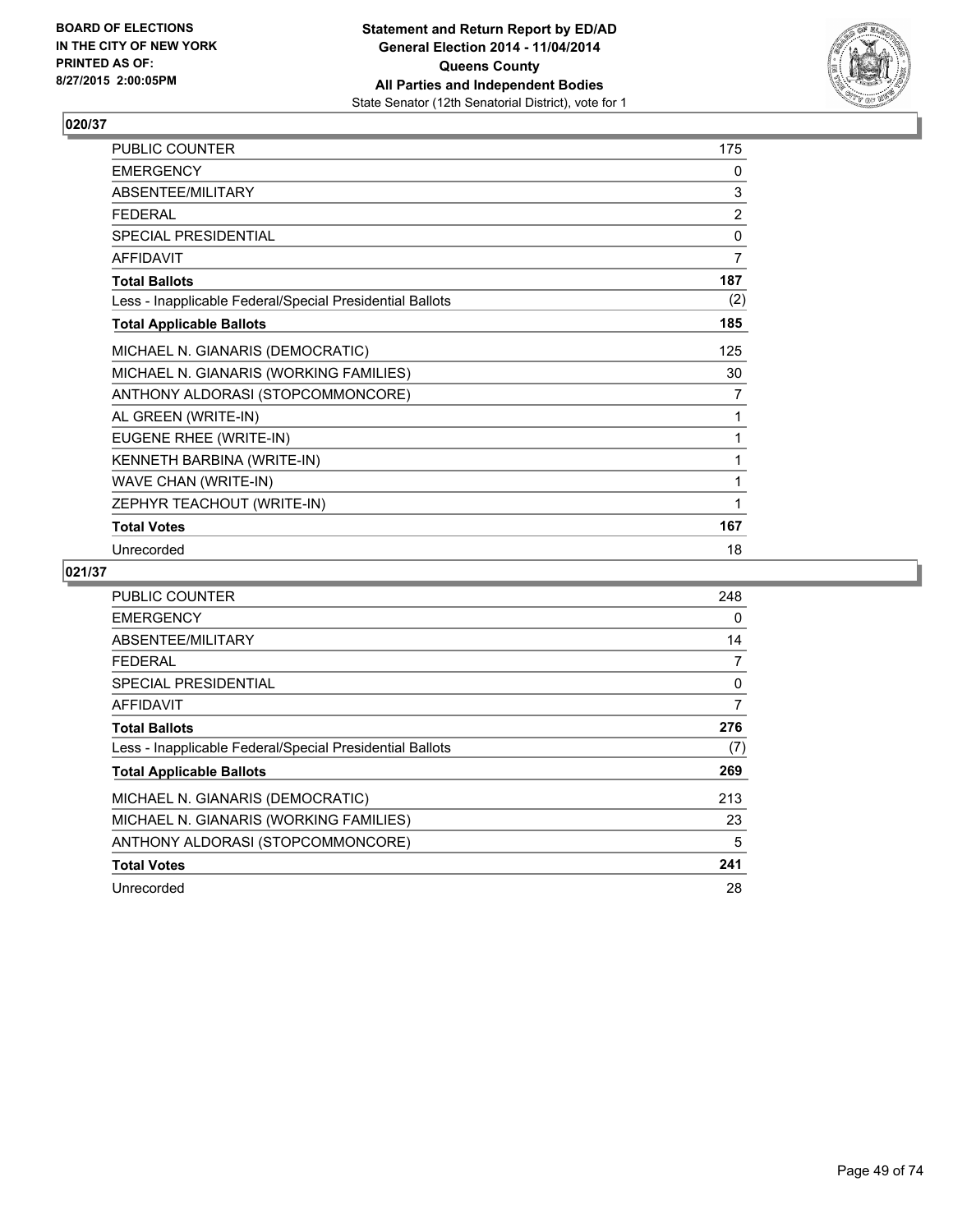

| PUBLIC COUNTER                                           | 317 |
|----------------------------------------------------------|-----|
| <b>EMERGENCY</b>                                         | 0   |
| ABSENTEE/MILITARY                                        | 8   |
| <b>FEDERAL</b>                                           | 2   |
| SPECIAL PRESIDENTIAL                                     | 0   |
| <b>AFFIDAVIT</b>                                         | 6   |
| <b>Total Ballots</b>                                     | 333 |
| Less - Inapplicable Federal/Special Presidential Ballots | (2) |
| <b>Total Applicable Ballots</b>                          | 331 |
| MICHAEL N. GIANARIS (DEMOCRATIC)                         | 227 |
| MICHAEL N. GIANARIS (WORKING FAMILIES)                   | 54  |
| ANTHONY ALDORASI (STOPCOMMONCORE)                        | 15  |
| CHRISTIAN OATES (WRITE-IN)                               | 1   |
| JACQUELINE MERSON (WRITE-IN)                             | 1   |
| <b>Total Votes</b>                                       | 298 |
| Unrecorded                                               | 33  |

| PUBLIC COUNTER                                           | 213 |
|----------------------------------------------------------|-----|
| <b>EMERGENCY</b>                                         | 0   |
| ABSENTEE/MILITARY                                        | 6   |
| <b>FEDERAL</b>                                           | 2   |
| SPECIAL PRESIDENTIAL                                     | 0   |
| <b>AFFIDAVIT</b>                                         | 13  |
| <b>Total Ballots</b>                                     | 234 |
| Less - Inapplicable Federal/Special Presidential Ballots | (2) |
| <b>Total Applicable Ballots</b>                          | 232 |
| MICHAEL N. GIANARIS (DEMOCRATIC)                         | 165 |
| MICHAEL N. GIANARIS (WORKING FAMILIES)                   | 23  |
| ANTHONY ALDORASI (STOPCOMMONCORE)                        | 10  |
| MARC CLOUTIE (WRITE-IN)                                  | 3   |
| <b>Total Votes</b>                                       | 201 |
| Unrecorded                                               | 31  |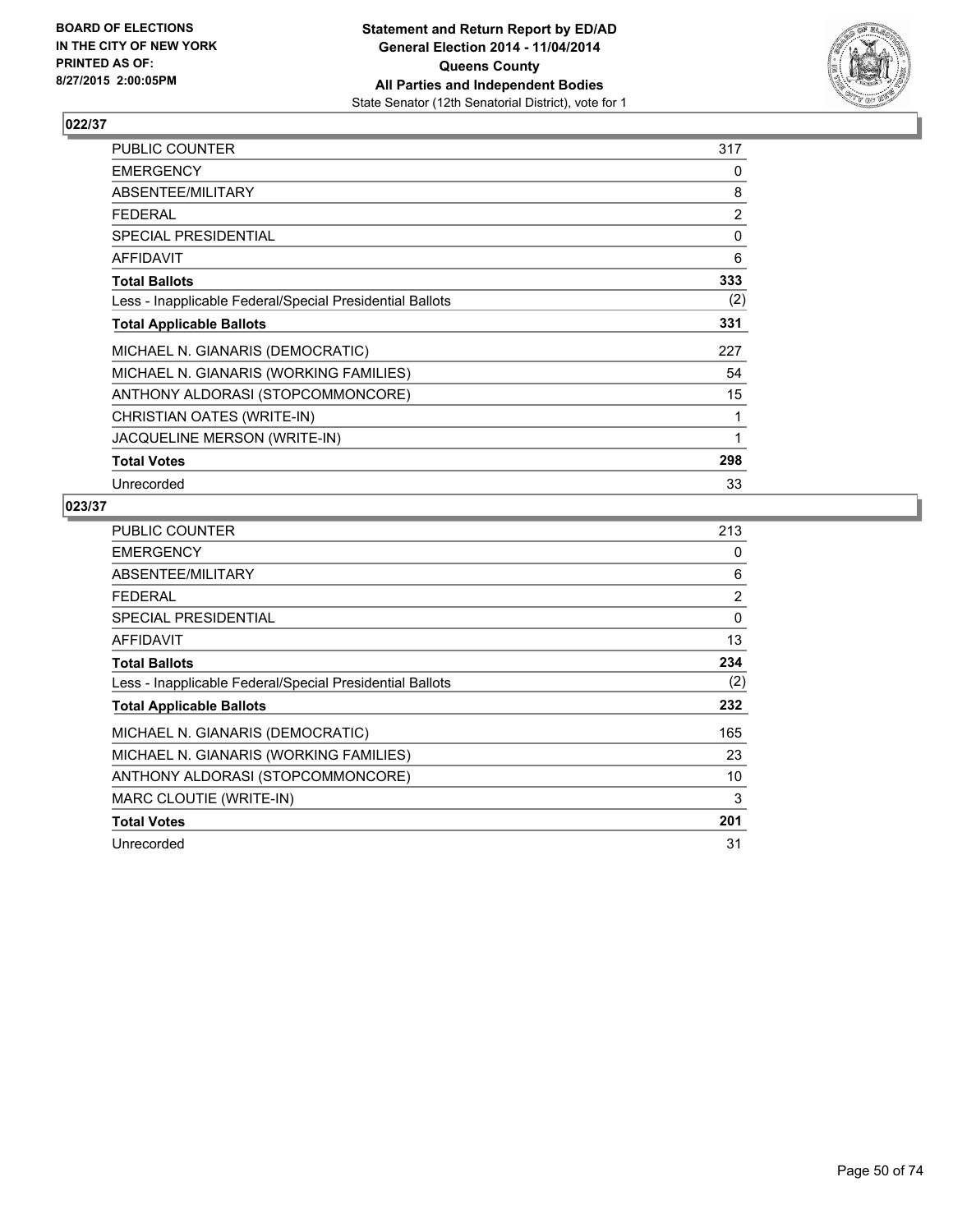

| PUBLIC COUNTER                                           | 213 |
|----------------------------------------------------------|-----|
| <b>EMERGENCY</b>                                         | 0   |
| ABSENTEE/MILITARY                                        | 5   |
| FEDERAL                                                  | 0   |
| <b>SPECIAL PRESIDENTIAL</b>                              | 0   |
| <b>AFFIDAVIT</b>                                         | 9   |
| <b>Total Ballots</b>                                     | 227 |
| Less - Inapplicable Federal/Special Presidential Ballots | 0   |
| <b>Total Applicable Ballots</b>                          | 227 |
| MICHAEL N. GIANARIS (DEMOCRATIC)                         | 162 |
| MICHAEL N. GIANARIS (WORKING FAMILIES)                   | 31  |
| ANTHONY ALDORASI (STOPCOMMONCORE)                        | 12  |
| ERIC SCHIEIDERMAN (WRITE-IN)                             | 1   |
| <b>Total Votes</b>                                       | 206 |
| Unrecorded                                               | 21  |

| <b>PUBLIC COUNTER</b>                                    | 38  |
|----------------------------------------------------------|-----|
| <b>EMERGENCY</b>                                         | 0   |
| ABSENTEE/MILITARY                                        | 0   |
| <b>FEDERAL</b>                                           | 1   |
| SPECIAL PRESIDENTIAL                                     | 0   |
| <b>AFFIDAVIT</b>                                         | 1   |
| <b>Total Ballots</b>                                     | 40  |
| Less - Inapplicable Federal/Special Presidential Ballots | (1) |
| <b>Total Applicable Ballots</b>                          | 39  |
| MICHAEL N. GIANARIS (DEMOCRATIC)                         | 31  |
| MICHAEL N. GIANARIS (WORKING FAMILIES)                   | 2   |
| ANTHONY ALDORASI (STOPCOMMONCORE)                        | 1   |
| <b>Total Votes</b>                                       | 34  |
| Unrecorded                                               | 5   |
| 026/37 COMBINED into: 025/37                             |     |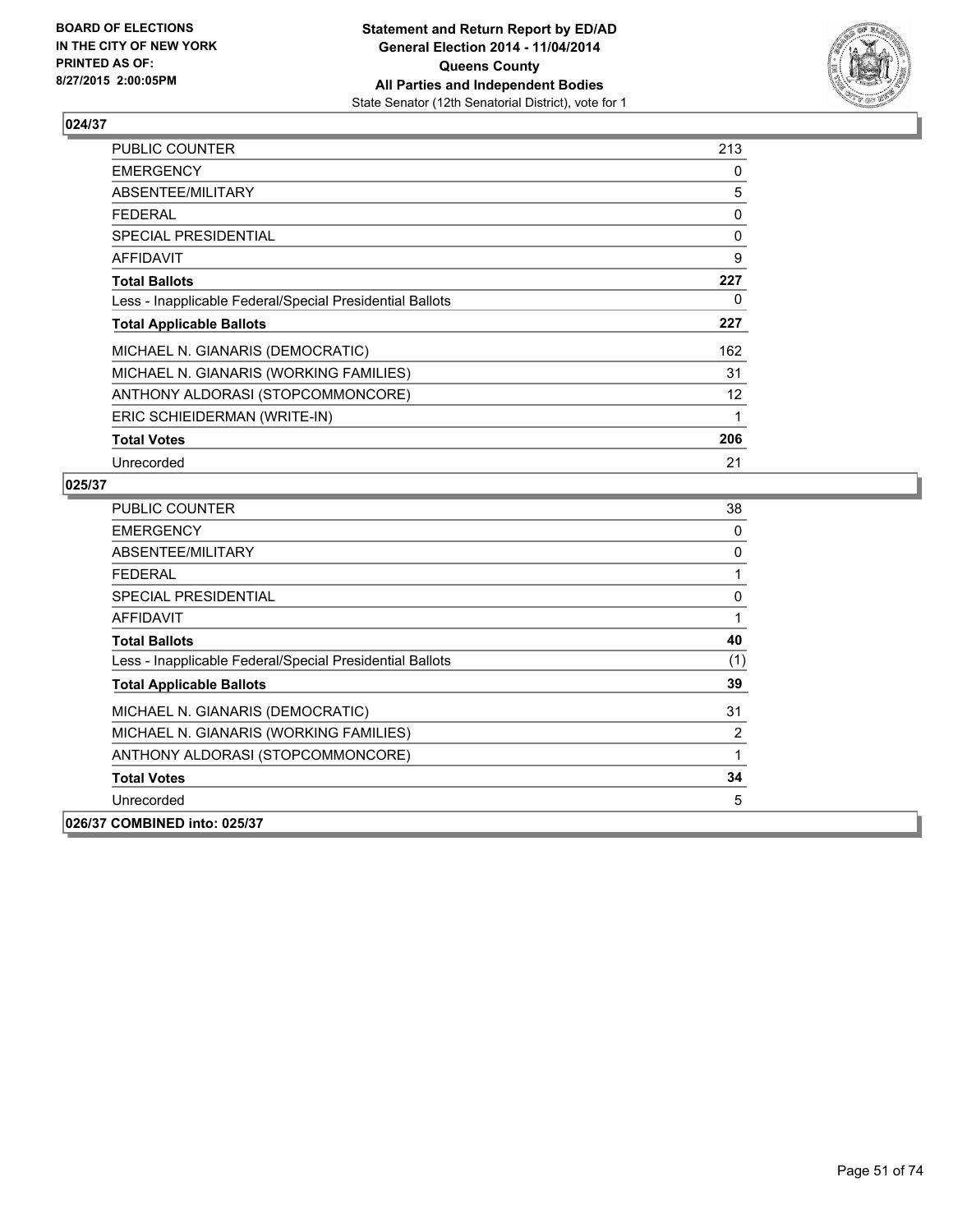

| <b>PUBLIC COUNTER</b>                                    | 400 |
|----------------------------------------------------------|-----|
| <b>EMERGENCY</b>                                         | 0   |
| ABSENTEE/MILITARY                                        | 4   |
| <b>FEDERAL</b>                                           | 3   |
| <b>SPECIAL PRESIDENTIAL</b>                              | 0   |
| <b>AFFIDAVIT</b>                                         | 6   |
| <b>Total Ballots</b>                                     | 413 |
| Less - Inapplicable Federal/Special Presidential Ballots | (3) |
| <b>Total Applicable Ballots</b>                          | 410 |
| MICHAEL N. GIANARIS (DEMOCRATIC)                         | 235 |
| MICHAEL N. GIANARIS (WORKING FAMILIES)                   | 122 |
| ANTHONY ALDORASI (STOPCOMMONCORE)                        | 19  |
| <b>Total Votes</b>                                       | 376 |
| Unrecorded                                               | 34  |

| <b>PUBLIC COUNTER</b>                                    | 315      |
|----------------------------------------------------------|----------|
| <b>EMERGENCY</b>                                         | 0        |
| ABSENTEE/MILITARY                                        | 6        |
| <b>FEDERAL</b>                                           | 4        |
| <b>SPECIAL PRESIDENTIAL</b>                              | $\Omega$ |
| <b>AFFIDAVIT</b>                                         | 12       |
| <b>Total Ballots</b>                                     | 337      |
| Less - Inapplicable Federal/Special Presidential Ballots | (4)      |
| <b>Total Applicable Ballots</b>                          | 333      |
| MICHAEL N. GIANARIS (DEMOCRATIC)                         | 225      |
| MICHAEL N. GIANARIS (WORKING FAMILIES)                   | 52       |
| ANTHONY ALDORASI (STOPCOMMONCORE)                        | 16       |
| JOHN WARD (WRITE-IN)                                     | 1        |
| <b>Total Votes</b>                                       | 294      |
| Unrecorded                                               | 39       |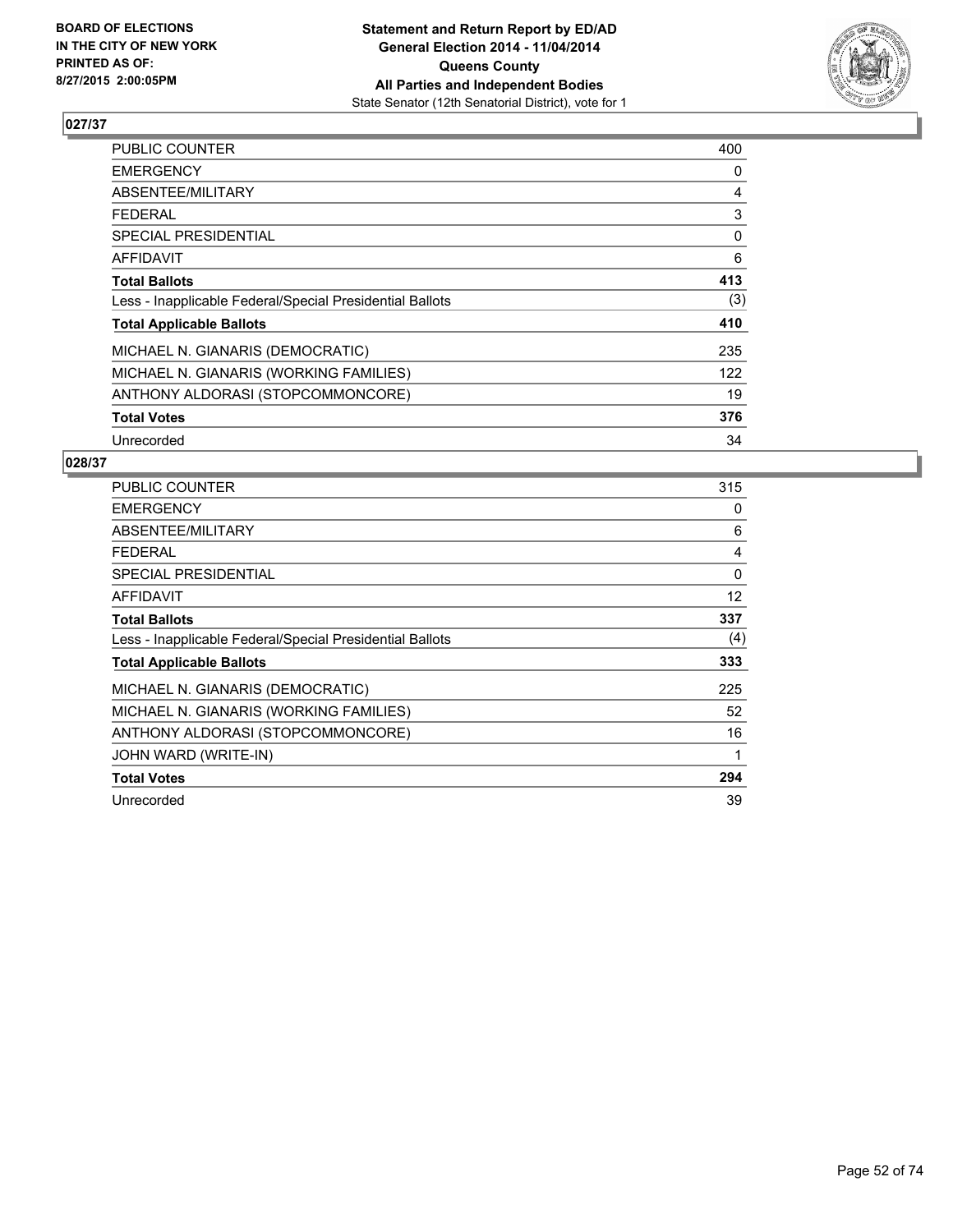

| PUBLIC COUNTER                                           | 299 |
|----------------------------------------------------------|-----|
| <b>EMERGENCY</b>                                         | 0   |
| ABSENTEE/MILITARY                                        | 5   |
| <b>FEDERAL</b>                                           | 0   |
| <b>SPECIAL PRESIDENTIAL</b>                              | 0   |
| <b>AFFIDAVIT</b>                                         | 4   |
| <b>Total Ballots</b>                                     | 308 |
| Less - Inapplicable Federal/Special Presidential Ballots | 0   |
| <b>Total Applicable Ballots</b>                          | 308 |
| MICHAEL N. GIANARIS (DEMOCRATIC)                         | 187 |
| MICHAEL N. GIANARIS (WORKING FAMILIES)                   | 45  |
| ANTHONY ALDORASI (STOPCOMMONCORE)                        | 15  |
| DREV RICHARDS (WRITE-IN)                                 | 1   |
| UNATTRIBUTABLE WRITE-IN (WRITE-IN)                       | 1   |
| <b>Total Votes</b>                                       | 249 |
| Unrecorded                                               | 59  |

| <b>PUBLIC COUNTER</b>                                    | 277 |
|----------------------------------------------------------|-----|
| <b>EMERGENCY</b>                                         | 0   |
| ABSENTEE/MILITARY                                        | 4   |
| <b>FEDERAL</b>                                           | 3   |
| SPECIAL PRESIDENTIAL                                     | 0   |
| AFFIDAVIT                                                | 8   |
| <b>Total Ballots</b>                                     | 292 |
| Less - Inapplicable Federal/Special Presidential Ballots | (3) |
| <b>Total Applicable Ballots</b>                          | 289 |
| MICHAEL N. GIANARIS (DEMOCRATIC)                         | 191 |
| MICHAEL N. GIANARIS (WORKING FAMILIES)                   | 36  |
| ANTHONY ALDORASI (STOPCOMMONCORE)                        | 14  |
| <b>Total Votes</b>                                       | 241 |
| Unrecorded                                               | 48  |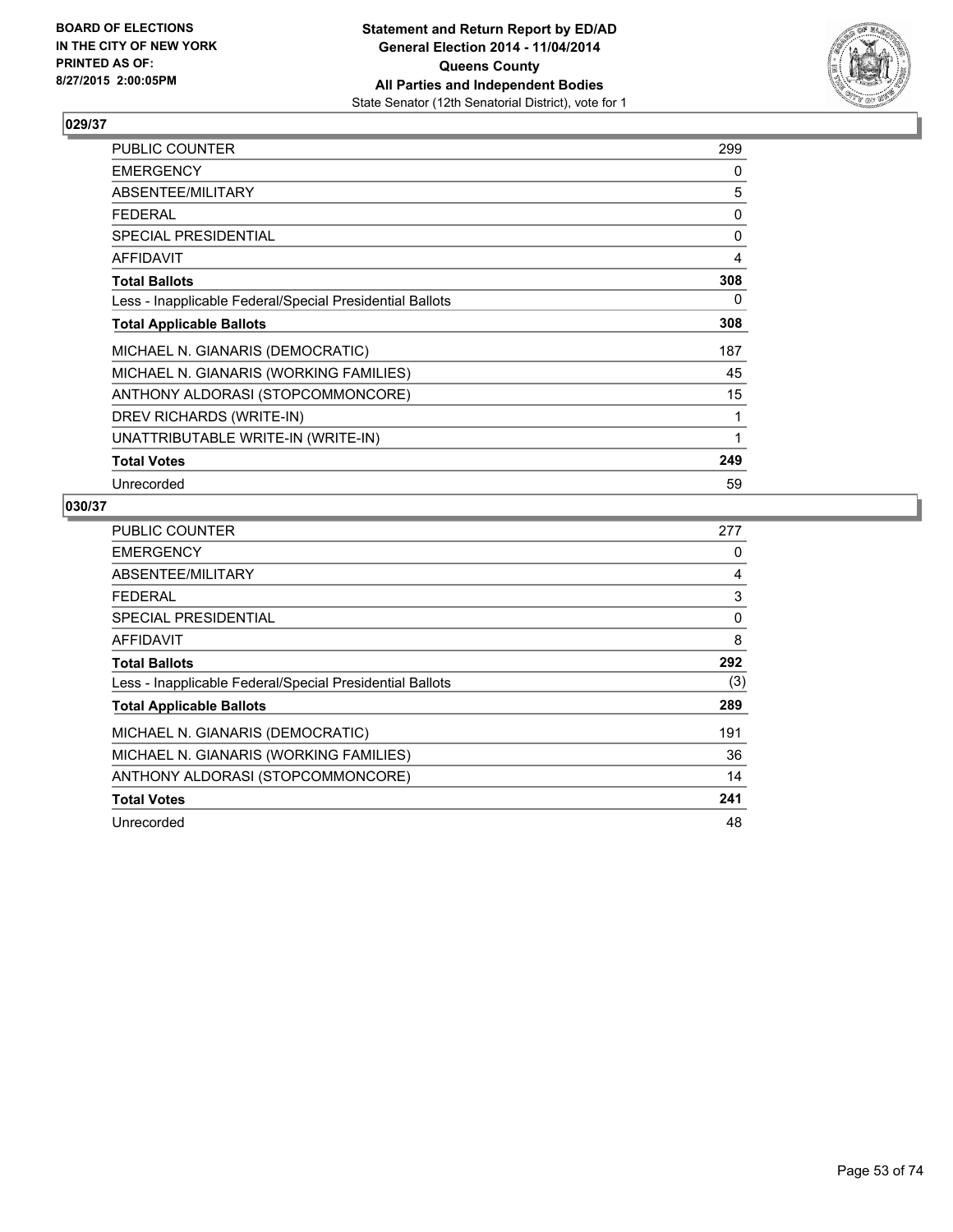

| <b>PUBLIC COUNTER</b>                                    | 252               |
|----------------------------------------------------------|-------------------|
| <b>EMERGENCY</b>                                         | 0                 |
| ABSENTEE/MILITARY                                        | $\overline{7}$    |
| <b>FEDERAL</b>                                           |                   |
| SPECIAL PRESIDENTIAL                                     | 0                 |
| <b>AFFIDAVIT</b>                                         | 2                 |
| <b>Total Ballots</b>                                     | 262               |
| Less - Inapplicable Federal/Special Presidential Ballots | (1)               |
| <b>Total Applicable Ballots</b>                          | 261               |
| MICHAEL N. GIANARIS (DEMOCRATIC)                         | 189               |
| MICHAEL N. GIANARIS (WORKING FAMILIES)                   | 26                |
| ANTHONY ALDORASI (STOPCOMMONCORE)                        | $12 \overline{ }$ |
| UNATTRIBUTABLE WRITE-IN (WRITE-IN)                       | 1                 |
| <b>Total Votes</b>                                       | 228               |
| Unrecorded                                               | 33                |

| <b>PUBLIC COUNTER</b>                                    | 220 |
|----------------------------------------------------------|-----|
| <b>EMERGENCY</b>                                         | 0   |
| ABSENTEE/MILITARY                                        | 0   |
| <b>FEDERAL</b>                                           | 1   |
| <b>SPECIAL PRESIDENTIAL</b>                              | 0   |
| AFFIDAVIT                                                | 0   |
| <b>Total Ballots</b>                                     | 221 |
| Less - Inapplicable Federal/Special Presidential Ballots | (1) |
| <b>Total Applicable Ballots</b>                          | 220 |
| MICHAEL N. GIANARIS (DEMOCRATIC)                         | 152 |
| MICHAEL N. GIANARIS (WORKING FAMILIES)                   | 24  |
| ANTHONY ALDORASI (STOPCOMMONCORE)                        | 7   |
| PAUL KRAGMAN (WRITE-IN)                                  | 1   |
| UNATTRIBUTABLE WRITE-IN (WRITE-IN)                       | 1   |
| <b>Total Votes</b>                                       | 185 |
| Unrecorded                                               | 35  |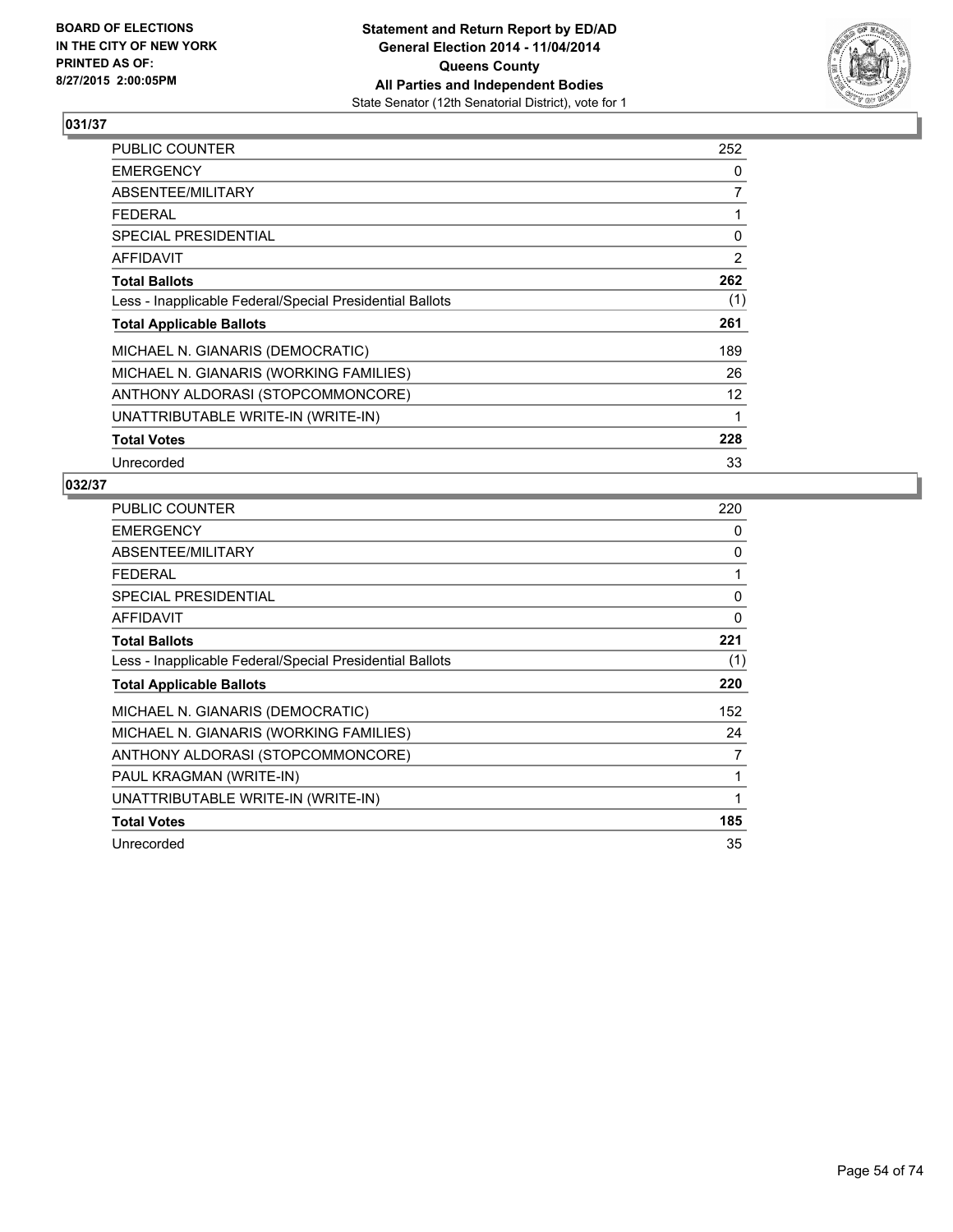

| <b>PUBLIC COUNTER</b>                                    | 167            |
|----------------------------------------------------------|----------------|
| <b>EMERGENCY</b>                                         | 0              |
| ABSENTEE/MILITARY                                        | 3              |
| <b>FEDERAL</b>                                           | $\overline{2}$ |
| <b>SPECIAL PRESIDENTIAL</b>                              | 0              |
| AFFIDAVIT                                                | 1              |
| <b>Total Ballots</b>                                     | 173            |
| Less - Inapplicable Federal/Special Presidential Ballots | (2)            |
| <b>Total Applicable Ballots</b>                          | 171            |
| MICHAEL N. GIANARIS (DEMOCRATIC)                         | 135            |
| MICHAEL N. GIANARIS (WORKING FAMILIES)                   | 10             |
| ANTHONY ALDORASI (STOPCOMMONCORE)                        | 8              |
| <b>Total Votes</b>                                       | 153            |
| Unrecorded                                               | 18             |

### **034/37**

| PUBLIC COUNTER                                           | 188 |
|----------------------------------------------------------|-----|
| <b>EMERGENCY</b>                                         | 0   |
| ABSENTEE/MILITARY                                        | 0   |
| <b>FEDERAL</b>                                           | 3   |
| <b>SPECIAL PRESIDENTIAL</b>                              | 0   |
| <b>AFFIDAVIT</b>                                         |     |
| <b>Total Ballots</b>                                     | 192 |
| Less - Inapplicable Federal/Special Presidential Ballots | (3) |
| <b>Total Applicable Ballots</b>                          | 189 |
| MICHAEL N. GIANARIS (DEMOCRATIC)                         | 139 |
| MICHAEL N. GIANARIS (WORKING FAMILIES)                   | 16  |
| ANTHONY ALDORASI (STOPCOMMONCORE)                        | 4   |
| <b>Total Votes</b>                                       | 159 |
| Unrecorded                                               | 30  |

| <b>PUBLIC COUNTER</b>                                    | 251 |
|----------------------------------------------------------|-----|
| <b>EMERGENCY</b>                                         | 0   |
| ABSENTEE/MILITARY                                        | 3   |
| <b>FEDERAL</b>                                           |     |
| SPECIAL PRESIDENTIAL                                     | 0   |
| AFFIDAVIT                                                | 3   |
| <b>Total Ballots</b>                                     | 258 |
| Less - Inapplicable Federal/Special Presidential Ballots | (1) |
| <b>Total Applicable Ballots</b>                          | 257 |
| MICHAEL N. GIANARIS (DEMOCRATIC)                         | 190 |
| MICHAEL N. GIANARIS (WORKING FAMILIES)                   | 21  |
| ANTHONY ALDORASI (STOPCOMMONCORE)                        | 6   |
| <b>Total Votes</b>                                       | 217 |
| Unrecorded                                               | 40  |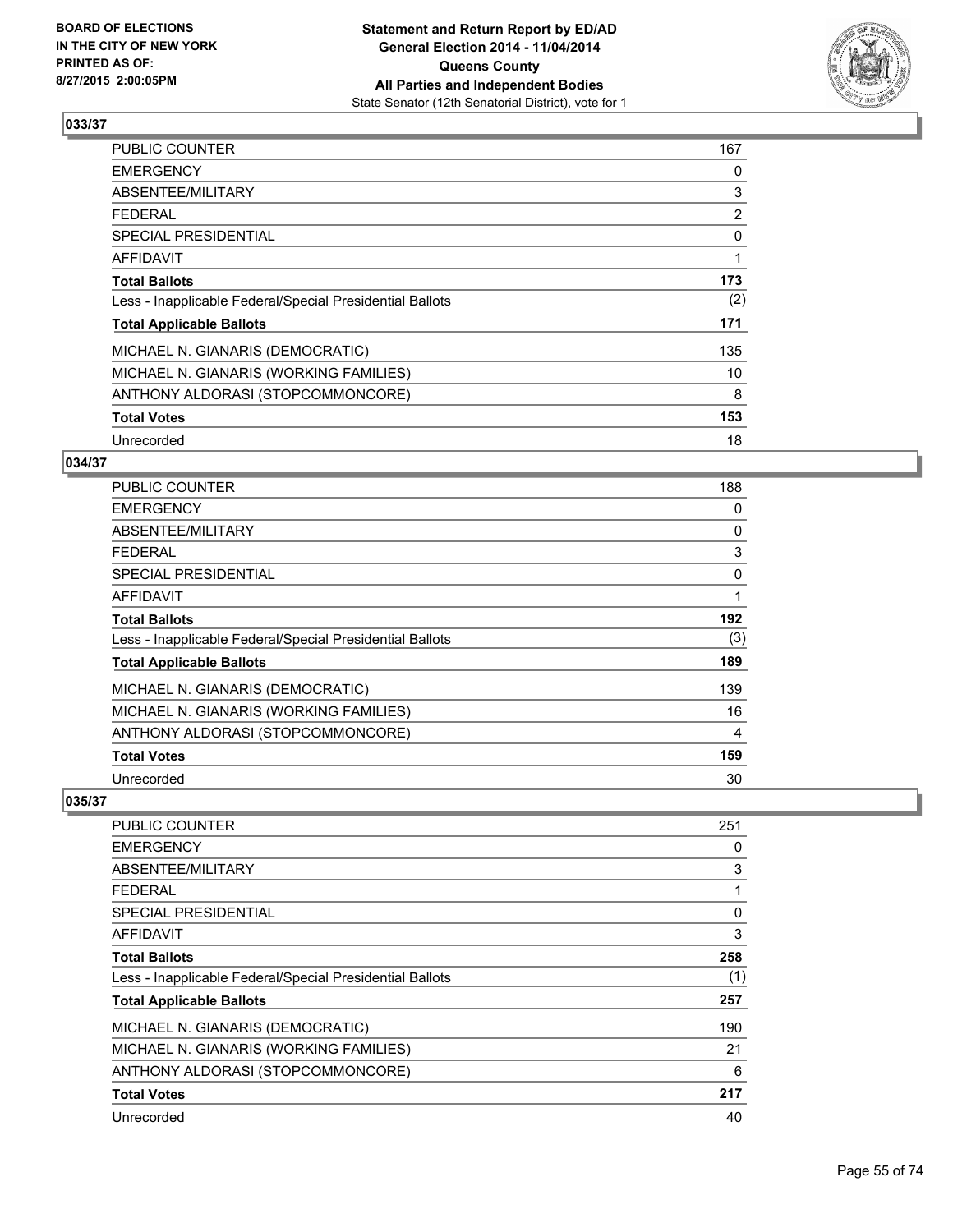

| <b>PUBLIC COUNTER</b>                                    | 253 |
|----------------------------------------------------------|-----|
| <b>EMERGENCY</b>                                         | 0   |
| ABSENTEE/MILITARY                                        | 3   |
| <b>FEDERAL</b>                                           | 2   |
| <b>SPECIAL PRESIDENTIAL</b>                              | 0   |
| <b>AFFIDAVIT</b>                                         | 9   |
| <b>Total Ballots</b>                                     | 267 |
| Less - Inapplicable Federal/Special Presidential Ballots | (2) |
| <b>Total Applicable Ballots</b>                          | 265 |
| MICHAEL N. GIANARIS (DEMOCRATIC)                         | 180 |
| MICHAEL N. GIANARIS (WORKING FAMILIES)                   | 49  |
| ANTHONY ALDORASI (STOPCOMMONCORE)                        | 4   |
| UNATTRIBUTABLE WRITE-IN (WRITE-IN)                       | 1   |
| <b>Total Votes</b>                                       | 234 |
| Unrecorded                                               | 31  |

| <b>PUBLIC COUNTER</b>                                    | 307 |
|----------------------------------------------------------|-----|
| <b>EMERGENCY</b>                                         | 0   |
| ABSENTEE/MILITARY                                        | 10  |
| <b>FEDERAL</b>                                           | 7   |
| <b>SPECIAL PRESIDENTIAL</b>                              | 0   |
| AFFIDAVIT                                                | 5   |
| <b>Total Ballots</b>                                     | 329 |
| Less - Inapplicable Federal/Special Presidential Ballots | (7) |
| <b>Total Applicable Ballots</b>                          | 322 |
| MICHAEL N. GIANARIS (DEMOCRATIC)                         | 214 |
| MICHAEL N. GIANARIS (WORKING FAMILIES)                   | 60  |
| ANTHONY ALDORASI (STOPCOMMONCORE)                        | 11  |
| NAJMUL ALAM (WRITE-IN)                                   | 1   |
| <b>Total Votes</b>                                       | 286 |
| Unrecorded                                               | 36  |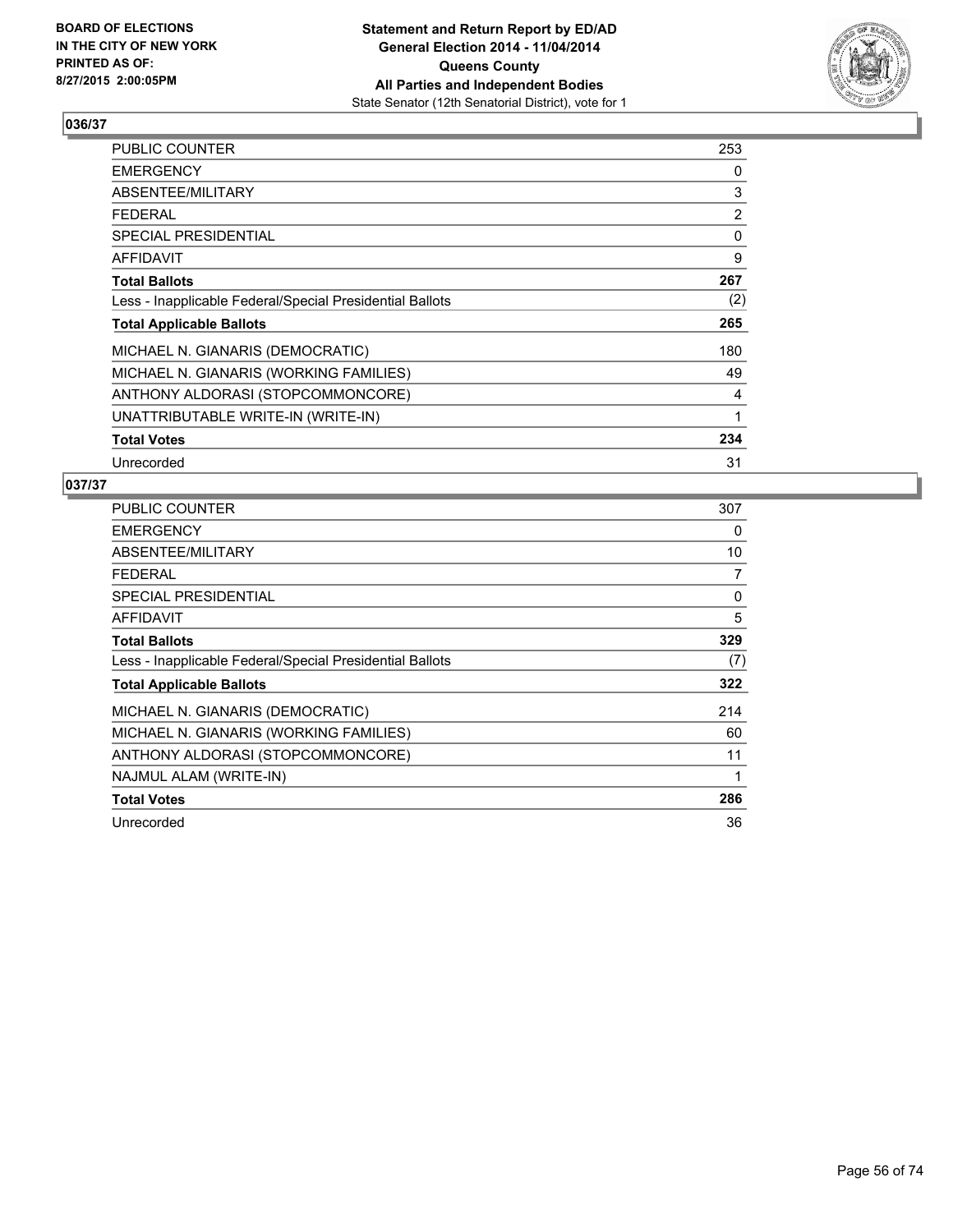

| <b>PUBLIC COUNTER</b>                                    | 264 |
|----------------------------------------------------------|-----|
| <b>EMERGENCY</b>                                         | 0   |
| ABSENTEE/MILITARY                                        | 4   |
| <b>FEDERAL</b>                                           | 0   |
| <b>SPECIAL PRESIDENTIAL</b>                              | 0   |
| AFFIDAVIT                                                | 8   |
| <b>Total Ballots</b>                                     | 276 |
| Less - Inapplicable Federal/Special Presidential Ballots | 0   |
| <b>Total Applicable Ballots</b>                          | 276 |
| MICHAEL N. GIANARIS (DEMOCRATIC)                         | 183 |
| MICHAEL N. GIANARIS (WORKING FAMILIES)                   | 46  |
| ANTHONY ALDORASI (STOPCOMMONCORE)                        | 9   |
| <b>Total Votes</b>                                       | 238 |
| Unrecorded                                               | 38  |

## **039/37**

| PUBLIC COUNTER                                           | 240            |
|----------------------------------------------------------|----------------|
| <b>EMERGENCY</b>                                         | 0              |
| ABSENTEE/MILITARY                                        | $\overline{2}$ |
| <b>FEDERAL</b>                                           | 5              |
| <b>SPECIAL PRESIDENTIAL</b>                              | 0              |
| AFFIDAVIT                                                | 10             |
| <b>Total Ballots</b>                                     | 257            |
| Less - Inapplicable Federal/Special Presidential Ballots | (5)            |
| <b>Total Applicable Ballots</b>                          | 252            |
| MICHAEL N. GIANARIS (DEMOCRATIC)                         | 165            |
| MICHAEL N. GIANARIS (WORKING FAMILIES)                   | 29             |
| ANTHONY ALDORASI (STOPCOMMONCORE)                        | 7              |
| <b>Total Votes</b>                                       | 201            |
| Unrecorded                                               | 51             |

| PUBLIC COUNTER                                           | 0        |
|----------------------------------------------------------|----------|
| <b>EMERGENCY</b>                                         | 0        |
| ABSENTEE/MILITARY                                        | 0        |
| <b>FEDERAL</b>                                           | 0        |
| <b>SPECIAL PRESIDENTIAL</b>                              | 0        |
| <b>AFFIDAVIT</b>                                         | 0        |
| <b>Total Ballots</b>                                     | 0        |
| Less - Inapplicable Federal/Special Presidential Ballots | 0        |
| <b>Total Applicable Ballots</b>                          | 0        |
| MICHAEL N. GIANARIS (DEMOCRATIC)                         | 0        |
| MICHAEL N. GIANARIS (WORKING FAMILIES)                   | 0        |
| ANTHONY ALDORASI (STOPCOMMONCORE)                        | $\Omega$ |
| <b>Total Votes</b>                                       | 0        |
|                                                          |          |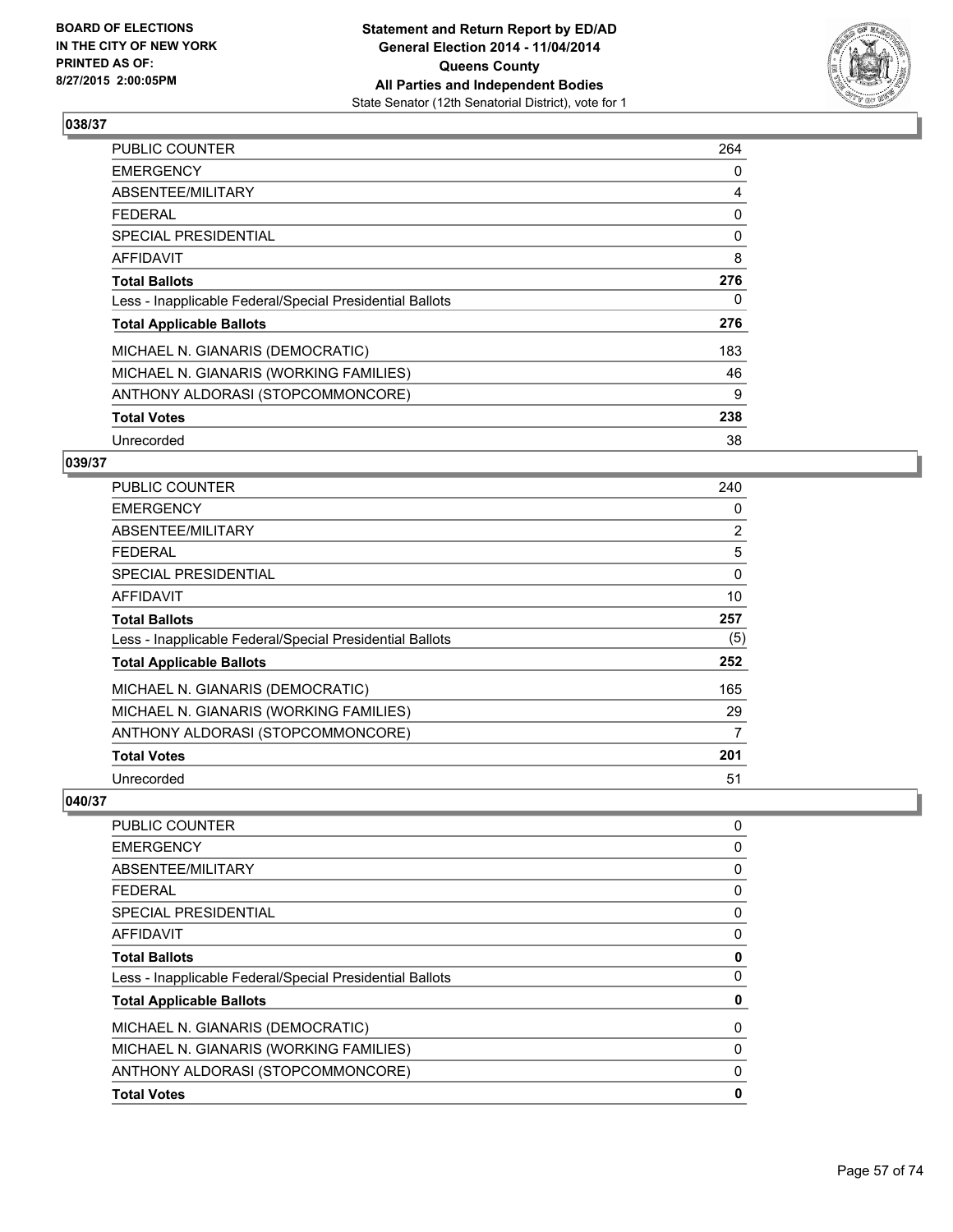

| PUBLIC COUNTER                                           | 46             |
|----------------------------------------------------------|----------------|
| <b>EMERGENCY</b>                                         | 0              |
| ABSENTEE/MILITARY                                        |                |
| <b>FEDERAL</b>                                           |                |
| <b>SPECIAL PRESIDENTIAL</b>                              | 0              |
| AFFIDAVIT                                                | $\Omega$       |
| <b>Total Ballots</b>                                     | 48             |
| Less - Inapplicable Federal/Special Presidential Ballots | (1)            |
| <b>Total Applicable Ballots</b>                          | 47             |
| MICHAEL N. GIANARIS (DEMOCRATIC)                         | 34             |
| MICHAEL N. GIANARIS (WORKING FAMILIES)                   | 6              |
| ANTHONY ALDORASI (STOPCOMMONCORE)                        | $\overline{2}$ |
| <b>Total Votes</b>                                       | 42             |
| Unrecorded                                               | 5              |

| <b>PUBLIC COUNTER</b>                                    | 6            |
|----------------------------------------------------------|--------------|
| <b>EMERGENCY</b>                                         | 0            |
| ABSENTEE/MILITARY                                        | 0            |
| <b>FEDERAL</b>                                           | 0            |
| SPECIAL PRESIDENTIAL                                     | 0            |
| <b>AFFIDAVIT</b>                                         | 0            |
| <b>Total Ballots</b>                                     | 6            |
| Less - Inapplicable Federal/Special Presidential Ballots | $\mathbf{0}$ |
| <b>Total Applicable Ballots</b>                          | 6            |
| MICHAEL N. GIANARIS (DEMOCRATIC)                         | 3            |
| MICHAEL N. GIANARIS (WORKING FAMILIES)                   | 2            |
| ANTHONY ALDORASI (STOPCOMMONCORE)                        | 0            |
| <b>Total Votes</b>                                       | 5            |
| Unrecorded                                               |              |
| 055/37 COMBINED into: 051/37                             |              |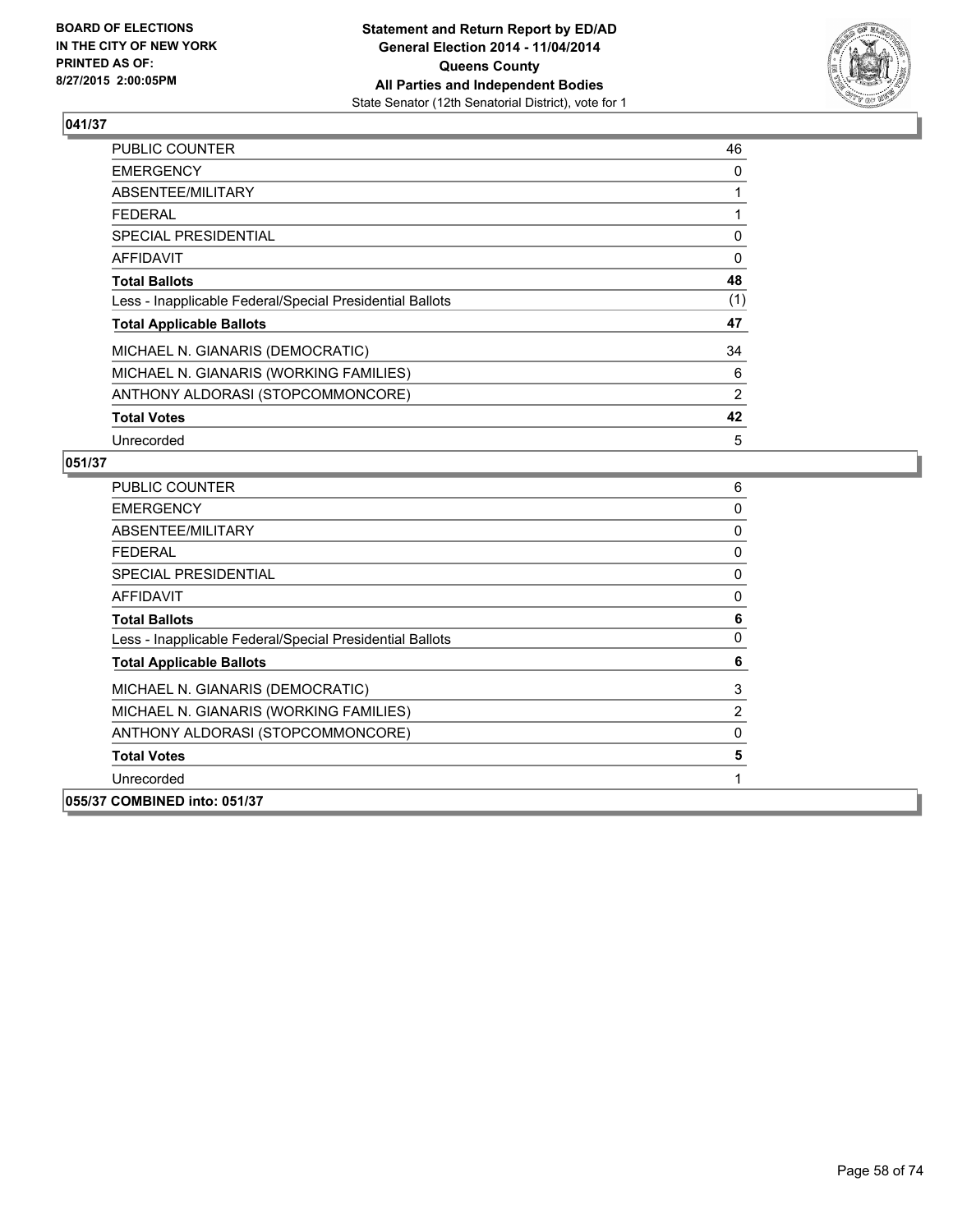

| PUBLIC COUNTER                                           | 121 |
|----------------------------------------------------------|-----|
| <b>EMERGENCY</b>                                         | 0   |
| ABSENTEE/MILITARY                                        | 3   |
| <b>FEDERAL</b>                                           | 0   |
| <b>SPECIAL PRESIDENTIAL</b>                              | 0   |
| AFFIDAVIT                                                | 2   |
| <b>Total Ballots</b>                                     | 126 |
| Less - Inapplicable Federal/Special Presidential Ballots | 0   |
| <b>Total Applicable Ballots</b>                          | 126 |
| MICHAEL N. GIANARIS (DEMOCRATIC)                         | 88  |
| MICHAEL N. GIANARIS (WORKING FAMILIES)                   | 14  |
| ANTHONY ALDORASI (STOPCOMMONCORE)                        | 3   |
| ED MENDEZ (WRITE-IN)                                     | 1   |
| <b>Total Votes</b>                                       | 106 |
| Unrecorded                                               | 20  |

## **057/37**

| PUBLIC COUNTER                                           | 183 |
|----------------------------------------------------------|-----|
| <b>EMERGENCY</b>                                         | 0   |
| ABSENTEE/MILITARY                                        | 0   |
| <b>FEDERAL</b>                                           | 0   |
| <b>SPECIAL PRESIDENTIAL</b>                              | 0   |
| <b>AFFIDAVIT</b>                                         |     |
| <b>Total Ballots</b>                                     | 184 |
| Less - Inapplicable Federal/Special Presidential Ballots | 0   |
| <b>Total Applicable Ballots</b>                          | 184 |
| MICHAEL N. GIANARIS (DEMOCRATIC)                         | 114 |
| MICHAEL N. GIANARIS (WORKING FAMILIES)                   | 29  |
| ANTHONY ALDORASI (STOPCOMMONCORE)                        | 9   |
| <b>Total Votes</b>                                       | 152 |
| Unrecorded                                               | 32  |

| <b>PUBLIC COUNTER</b>                                    | 195 |
|----------------------------------------------------------|-----|
| <b>EMERGENCY</b>                                         | 0   |
| ABSENTEE/MILITARY                                        |     |
| <b>FEDERAL</b>                                           | 0   |
| <b>SPECIAL PRESIDENTIAL</b>                              | 0   |
| AFFIDAVIT                                                |     |
| <b>Total Ballots</b>                                     | 197 |
| Less - Inapplicable Federal/Special Presidential Ballots | 0   |
| <b>Total Applicable Ballots</b>                          | 197 |
| MICHAEL N. GIANARIS (DEMOCRATIC)                         | 129 |
| MICHAEL N. GIANARIS (WORKING FAMILIES)                   | 27  |
| ANTHONY ALDORASI (STOPCOMMONCORE)                        | 5   |
| <b>Total Votes</b>                                       | 161 |
| Unrecorded                                               | 36  |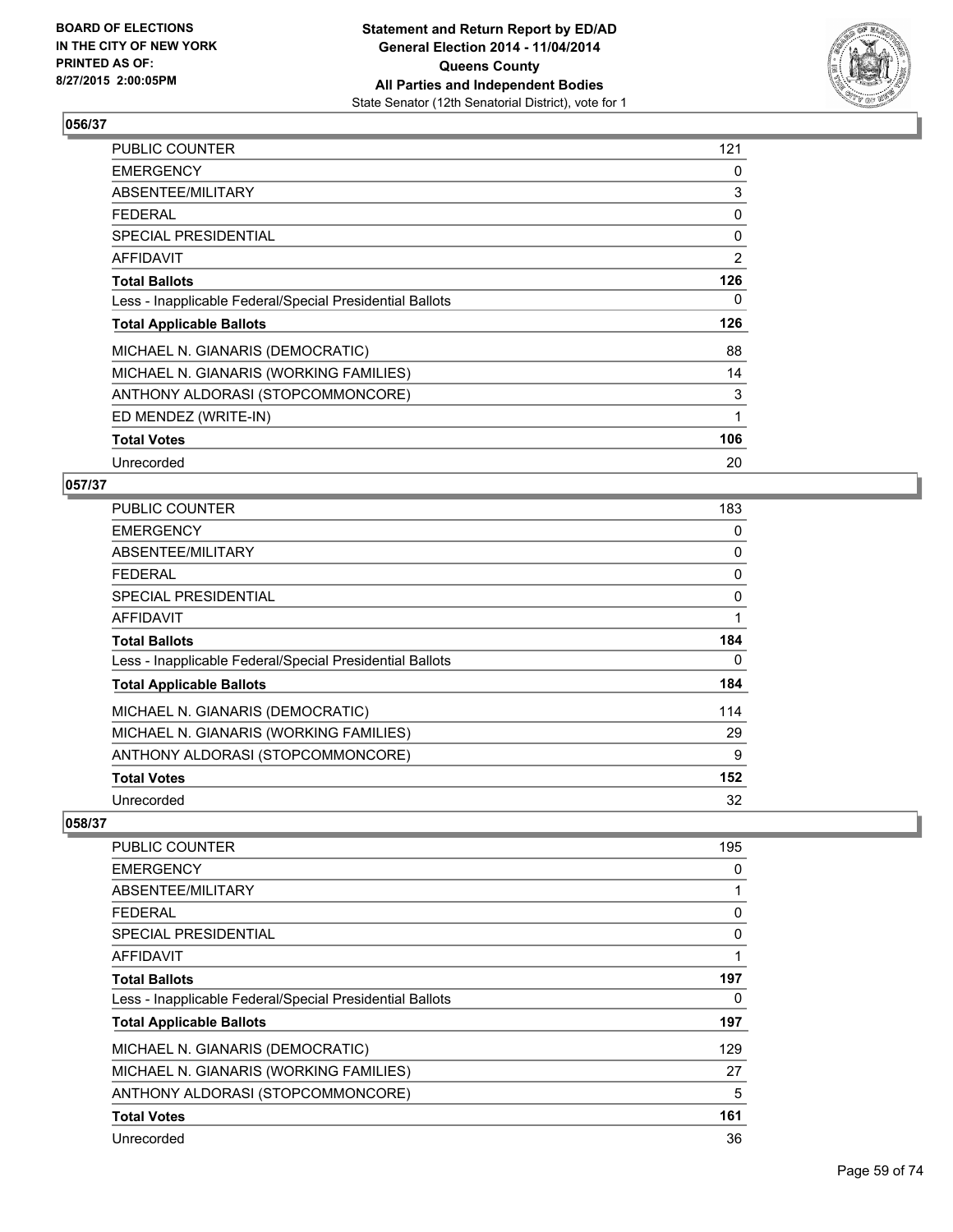

| <b>PUBLIC COUNTER</b>                                    | 153          |
|----------------------------------------------------------|--------------|
| <b>EMERGENCY</b>                                         | 0            |
| ABSENTEE/MILITARY                                        | 2            |
| <b>FEDERAL</b>                                           | 1            |
| <b>SPECIAL PRESIDENTIAL</b>                              | $\mathbf{0}$ |
| <b>AFFIDAVIT</b>                                         | 3            |
| <b>Total Ballots</b>                                     | 159          |
| Less - Inapplicable Federal/Special Presidential Ballots | (1)          |
| <b>Total Applicable Ballots</b>                          | 158          |
| MICHAEL N. GIANARIS (DEMOCRATIC)                         | 103          |
| MICHAEL N. GIANARIS (WORKING FAMILIES)                   | 24           |
| ANTHONY ALDORASI (STOPCOMMONCORE)                        | 4            |
| MICHAEL CONIGLIARO (WRITE-IN)                            | 2            |
| <b>Total Votes</b>                                       | 133          |
| Unrecorded                                               | 25           |

| <b>PUBLIC COUNTER</b>                                    | 311 |
|----------------------------------------------------------|-----|
| <b>EMERGENCY</b>                                         | 0   |
| ABSENTEE/MILITARY                                        | 6   |
| <b>FEDERAL</b>                                           | 0   |
| <b>SPECIAL PRESIDENTIAL</b>                              | 0   |
| <b>AFFIDAVIT</b>                                         | 4   |
| <b>Total Ballots</b>                                     | 321 |
| Less - Inapplicable Federal/Special Presidential Ballots | 0   |
| <b>Total Applicable Ballots</b>                          | 321 |
| MICHAEL N. GIANARIS (DEMOCRATIC)                         | 217 |
| MICHAEL N. GIANARIS (WORKING FAMILIES)                   | 27  |
| ANTHONY ALDORASI (STOPCOMMONCORE)                        | 16  |
| PAUL KONRAD (WRITE-IN)                                   | 1   |
| <b>Total Votes</b>                                       | 261 |
| Unrecorded                                               | 60  |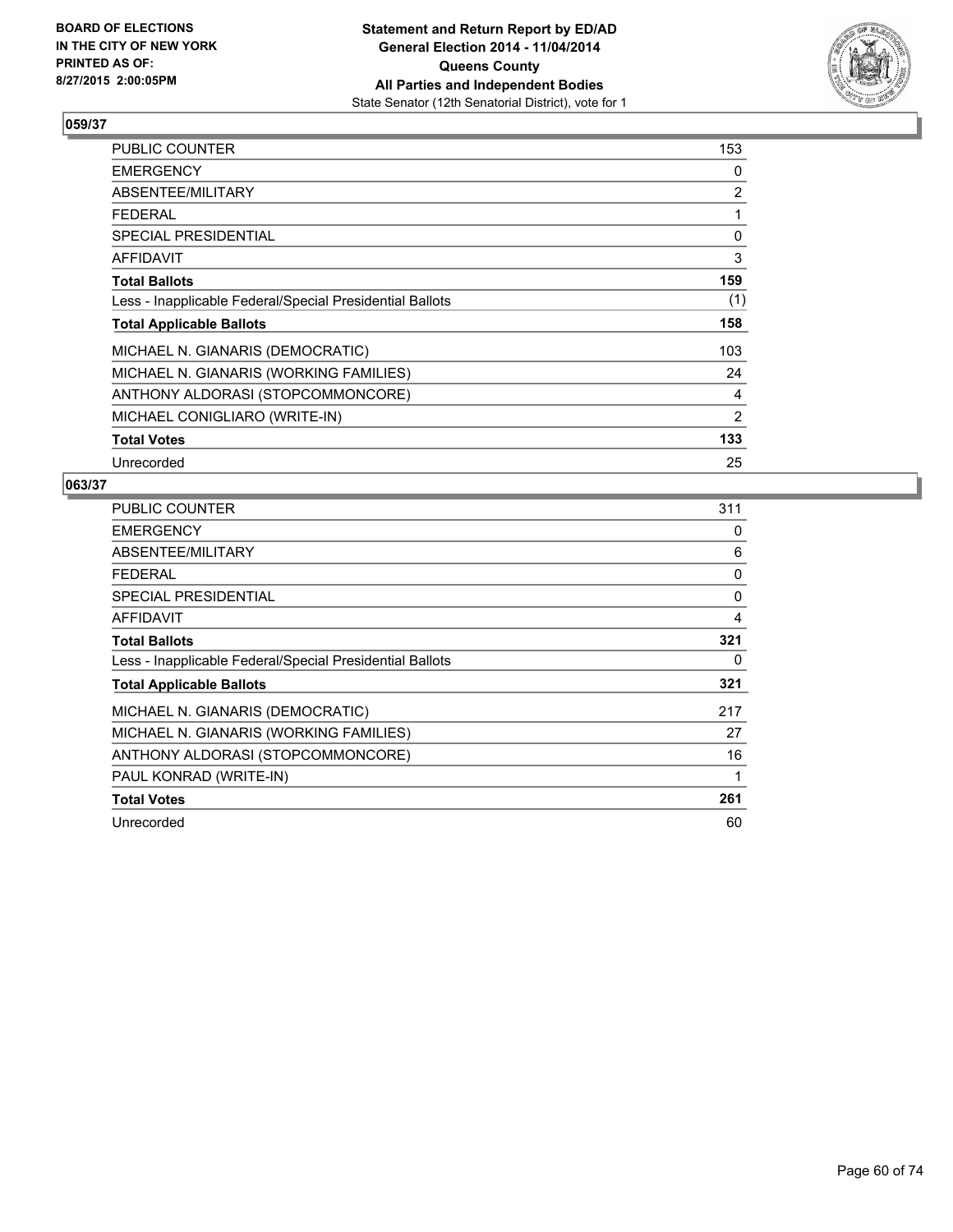

| PUBLIC COUNTER                                           | 344 |
|----------------------------------------------------------|-----|
| <b>EMERGENCY</b>                                         | 0   |
| ABSENTEE/MILITARY                                        | 6   |
| <b>FEDERAL</b>                                           | 3   |
| <b>SPECIAL PRESIDENTIAL</b>                              | 0   |
| <b>AFFIDAVIT</b>                                         | 1   |
| <b>Total Ballots</b>                                     | 354 |
| Less - Inapplicable Federal/Special Presidential Ballots | (3) |
| <b>Total Applicable Ballots</b>                          | 351 |
| MICHAEL N. GIANARIS (DEMOCRATIC)                         | 218 |
| MICHAEL N. GIANARIS (WORKING FAMILIES)                   | 67  |
| ANTHONY ALDORASI (STOPCOMMONCORE)                        | 14  |
| UNATTRIBUTABLE WRITE-IN (WRITE-IN)                       | 1   |
| WALTER I. WACHIN (WRITE-IN)                              | 1   |
| <b>Total Votes</b>                                       | 301 |
| Unrecorded                                               | 50  |

| <b>PUBLIC COUNTER</b>                                    | 227 |
|----------------------------------------------------------|-----|
| <b>EMERGENCY</b>                                         | 0   |
| ABSENTEE/MILITARY                                        | 12  |
| <b>FEDERAL</b>                                           | 1   |
| <b>SPECIAL PRESIDENTIAL</b>                              | 0   |
| <b>AFFIDAVIT</b>                                         | 1   |
| <b>Total Ballots</b>                                     | 241 |
| Less - Inapplicable Federal/Special Presidential Ballots | (1) |
| <b>Total Applicable Ballots</b>                          | 240 |
| MICHAEL N. GIANARIS (DEMOCRATIC)                         | 160 |
| MICHAEL N. GIANARIS (WORKING FAMILIES)                   | 27  |
| ANTHONY ALDORASI (STOPCOMMONCORE)                        | 11  |
| ROBERT BOEHLER (WRITE-IN)                                | 1   |
| <b>Total Votes</b>                                       | 199 |
| Unrecorded                                               | 41  |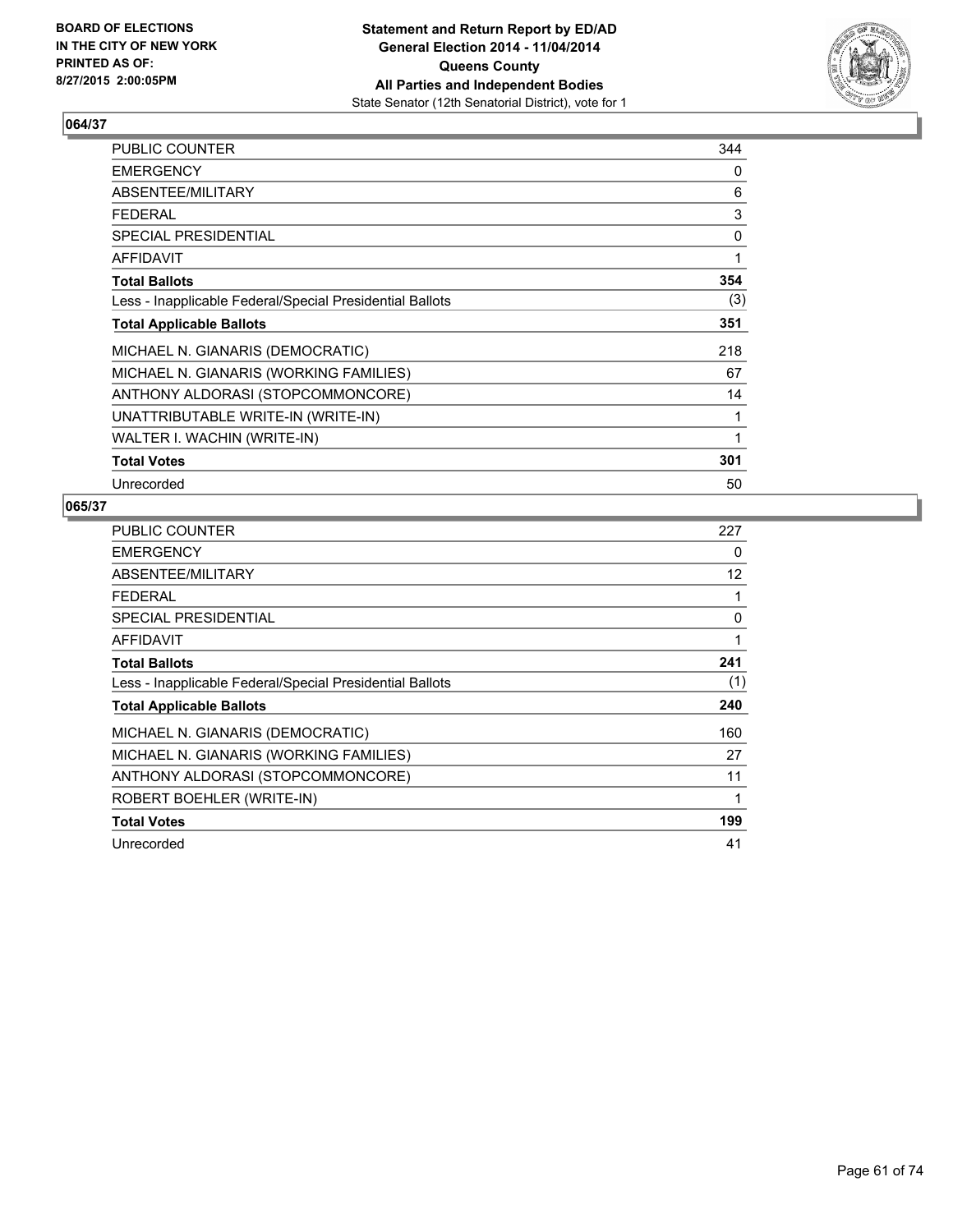

| <b>PUBLIC COUNTER</b>                                    | 143 |
|----------------------------------------------------------|-----|
| <b>EMERGENCY</b>                                         | 0   |
| ABSENTEE/MILITARY                                        | 4   |
| <b>FEDERAL</b>                                           | 1   |
| <b>SPECIAL PRESIDENTIAL</b>                              | 0   |
| AFFIDAVIT                                                | 4   |
| <b>Total Ballots</b>                                     | 152 |
| Less - Inapplicable Federal/Special Presidential Ballots | (1) |
| <b>Total Applicable Ballots</b>                          | 151 |
| MICHAEL N. GIANARIS (DEMOCRATIC)                         | 97  |
| MICHAEL N. GIANARIS (WORKING FAMILIES)                   | 18  |
| ANTHONY ALDORASI (STOPCOMMONCORE)                        | 8   |
| <b>JESSICA CASTELLARO (WRITE-IN)</b>                     | 1   |
| <b>Total Votes</b>                                       | 124 |
| Unrecorded                                               | 27  |

### **068/37**

| <b>PUBLIC COUNTER</b>                                    | 146 |
|----------------------------------------------------------|-----|
| <b>EMERGENCY</b>                                         | 0   |
| ABSENTEE/MILITARY                                        | 5   |
| <b>FEDERAL</b>                                           | 3   |
| SPECIAL PRESIDENTIAL                                     | 0   |
| <b>AFFIDAVIT</b>                                         | 3   |
| <b>Total Ballots</b>                                     | 157 |
| Less - Inapplicable Federal/Special Presidential Ballots | (3) |
| <b>Total Applicable Ballots</b>                          | 154 |
| MICHAEL N. GIANARIS (DEMOCRATIC)                         | 106 |
| MICHAEL N. GIANARIS (WORKING FAMILIES)                   | 19  |
| ANTHONY ALDORASI (STOPCOMMONCORE)                        | 8   |
| <b>Total Votes</b>                                       | 133 |
| Unrecorded                                               | 21  |

| <b>PUBLIC COUNTER</b>                                    | 0 |
|----------------------------------------------------------|---|
| <b>EMERGENCY</b>                                         | 0 |
| ABSENTEE/MILITARY                                        | 0 |
| <b>FEDERAL</b>                                           | 0 |
| <b>SPECIAL PRESIDENTIAL</b>                              | 0 |
| <b>AFFIDAVIT</b>                                         | 0 |
| <b>Total Ballots</b>                                     | 0 |
| Less - Inapplicable Federal/Special Presidential Ballots | 0 |
| <b>Total Applicable Ballots</b>                          | 0 |
| MICHAEL N. GIANARIS (DEMOCRATIC)                         | 0 |
| MICHAEL N. GIANARIS (WORKING FAMILIES)                   | 0 |
| ANTHONY ALDORASI (STOPCOMMONCORE)                        | 0 |
| <b>Total Votes</b>                                       | 0 |
|                                                          |   |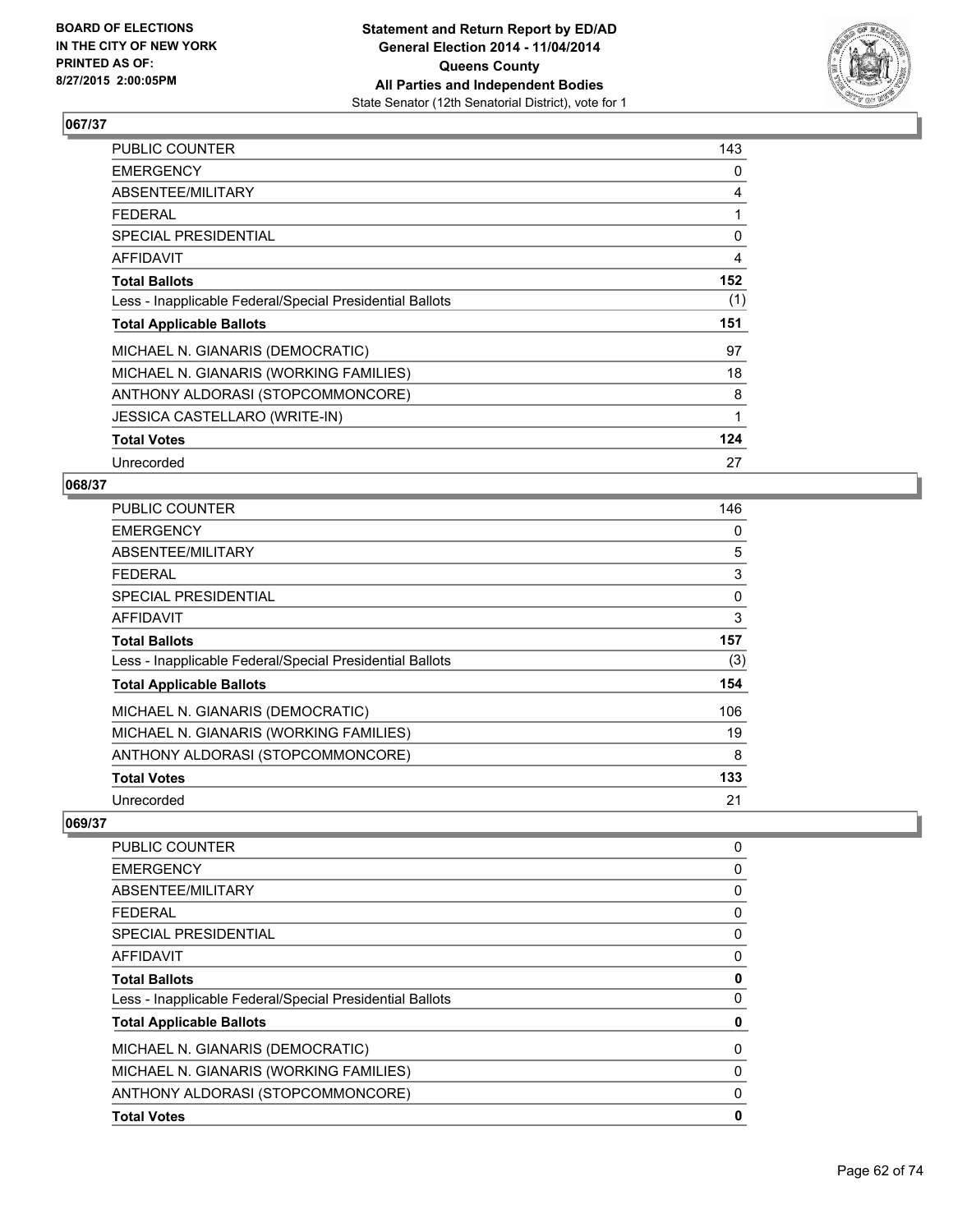

| <b>Total Votes</b>                                       | 0 |
|----------------------------------------------------------|---|
| ANTHONY ALDORASI (STOPCOMMONCORE)                        | 0 |
| MICHAEL N. GIANARIS (WORKING FAMILIES)                   | 0 |
| MICHAEL N. GIANARIS (DEMOCRATIC)                         | 0 |
| <b>Total Applicable Ballots</b>                          | 0 |
| Less - Inapplicable Federal/Special Presidential Ballots | 0 |
| <b>Total Ballots</b>                                     | 0 |
| <b>AFFIDAVIT</b>                                         | 0 |
| <b>SPECIAL PRESIDENTIAL</b>                              | 0 |
| <b>FEDERAL</b>                                           | 0 |
| <b>ABSENTEE/MILITARY</b>                                 | 0 |
| <b>EMERGENCY</b>                                         | 0 |
| PUBLIC COUNTER                                           | 0 |

## **071/37**

| <b>PUBLIC COUNTER</b>                                    | 0 |
|----------------------------------------------------------|---|
| <b>EMERGENCY</b>                                         | 0 |
| ABSENTEE/MILITARY                                        | 0 |
| FFDFRAI                                                  | 0 |
| SPECIAL PRESIDENTIAL                                     | 0 |
| AFFIDAVIT                                                | 0 |
| <b>Total Ballots</b>                                     | 0 |
| Less - Inapplicable Federal/Special Presidential Ballots | 0 |
| <b>Total Applicable Ballots</b>                          | 0 |
| MICHAEL N. GIANARIS (DEMOCRATIC)                         | 0 |
| MICHAEL N. GIANARIS (WORKING FAMILIES)                   | 0 |
| ANTHONY ALDORASI (STOPCOMMONCORE)                        | 0 |
| <b>Total Votes</b>                                       | 0 |

## **072/37 COMBINED into: 071/37**

**073/37** 

| <b>COMBINED into: 070/37</b>                             |             |
|----------------------------------------------------------|-------------|
| <b>Total Votes</b>                                       | $\mathbf 0$ |
| ANTHONY ALDORASI (STOPCOMMONCORE)                        | 0           |
| MICHAEL N. GIANARIS (WORKING FAMILIES)                   | 0           |
| MICHAEL N. GIANARIS (DEMOCRATIC)                         | 0           |
| <b>Total Applicable Ballots</b>                          | 0           |
| Less - Inapplicable Federal/Special Presidential Ballots | 0           |
| <b>Total Ballots</b>                                     | $\mathbf 0$ |
| AFFIDAVIT                                                | 0           |
| <b>SPECIAL PRESIDENTIAL</b>                              | 0           |
| FEDERAL                                                  | 0           |
| ABSENTEE/MILITARY                                        | 0           |
| <b>EMERGENCY</b>                                         | 0           |
| <b>PUBLIC COUNTER</b>                                    | 0           |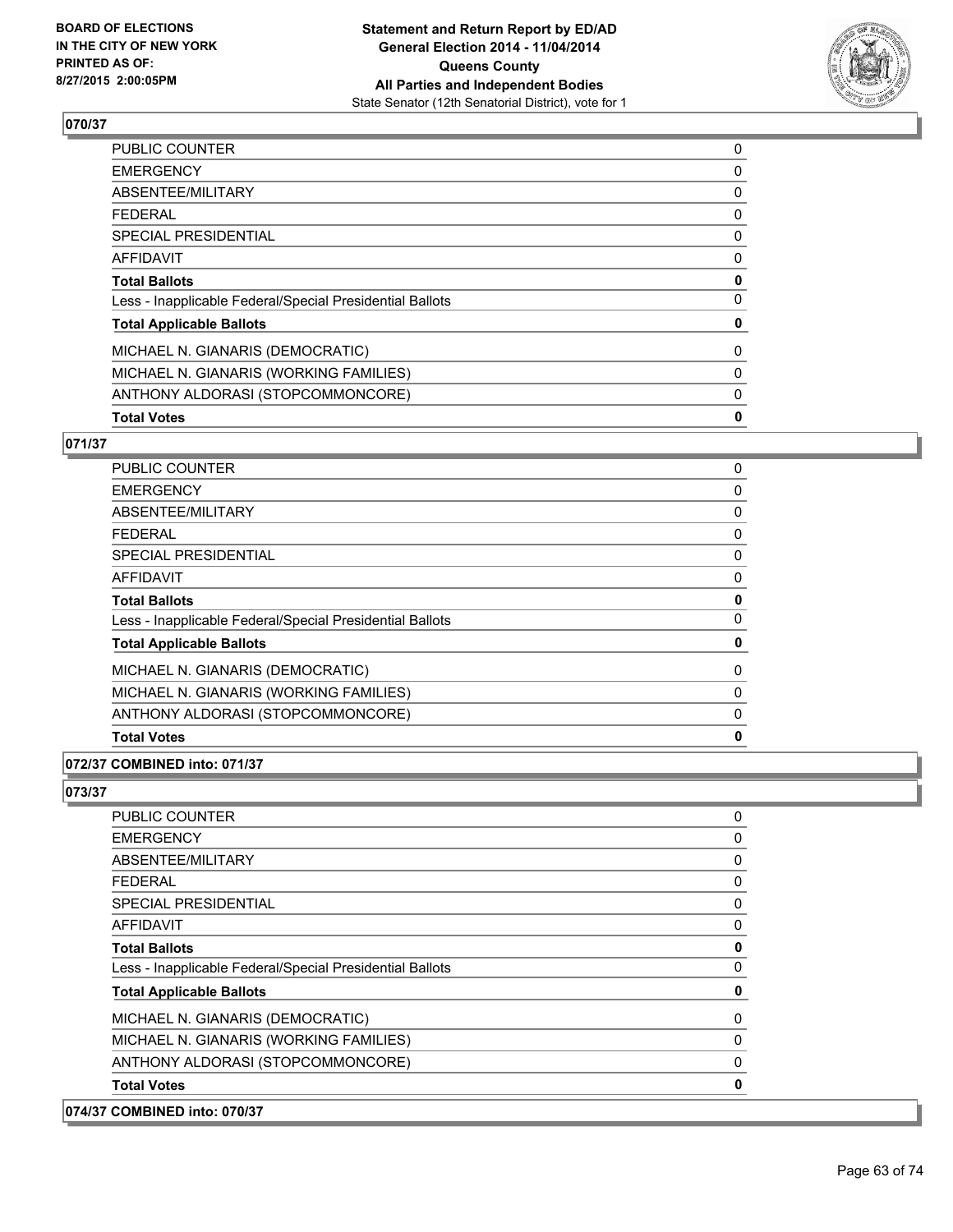

| <b>PUBLIC COUNTER</b>                                    | 168            |
|----------------------------------------------------------|----------------|
| <b>EMERGENCY</b>                                         | 0              |
| ABSENTEE/MILITARY                                        |                |
| <b>FEDERAL</b>                                           | 0              |
| SPECIAL PRESIDENTIAL                                     | 0              |
| <b>AFFIDAVIT</b>                                         | $\overline{4}$ |
| <b>Total Ballots</b>                                     | 173            |
| Less - Inapplicable Federal/Special Presidential Ballots | 0              |
| <b>Total Applicable Ballots</b>                          | 173            |
| MICHAEL N. GIANARIS (DEMOCRATIC)                         | 111            |
| MICHAEL N. GIANARIS (WORKING FAMILIES)                   | 19             |
| ANTHONY ALDORASI (STOPCOMMONCORE)                        | 2              |
| <b>Total Votes</b>                                       | 132            |
| Unrecorded                                               | 41             |

## **002/38**

| PUBLIC COUNTER                                           | 148      |
|----------------------------------------------------------|----------|
| <b>EMERGENCY</b>                                         | 0        |
| ABSENTEE/MILITARY                                        | 0        |
| <b>FEDERAL</b>                                           | 0        |
| SPECIAL PRESIDENTIAL                                     | $\Omega$ |
| AFFIDAVIT                                                | 2        |
| <b>Total Ballots</b>                                     | 150      |
| Less - Inapplicable Federal/Special Presidential Ballots | 0        |
| <b>Total Applicable Ballots</b>                          | 150      |
| MICHAEL N. GIANARIS (DEMOCRATIC)                         | 108      |
| MICHAEL N. GIANARIS (WORKING FAMILIES)                   | 11       |
| ANTHONY ALDORASI (STOPCOMMONCORE)                        | 6        |
| <b>Total Votes</b>                                       | 125      |
| Unrecorded                                               | 25       |

| <b>PUBLIC COUNTER</b>                                    | 134            |
|----------------------------------------------------------|----------------|
| <b>EMERGENCY</b>                                         | 0              |
| ABSENTEE/MILITARY                                        | 6              |
| <b>FEDERAL</b>                                           | $\overline{2}$ |
| SPECIAL PRESIDENTIAL                                     | 0              |
| AFFIDAVIT                                                | 2              |
| <b>Total Ballots</b>                                     | 144            |
| Less - Inapplicable Federal/Special Presidential Ballots | (2)            |
| <b>Total Applicable Ballots</b>                          | 142            |
| MICHAEL N. GIANARIS (DEMOCRATIC)                         | 101            |
| MICHAEL N. GIANARIS (WORKING FAMILIES)                   | 14             |
| ANTHONY ALDORASI (STOPCOMMONCORE)                        | 4              |
| <b>Total Votes</b>                                       | 119            |
| Unrecorded                                               | 23             |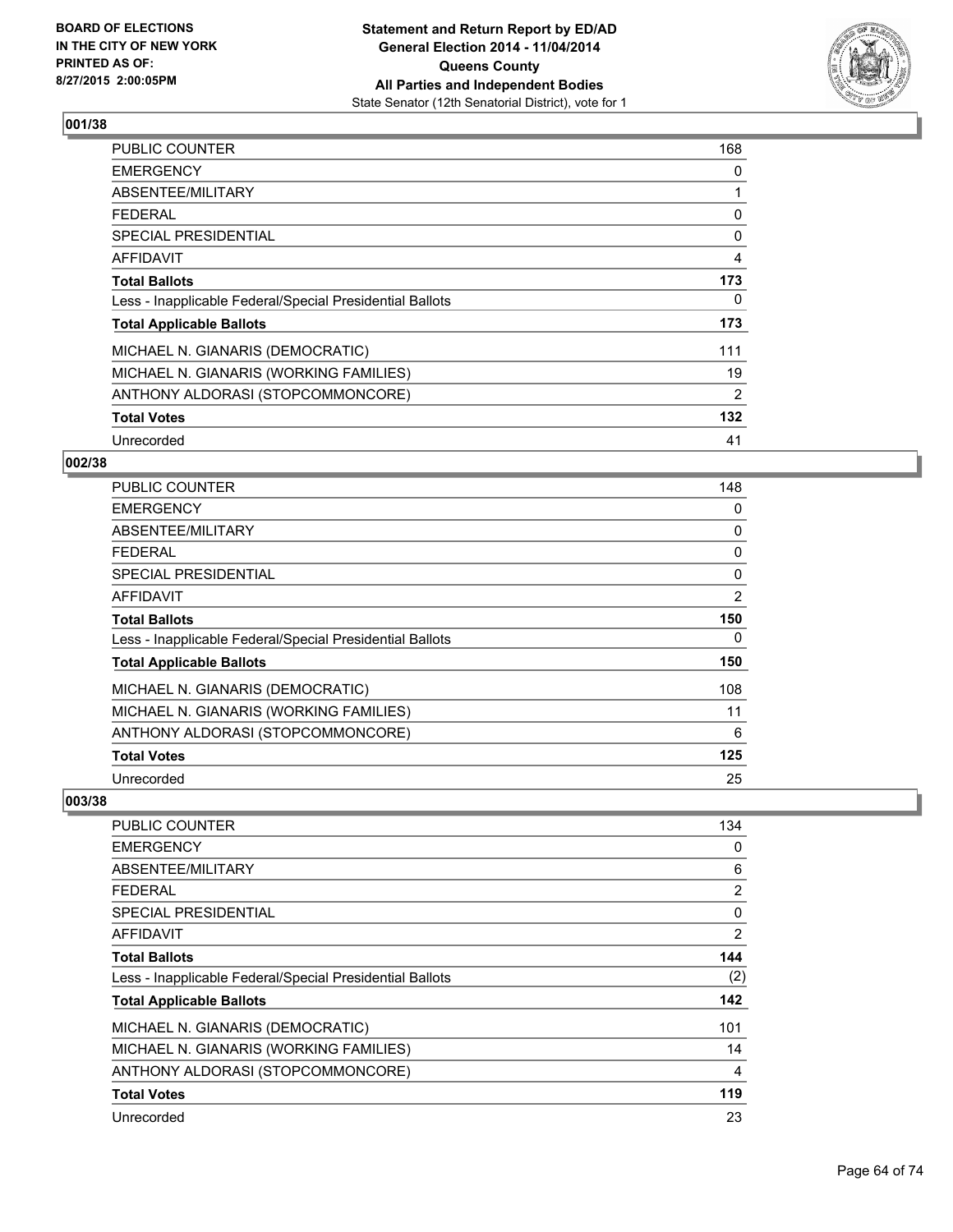

| <b>PUBLIC COUNTER</b>                                    | 118 |
|----------------------------------------------------------|-----|
| <b>EMERGENCY</b>                                         | 0   |
| ABSENTEE/MILITARY                                        | 1   |
| <b>FEDERAL</b>                                           | 1   |
| <b>SPECIAL PRESIDENTIAL</b>                              | 0   |
| <b>AFFIDAVIT</b>                                         | 1   |
| <b>Total Ballots</b>                                     | 121 |
| Less - Inapplicable Federal/Special Presidential Ballots | (1) |
| <b>Total Applicable Ballots</b>                          | 120 |
| MICHAEL N. GIANARIS (DEMOCRATIC)                         | 87  |
| MICHAEL N. GIANARIS (WORKING FAMILIES)                   | 15  |
| ANTHONY ALDORASI (STOPCOMMONCORE)                        | 2   |
| UNATTRIBUTABLE WRITE-IN (WRITE-IN)                       | 1   |
| <b>Total Votes</b>                                       | 105 |
| Unrecorded                                               | 15  |

| PUBLIC COUNTER                                           | 129      |
|----------------------------------------------------------|----------|
| <b>EMERGENCY</b>                                         | 0        |
| ABSENTEE/MILITARY                                        | 2        |
| FEDERAL                                                  | 1        |
| SPECIAL PRESIDENTIAL                                     | 0        |
| AFFIDAVIT                                                | $\Omega$ |
| <b>Total Ballots</b>                                     | 132      |
| Less - Inapplicable Federal/Special Presidential Ballots | (1)      |
| <b>Total Applicable Ballots</b>                          | 131      |
| MICHAEL N. GIANARIS (DEMOCRATIC)                         | 101      |
| MICHAEL N. GIANARIS (WORKING FAMILIES)                   | 8        |
| ANTHONY ALDORASI (STOPCOMMONCORE)                        | 4        |
| <b>Total Votes</b>                                       | 113      |
| Unrecorded                                               | 18       |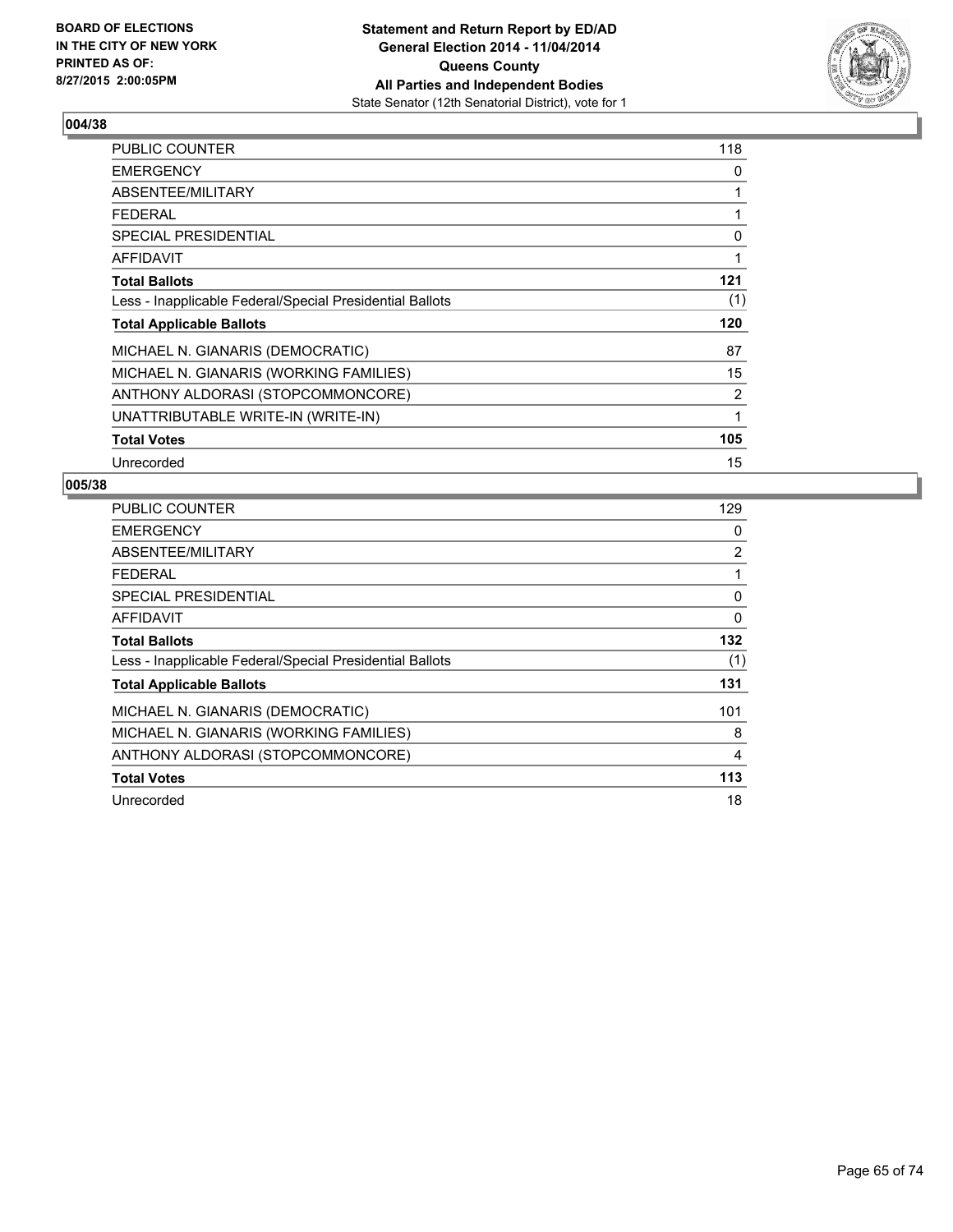

| <b>PUBLIC COUNTER</b>                                    | 177 |
|----------------------------------------------------------|-----|
| <b>EMERGENCY</b>                                         | 0   |
| ABSENTEE/MILITARY                                        | 1   |
| <b>FEDERAL</b>                                           | 0   |
| <b>SPECIAL PRESIDENTIAL</b>                              | 0   |
| <b>AFFIDAVIT</b>                                         | 2   |
| <b>Total Ballots</b>                                     | 180 |
| Less - Inapplicable Federal/Special Presidential Ballots | 0   |
| <b>Total Applicable Ballots</b>                          | 180 |
| MICHAEL N. GIANARIS (DEMOCRATIC)                         | 116 |
| MICHAEL N. GIANARIS (WORKING FAMILIES)                   | 25  |
| ANTHONY ALDORASI (STOPCOMMONCORE)                        | 10  |
| UNATTRIBUTABLE WRITE-IN (WRITE-IN)                       | 1   |
| <b>Total Votes</b>                                       | 152 |
| Unrecorded                                               | 28  |

### **007/38**

| <b>PUBLIC COUNTER</b>                                    | 146            |
|----------------------------------------------------------|----------------|
| <b>EMERGENCY</b>                                         | 0              |
| ABSENTEE/MILITARY                                        | $\overline{2}$ |
| <b>FEDERAL</b>                                           |                |
| <b>SPECIAL PRESIDENTIAL</b>                              | 0              |
| AFFIDAVIT                                                | 2              |
| <b>Total Ballots</b>                                     | 151            |
| Less - Inapplicable Federal/Special Presidential Ballots | (1)            |
| <b>Total Applicable Ballots</b>                          | 150            |
| MICHAEL N. GIANARIS (DEMOCRATIC)                         | 97             |
| MICHAEL N. GIANARIS (WORKING FAMILIES)                   | 17             |
| ANTHONY ALDORASI (STOPCOMMONCORE)                        | 7              |
| <b>Total Votes</b>                                       | 121            |
| Unrecorded                                               | 29             |

| <b>PUBLIC COUNTER</b>                                    | 201 |
|----------------------------------------------------------|-----|
| <b>EMERGENCY</b>                                         | 0   |
| ABSENTEE/MILITARY                                        | 4   |
| <b>FEDERAL</b>                                           | 1   |
| SPECIAL PRESIDENTIAL                                     | 0   |
| <b>AFFIDAVIT</b>                                         |     |
| <b>Total Ballots</b>                                     | 207 |
| Less - Inapplicable Federal/Special Presidential Ballots | (1) |
| <b>Total Applicable Ballots</b>                          | 206 |
| MICHAEL N. GIANARIS (DEMOCRATIC)                         | 121 |
| MICHAEL N. GIANARIS (WORKING FAMILIES)                   | 34  |
| ANTHONY ALDORASI (STOPCOMMONCORE)                        | 22  |
| <b>Total Votes</b>                                       | 177 |
| Unrecorded                                               | 29  |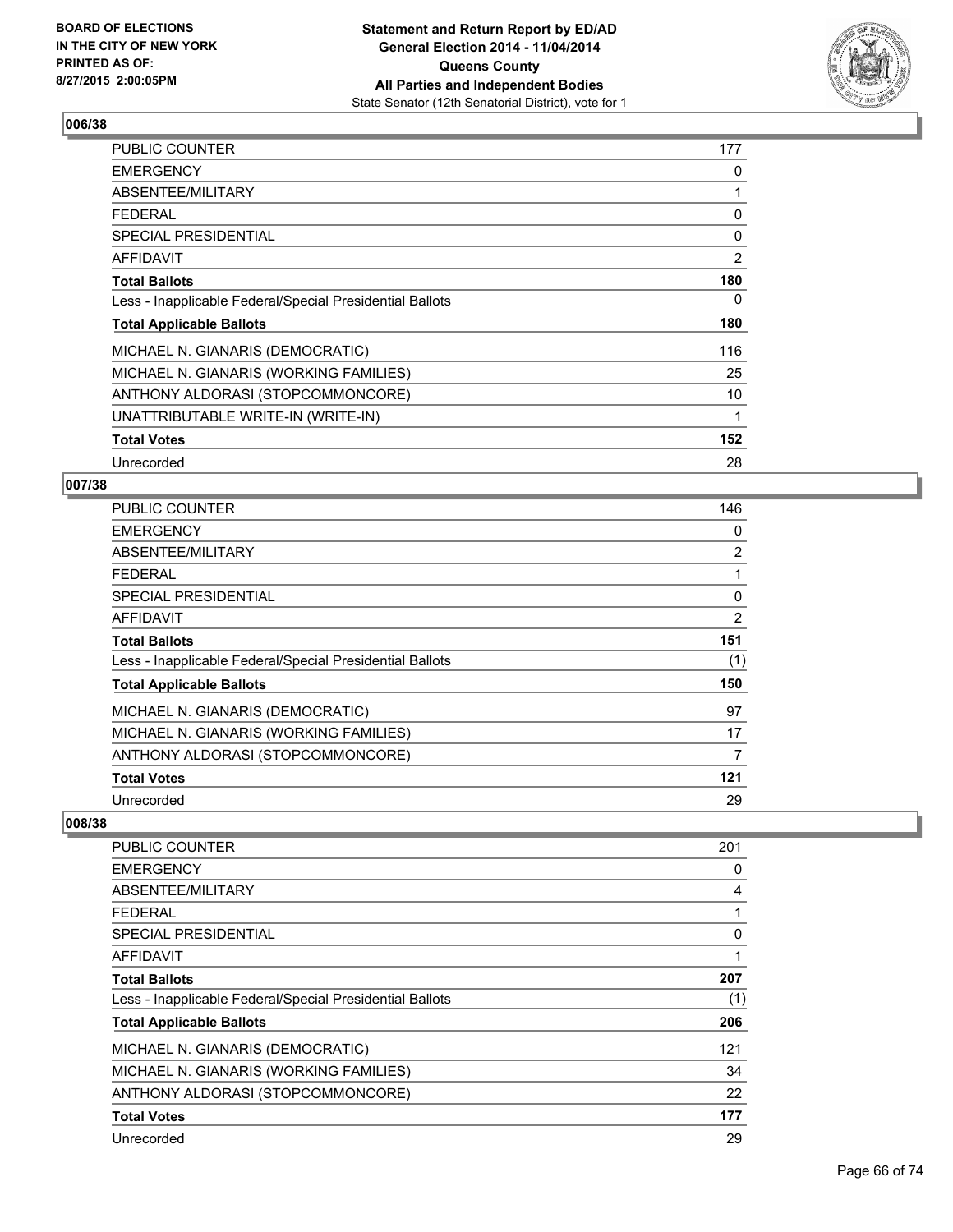

| PUBLIC COUNTER                                           | 187            |
|----------------------------------------------------------|----------------|
| <b>EMERGENCY</b>                                         | 0              |
| ABSENTEE/MILITARY                                        | 5              |
| <b>FEDERAL</b>                                           | 0              |
| <b>SPECIAL PRESIDENTIAL</b>                              | 0              |
| <b>AFFIDAVIT</b>                                         | $\overline{2}$ |
| <b>Total Ballots</b>                                     | 194            |
| Less - Inapplicable Federal/Special Presidential Ballots | 0              |
| <b>Total Applicable Ballots</b>                          | 194            |
| MICHAEL N. GIANARIS (DEMOCRATIC)                         | 124            |
| MICHAEL N. GIANARIS (WORKING FAMILIES)                   | 20             |
| ANTHONY ALDORASI (STOPCOMMONCORE)                        | 10             |
| LUIS GUITIERREZ (WRITE-IN)                               | 1              |
| MICHAEL CONIGLIARO (WRITE-IN)                            | 1              |
| UNATTRIBUTABLE WRITE-IN (WRITE-IN)                       | 1              |
| <b>Total Votes</b>                                       | 157            |
| Unrecorded                                               | 37             |

| <b>PUBLIC COUNTER</b>                                    | 190 |
|----------------------------------------------------------|-----|
| <b>EMERGENCY</b>                                         | 0   |
| ABSENTEE/MILITARY                                        | 6   |
| <b>FEDERAL</b>                                           | 0   |
| <b>SPECIAL PRESIDENTIAL</b>                              | 0   |
| <b>AFFIDAVIT</b>                                         | 1   |
| <b>Total Ballots</b>                                     | 197 |
| Less - Inapplicable Federal/Special Presidential Ballots | 0   |
| <b>Total Applicable Ballots</b>                          | 197 |
| MICHAEL N. GIANARIS (DEMOCRATIC)                         | 128 |
| MICHAEL N. GIANARIS (WORKING FAMILIES)                   | 21  |
| ANTHONY ALDORASI (STOPCOMMONCORE)                        | 16  |
| UNATTRIBUTABLE WRITE-IN (WRITE-IN)                       | 1   |
| <b>Total Votes</b>                                       | 166 |
| Unrecorded                                               | 31  |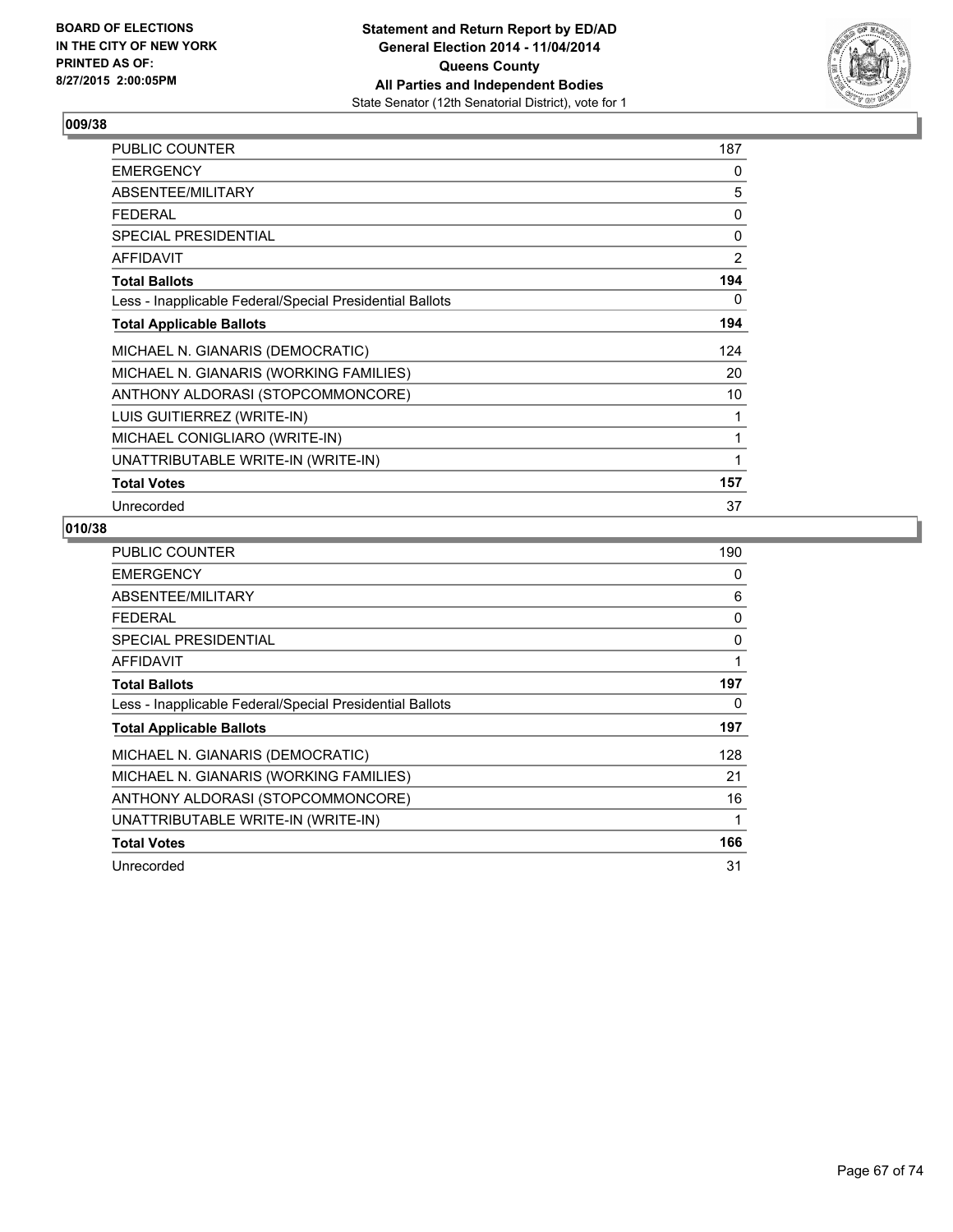

| <b>Total Votes</b>                                       | $\mathbf{2}$   |
|----------------------------------------------------------|----------------|
| ANTHONY ALDORASI (STOPCOMMONCORE)                        | 0              |
| MICHAEL N. GIANARIS (WORKING FAMILIES)                   |                |
| MICHAEL N. GIANARIS (DEMOCRATIC)                         |                |
| <b>Total Applicable Ballots</b>                          | $\mathbf{2}$   |
| Less - Inapplicable Federal/Special Presidential Ballots | 0              |
| <b>Total Ballots</b>                                     | $\overline{2}$ |
| <b>AFFIDAVIT</b>                                         | 0              |
| <b>SPECIAL PRESIDENTIAL</b>                              | 0              |
| <b>FEDERAL</b>                                           | 0              |
| <b>ABSENTEE/MILITARY</b>                                 | 0              |
| <b>EMERGENCY</b>                                         | 0              |
| <b>PUBLIC COUNTER</b>                                    | $\overline{2}$ |

### **012/38**

| <b>PUBLIC COUNTER</b>                                    | 110 |
|----------------------------------------------------------|-----|
| <b>EMERGENCY</b>                                         | 0   |
| ABSENTEE/MILITARY                                        | 4   |
| <b>FEDERAL</b>                                           | 1   |
| SPECIAL PRESIDENTIAL                                     | 0   |
| <b>AFFIDAVIT</b>                                         | 2   |
| <b>Total Ballots</b>                                     | 117 |
| Less - Inapplicable Federal/Special Presidential Ballots | (1) |
| <b>Total Applicable Ballots</b>                          | 116 |
| MICHAEL N. GIANARIS (DEMOCRATIC)                         | 63  |
| MICHAEL N. GIANARIS (WORKING FAMILIES)                   | 6   |
| ANTHONY ALDORASI (STOPCOMMONCORE)                        | 10  |
| <b>KRISTIN HAUSER (WRITE-IN)</b>                         | 1   |
| <b>Total Votes</b>                                       | 80  |
| Unrecorded                                               | 36  |

| PUBLIC COUNTER                                           | 111 |
|----------------------------------------------------------|-----|
| <b>EMERGENCY</b>                                         | 0   |
| ABSENTEE/MILITARY                                        | 1   |
| <b>FEDERAL</b>                                           | 0   |
| <b>SPECIAL PRESIDENTIAL</b>                              | 0   |
| <b>AFFIDAVIT</b>                                         | 0   |
| <b>Total Ballots</b>                                     | 112 |
| Less - Inapplicable Federal/Special Presidential Ballots | 0   |
| <b>Total Applicable Ballots</b>                          | 112 |
| MICHAEL N. GIANARIS (DEMOCRATIC)                         | 60  |
| MICHAEL N. GIANARIS (WORKING FAMILIES)                   | 18  |
| ANTHONY ALDORASI (STOPCOMMONCORE)                        | 6   |
| <b>Total Votes</b>                                       | 84  |
| Unrecorded                                               | 28  |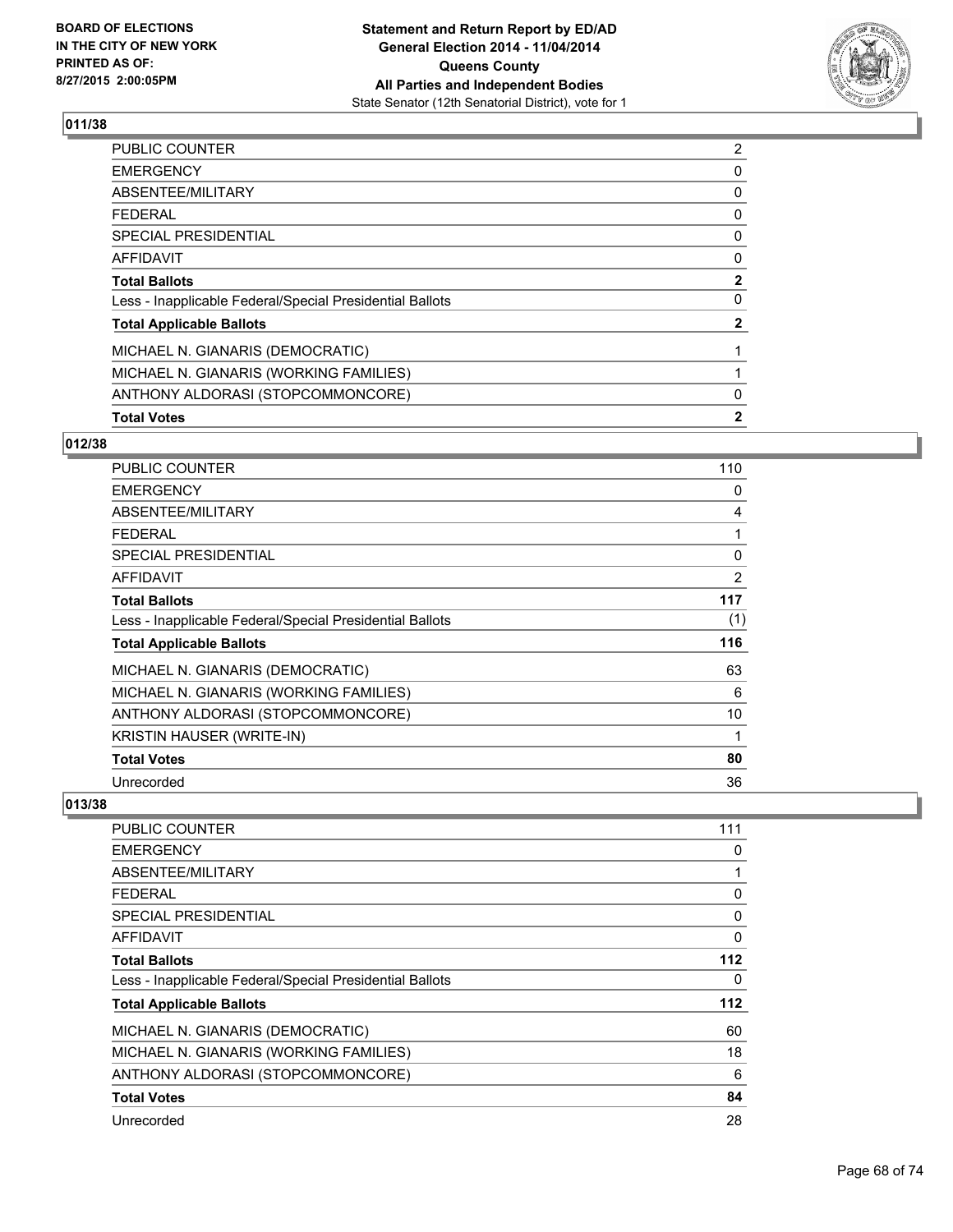

| <b>PUBLIC COUNTER</b>                                    | 359 |
|----------------------------------------------------------|-----|
| <b>EMERGENCY</b>                                         | 0   |
| ABSENTEE/MILITARY                                        | 8   |
| <b>FEDERAL</b>                                           | 6   |
| SPECIAL PRESIDENTIAL                                     | 0   |
| <b>AFFIDAVIT</b>                                         | 3   |
| <b>Total Ballots</b>                                     | 376 |
| Less - Inapplicable Federal/Special Presidential Ballots | (6) |
| <b>Total Applicable Ballots</b>                          | 370 |
| MICHAEL N. GIANARIS (DEMOCRATIC)                         | 214 |
| MICHAEL N. GIANARIS (WORKING FAMILIES)                   | 34  |
| ANTHONY ALDORASI (STOPCOMMONCORE)                        | 18  |
| ANTHONY COMO (WRITE-IN)                                  | 1   |
| JOHN FOX (WRITE-IN)                                      | 1   |
| <b>Total Votes</b>                                       | 268 |
| Unrecorded                                               | 102 |

| <b>PUBLIC COUNTER</b>                                    | 163 |
|----------------------------------------------------------|-----|
| <b>EMERGENCY</b>                                         | 0   |
| ABSENTEE/MILITARY                                        | 2   |
| <b>FEDERAL</b>                                           | 1   |
| <b>SPECIAL PRESIDENTIAL</b>                              | 0   |
| AFFIDAVIT                                                | 2   |
| <b>Total Ballots</b>                                     | 168 |
| Less - Inapplicable Federal/Special Presidential Ballots | (1) |
| <b>Total Applicable Ballots</b>                          | 167 |
| MICHAEL N. GIANARIS (DEMOCRATIC)                         | 111 |
| MICHAEL N. GIANARIS (WORKING FAMILIES)                   | 12  |
| ANTHONY ALDORASI (STOPCOMMONCORE)                        | 6   |
| <b>Total Votes</b>                                       | 129 |
| Unrecorded                                               | 38  |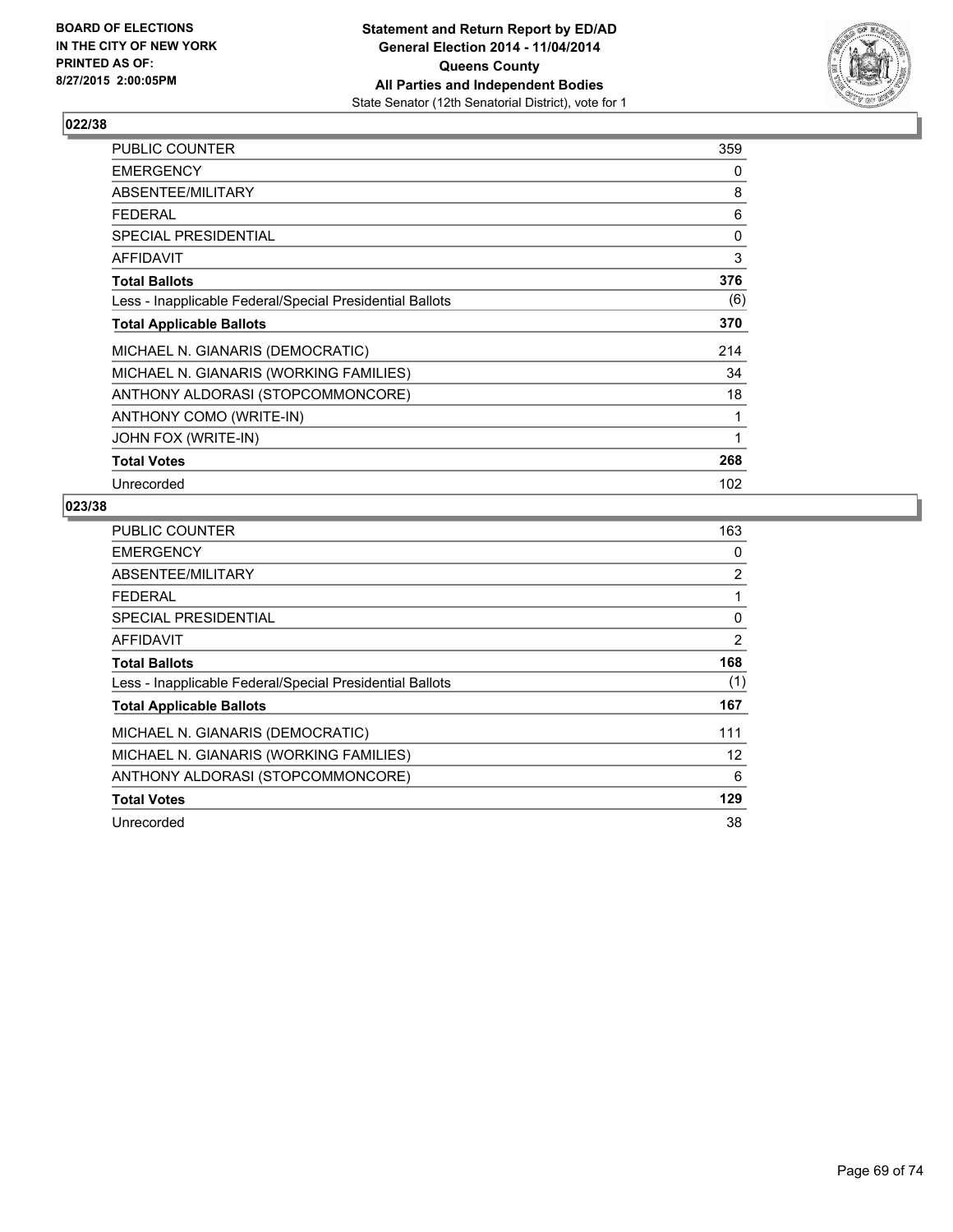

| <b>PUBLIC COUNTER</b>                                    | 161 |
|----------------------------------------------------------|-----|
| <b>EMERGENCY</b>                                         | 0   |
| ABSENTEE/MILITARY                                        | 1   |
| <b>FEDERAL</b>                                           | 0   |
| <b>SPECIAL PRESIDENTIAL</b>                              | 0   |
| <b>AFFIDAVIT</b>                                         | 4   |
| <b>Total Ballots</b>                                     | 166 |
| Less - Inapplicable Federal/Special Presidential Ballots | 0   |
| <b>Total Applicable Ballots</b>                          | 166 |
| MICHAEL N. GIANARIS (DEMOCRATIC)                         | 120 |
| MICHAEL N. GIANARIS (WORKING FAMILIES)                   | 5   |
| ANTHONY ALDORASI (STOPCOMMONCORE)                        | 4   |
| JOAN OVERTON (WRITE-IN)                                  | 1   |
| <b>Total Votes</b>                                       | 130 |
| Unrecorded                                               | 36  |

### **025/38**

| <b>PUBLIC COUNTER</b>                                    | 152            |
|----------------------------------------------------------|----------------|
| <b>EMERGENCY</b>                                         | 0              |
| ABSENTEE/MILITARY                                        | $\overline{2}$ |
| <b>FEDERAL</b>                                           | 0              |
| SPECIAL PRESIDENTIAL                                     | 0              |
| AFFIDAVIT                                                | 0              |
| <b>Total Ballots</b>                                     | 154            |
| Less - Inapplicable Federal/Special Presidential Ballots | 0              |
| <b>Total Applicable Ballots</b>                          | 154            |
| MICHAEL N. GIANARIS (DEMOCRATIC)                         | 108            |
| MICHAEL N. GIANARIS (WORKING FAMILIES)                   | 7              |
| ANTHONY ALDORASI (STOPCOMMONCORE)                        | 8              |
| <b>Total Votes</b>                                       | 123            |
| Unrecorded                                               | 31             |

| PUBLIC COUNTER                                           | 84 |
|----------------------------------------------------------|----|
| <b>EMERGENCY</b>                                         | 0  |
| ABSENTEE/MILITARY                                        | 3  |
| <b>FEDERAL</b>                                           | 0  |
| <b>SPECIAL PRESIDENTIAL</b>                              | 0  |
| <b>AFFIDAVIT</b>                                         | 1  |
| <b>Total Ballots</b>                                     | 88 |
| Less - Inapplicable Federal/Special Presidential Ballots | 0  |
| <b>Total Applicable Ballots</b>                          | 88 |
| MICHAEL N. GIANARIS (DEMOCRATIC)                         | 58 |
| MICHAEL N. GIANARIS (WORKING FAMILIES)                   | 10 |
| ANTHONY ALDORASI (STOPCOMMONCORE)                        | 5  |
| <b>Total Votes</b>                                       | 73 |
| Unrecorded                                               | 15 |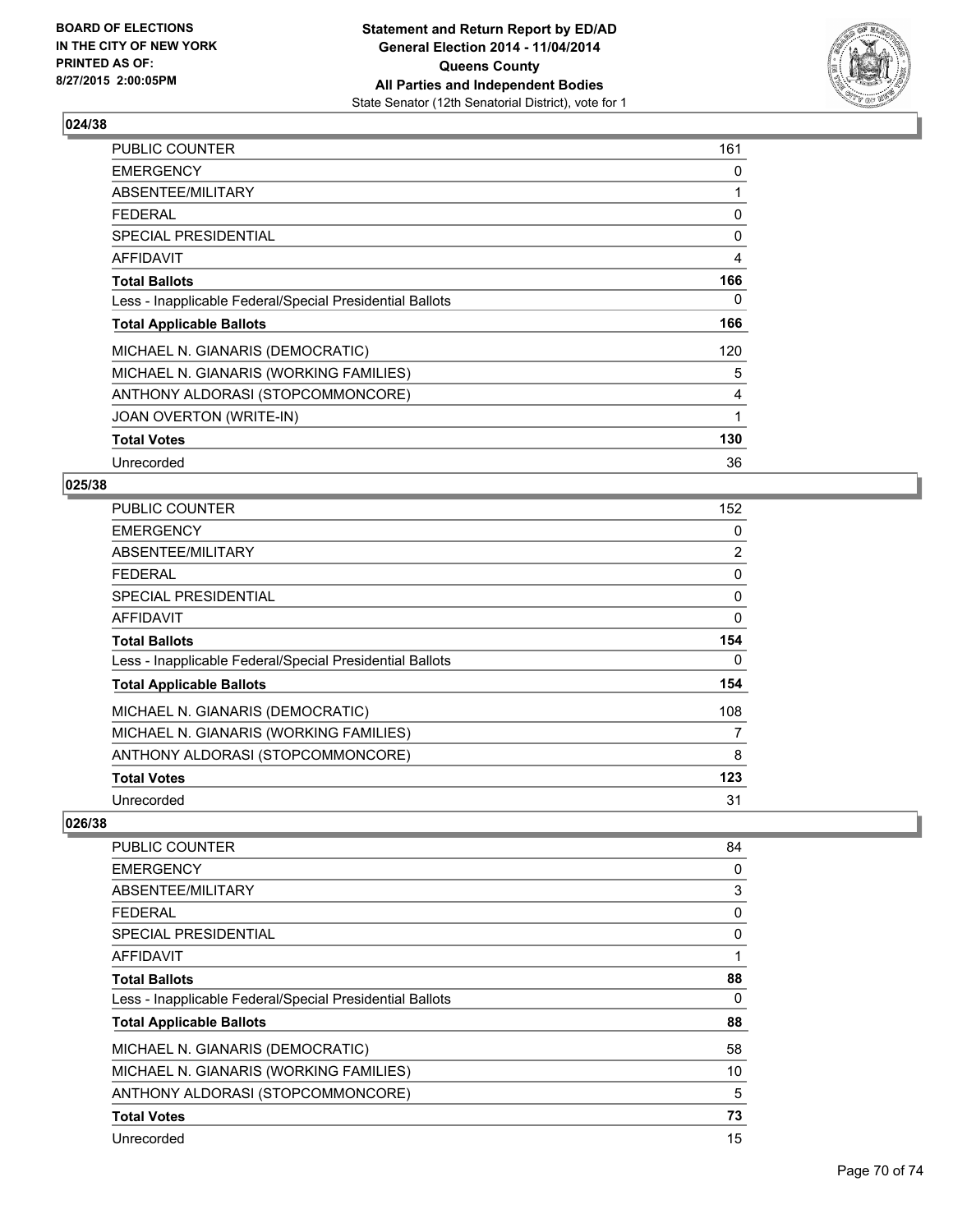

| <b>PUBLIC COUNTER</b>                                    | 96 |
|----------------------------------------------------------|----|
| <b>EMERGENCY</b>                                         | 0  |
| ABSENTEE/MILITARY                                        | 0  |
| <b>FEDERAL</b>                                           | 0  |
| <b>SPECIAL PRESIDENTIAL</b>                              | 0  |
| AFFIDAVIT                                                |    |
| <b>Total Ballots</b>                                     | 97 |
| Less - Inapplicable Federal/Special Presidential Ballots | 0  |
| <b>Total Applicable Ballots</b>                          | 97 |
| MICHAEL N. GIANARIS (DEMOCRATIC)                         | 69 |
| MICHAEL N. GIANARIS (WORKING FAMILIES)                   | 6  |
| ANTHONY ALDORASI (STOPCOMMONCORE)                        |    |
| <b>Total Votes</b>                                       | 76 |
| Unrecorded                                               | 21 |

## **029/38**

| PUBLIC COUNTER                                           | 172          |
|----------------------------------------------------------|--------------|
| <b>EMERGENCY</b>                                         | 0            |
| ABSENTEE/MILITARY                                        | 1            |
| <b>FEDERAL</b>                                           | 1            |
| <b>SPECIAL PRESIDENTIAL</b>                              | 0            |
| <b>AFFIDAVIT</b>                                         | 1            |
| <b>Total Ballots</b>                                     | 175          |
| Less - Inapplicable Federal/Special Presidential Ballots | (1)          |
| <b>Total Applicable Ballots</b>                          | 174          |
| MICHAEL N. GIANARIS (DEMOCRATIC)                         | 146          |
| MICHAEL N. GIANARIS (WORKING FAMILIES)                   | 3            |
| ANTHONY ALDORASI (STOPCOMMONCORE)                        | $\mathbf{1}$ |
| <b>Total Votes</b>                                       | 150          |
| Unrecorded                                               | 24           |

| <b>PUBLIC COUNTER</b>                                    | 62 |
|----------------------------------------------------------|----|
| <b>EMERGENCY</b>                                         | 0  |
| ABSENTEE/MILITARY                                        | 1  |
| <b>FEDERAL</b>                                           | 0  |
| <b>SPECIAL PRESIDENTIAL</b>                              | 0  |
| AFFIDAVIT                                                | 0  |
| <b>Total Ballots</b>                                     | 63 |
| Less - Inapplicable Federal/Special Presidential Ballots | 0  |
| <b>Total Applicable Ballots</b>                          | 63 |
| MICHAEL N. GIANARIS (DEMOCRATIC)                         | 49 |
| MICHAEL N. GIANARIS (WORKING FAMILIES)                   | 3  |
| ANTHONY ALDORASI (STOPCOMMONCORE)                        | 1  |
| <b>Total Votes</b>                                       | 53 |
| Unrecorded                                               | 10 |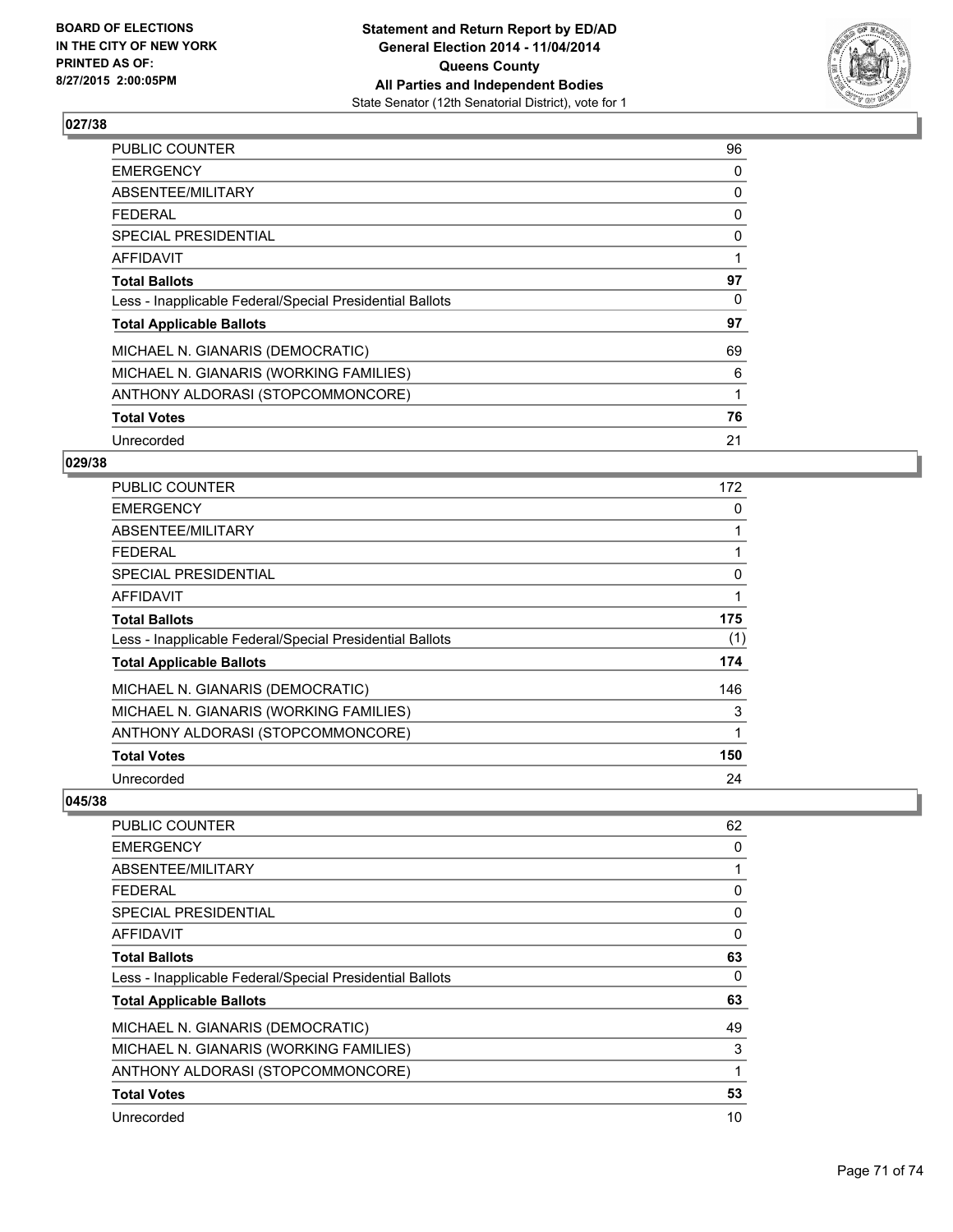

| <b>PUBLIC COUNTER</b>                                    | 55 |
|----------------------------------------------------------|----|
| <b>EMERGENCY</b>                                         | 0  |
| ABSENTEE/MILITARY                                        | 0  |
| <b>FEDERAL</b>                                           | 0  |
| <b>SPECIAL PRESIDENTIAL</b>                              | 0  |
| AFFIDAVIT                                                | 1  |
| <b>Total Ballots</b>                                     | 56 |
| Less - Inapplicable Federal/Special Presidential Ballots | 0  |
| <b>Total Applicable Ballots</b>                          | 56 |
| MICHAEL N. GIANARIS (DEMOCRATIC)                         | 31 |
| MICHAEL N. GIANARIS (WORKING FAMILIES)                   | 9  |
| ANTHONY ALDORASI (STOPCOMMONCORE)                        | 3  |
| <b>Total Votes</b>                                       | 43 |
| Unrecorded                                               | 13 |

| <b>Total Votes</b>                                       | 0 |
|----------------------------------------------------------|---|
| ANTHONY ALDORASI (STOPCOMMONCORE)                        | 0 |
| MICHAEL N. GIANARIS (WORKING FAMILIES)                   | 0 |
| MICHAEL N. GIANARIS (DEMOCRATIC)                         | 0 |
| <b>Total Applicable Ballots</b>                          | 0 |
| Less - Inapplicable Federal/Special Presidential Ballots | 0 |
| <b>Total Ballots</b>                                     | 0 |
| AFFIDAVIT                                                | 0 |
| SPECIAL PRESIDENTIAL                                     | 0 |
| <b>FEDERAL</b>                                           | 0 |
| ABSENTEE/MILITARY                                        | 0 |
| <b>EMERGENCY</b>                                         | 0 |
| <b>PUBLIC COUNTER</b>                                    | 0 |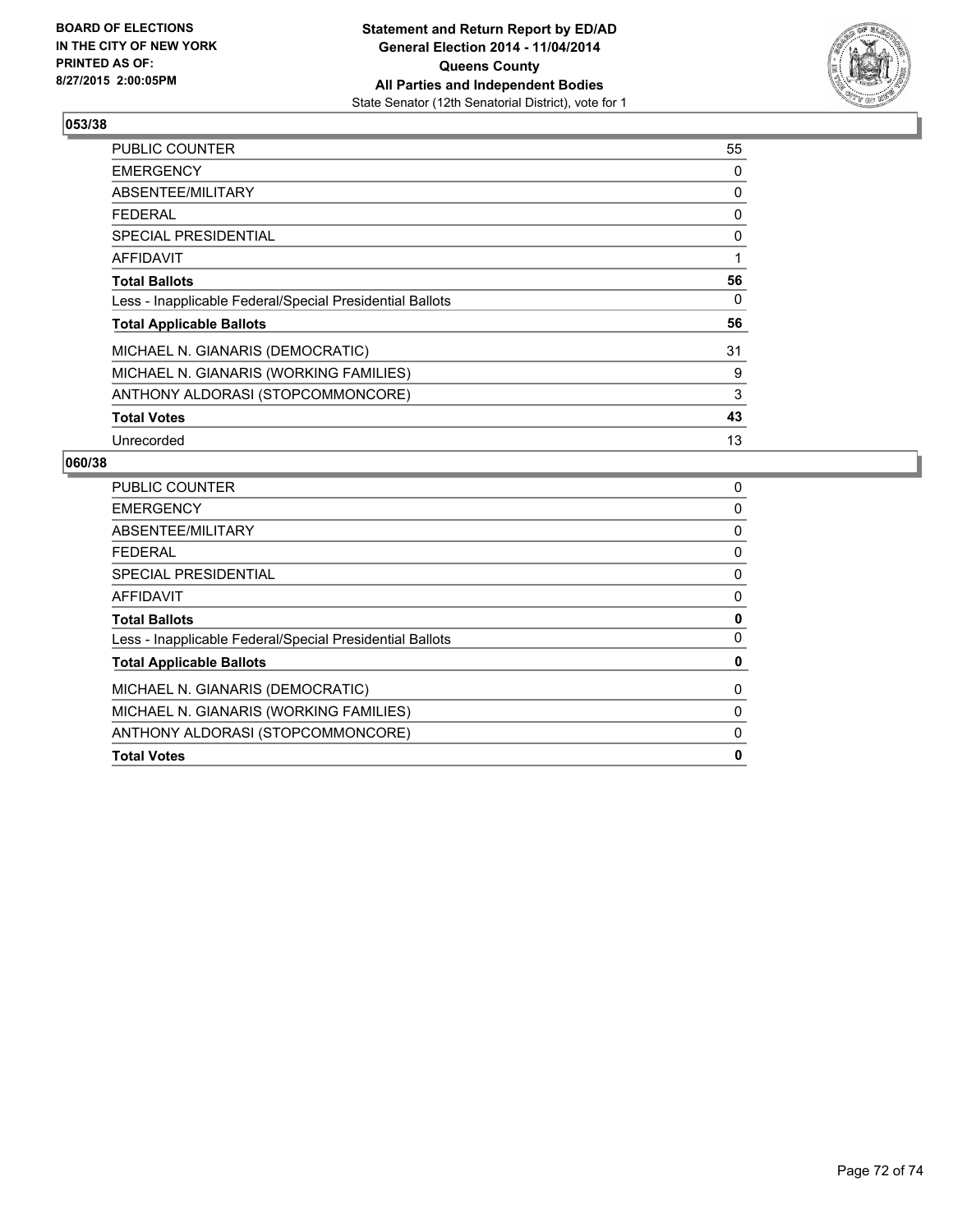

## **032/39**

| <b>PUBLIC COUNTER</b>                                    | 92  |
|----------------------------------------------------------|-----|
| <b>EMERGENCY</b>                                         | 0   |
| ABSENTEE/MILITARY                                        | 2   |
| <b>FEDERAL</b>                                           | 1   |
| <b>SPECIAL PRESIDENTIAL</b>                              | 0   |
| <b>AFFIDAVIT</b>                                         | 4   |
| <b>Total Ballots</b>                                     | 99  |
| Less - Inapplicable Federal/Special Presidential Ballots | (1) |
| <b>Total Applicable Ballots</b>                          | 98  |
| MICHAEL N. GIANARIS (DEMOCRATIC)                         | 71  |
| MICHAEL N. GIANARIS (WORKING FAMILIES)                   | 5   |
| ANTHONY ALDORASI (STOPCOMMONCORE)                        | 3   |
| UNATTRIBUTABLE WRITE-IN (WRITE-IN)                       | 1   |
| <b>Total Votes</b>                                       | 80  |
| Unrecorded                                               | 18  |

## **033/39**

| <b>PUBLIC COUNTER</b>                                    | 160 |
|----------------------------------------------------------|-----|
| <b>EMERGENCY</b>                                         | 0   |
| ABSENTEE/MILITARY                                        | 5   |
| <b>FEDERAL</b>                                           | 0   |
| SPECIAL PRESIDENTIAL                                     | 0   |
| AFFIDAVIT                                                | 1   |
| <b>Total Ballots</b>                                     | 166 |
| Less - Inapplicable Federal/Special Presidential Ballots | 0   |
| <b>Total Applicable Ballots</b>                          | 166 |
| MICHAEL N. GIANARIS (DEMOCRATIC)                         | 109 |
| MICHAEL N. GIANARIS (WORKING FAMILIES)                   | 18  |
| ANTHONY ALDORASI (STOPCOMMONCORE)                        | 7   |
| <b>GERARD WONG (WRITE-IN)</b>                            | 1   |
| <b>Total Votes</b>                                       | 135 |
| Unrecorded                                               | 31  |